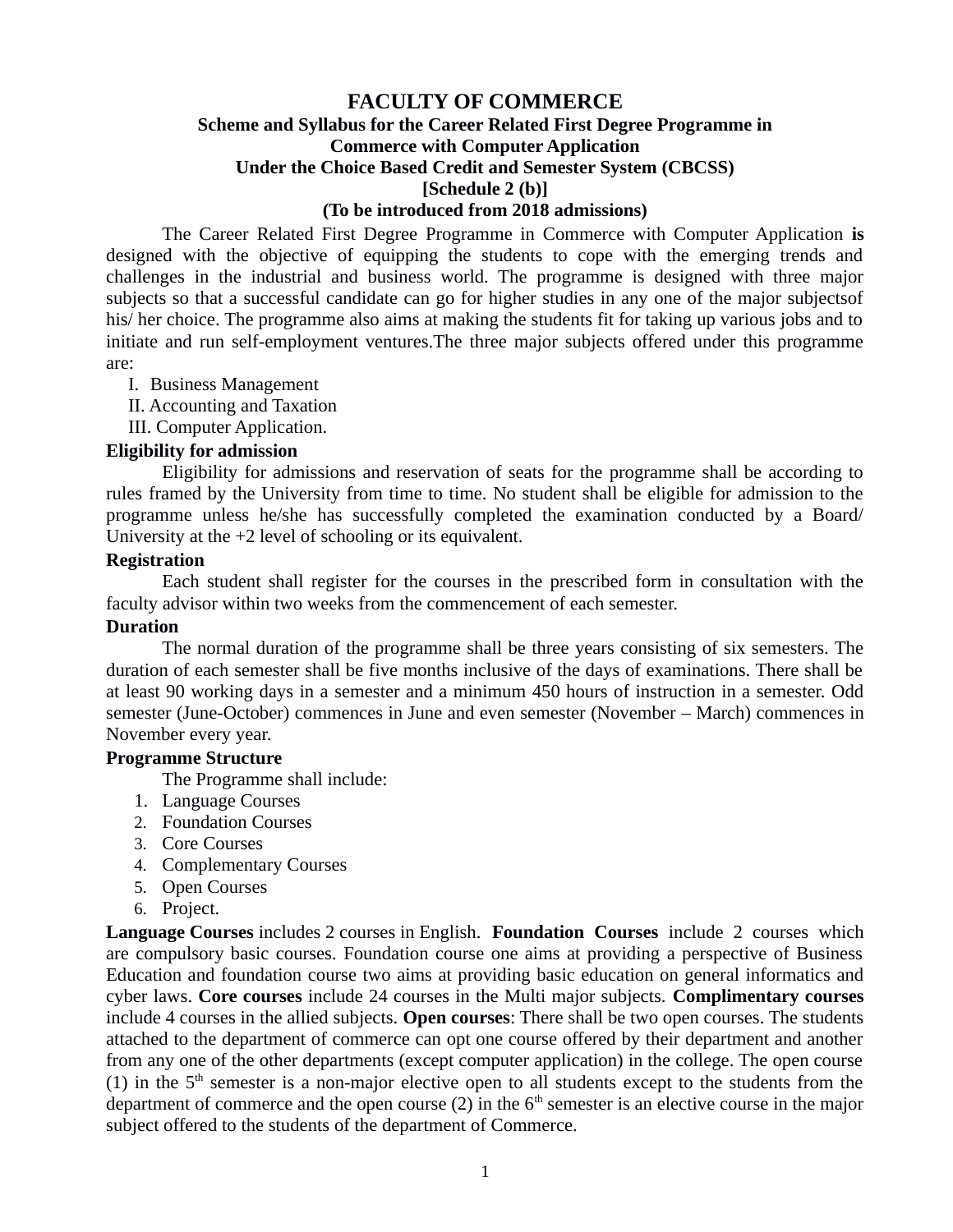#### **Project Work:**

Every student is required to undertake a computer based accounting /management project under the guidance and supervision of a faculty member and a report of the same has to be submitted at least 15 days before the commencement of 6<sup>th</sup> end semester examination. All students are to **carry out a project work either individually or in a group of not more than 3 under the** supervision of a teacher. The project work may commence in the 5<sup>th</sup> semester. The project is to be done on the basis of the computer languages/packages; he/she studied from first semester to fifth semester of the programme. They can do the project by using either primary data or secondary data. In that case the data must be analysed by any one of the computer application software which he studied from first to fifth semester. The topics shall either be allotted by the supervising teacher or be selected by the students in consultation with the supervising teacher.

The project work shall have the following stages:

a. Project proposal presentation and preliminary study- **5 th semester**

b. Field work and data analysis – **6 thSemester**

c. Report writing, presentation and Final report Submission– **6 th Semester**

The Report shall be printed and spiral bound with note less than 50 A4 size pages. The layout of the report is

| Font   | : Times New Roman; Size                                               | $: 12;$ Line Space $: 1.5$ |  |
|--------|-----------------------------------------------------------------------|----------------------------|--|
| Margin | : Left $-$ 1.25, Right $-$ 1, Top $-$ 1, Bottom $-$ 1 (all in inches) |                            |  |

# **Structure of the Report:**

1. Title Pages

- 2. Certificate of the supervising Teacher with signature
- 3. Contents
- 4. List of Tables, Figures, Charts etc
- 5. Chapter 1- Introduction, Review of literature, Statement of the problem, Need and Significance of the study Objectives of the study,Research Methodology, Chapterisation scheme etc (5-8 pages)
- 6. Chapter II Theoretical Back ground (10-15 pages)
- 7. Chapter III Data Analysis and Interpretation
- 8. Chapter IV Summary, Findings and Recommendations
- 9. Appendix Questionnaire, Specimen copies of forms,other exhibits
- 10. Bibliography (Books, j o u r n a l articles, website etc. used for the project work)

The student secures the credits assigned to a course on successful completion of the course. The student shall be required to earn minimum of 120 credits including credits for language courses, foundation courses, core courses, and complementary courses (as the case may be), project and open courses within a minimum period of six semesters for the award of the degree excluding credits required for social service/extension activities. The minimum credits required for different courses are given below.

| Courses                      | <b>Credits</b> |
|------------------------------|----------------|
| <b>Language Courses</b>      | 04             |
| <b>Foundation Courses</b>    | 05             |
| Core Courses                 | 91             |
| <b>Complimentary Courses</b> | 12             |
| <b>Open Courses</b>          | 04             |
| Project                      | 04             |
|                              |                |
| Total                        | 170            |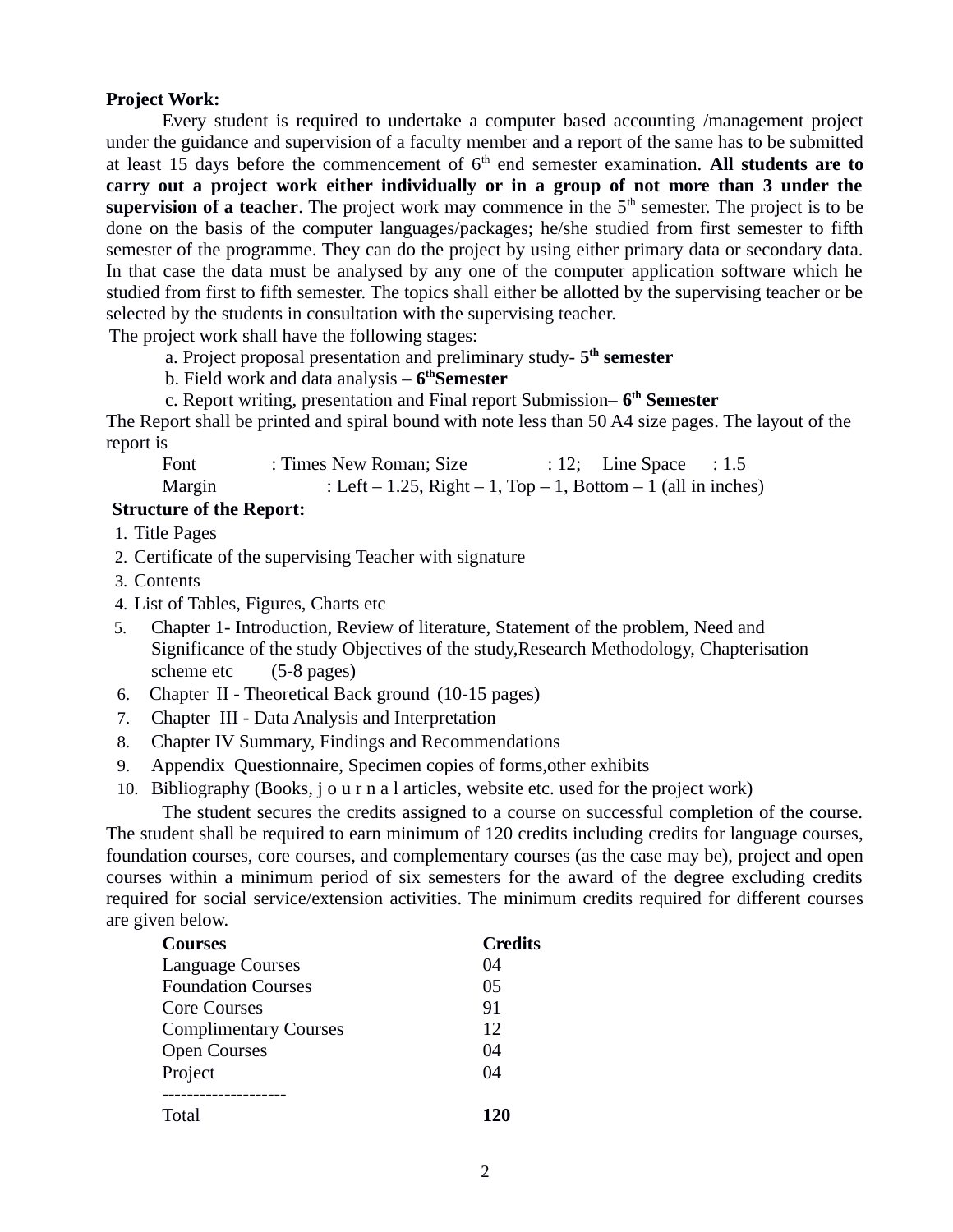============

Social Service/Extension Activities **1**

**Notes**: Of the five instructional hours per week allotted to the practical courses of Computer application **1**hour per week shall be for theory and **4** hours per week shall be for practical. Practical records shall be prepared, duly certified by the teacher concerned and countersigned by the head of the department of commerce shall be produced at the time of practical examination and viva voce. Of the 4 credits given to each of the computer application course in the Third, Fourth, fifth and sixth semesters, 2 credits shall be for theory and 2 credits shall be for practical. The maximum Marks for evaluation of the practical examination shall be 80, distributed among the following components of evaluation:

Output of the Practical =  $50 +$  Practical Record =  $15 +$  Viva-voce =  $15$ 

The area for practical is recommended in the syllabus of the respective courses.

## **All courses included under Foundation Courses, Core Courses, Complementary Courses, Open and Elective Courses shall be handled by teachers in Commerce.**

## **Practical Sessions**

Practical sessions are included for all Core and Elective Courses of B. Com Programme. This shall be on a module basis and needs to be included for at least one module where learning through experiencing has maximum relevance. Evaluation will be done internally.

## **Objectives**

1. To impart knowledge and skills on the applications of the concepts learnt in a given context.

- 2. To learn by experiencing and observing
- 3. To document and reflect upon learnings

4. To develop exhibits of case studies undertaken, analysis made, exercises done and factfinding missions.

## **Process**

- 1. Identify concepts in the module
- 2. Identify real life cases/ situations/ illustrations where they find application
- 3. Ascertain steps to link 1 to 2
- Collection of instruments/Vouchers/ Documents/ Annual reports/ Products/ Advertisements/ Pictures/ Charts.
- Identify Parties involved with their functions and processes.
- Record learning with supportive collections in a Commerce Lab Record
	- 4. Presentations of Findings

The findings will be recorded in the Commerce Lab Record (CLR) along with the learning as the final outcomes. Based on this further assessment may be made in the form of supportive assignments, seminars, group discussions, quizzes etc. This would hammer the learning and strengthen the presentation skills of the learner.

## VI. **Industrial Visit - cum Study Tour**

Study tour to be mandatory for the B.Com Programme. It should cover an organization where functional applications of concepts/ theories covered in the Programme are being practiced. The visit should be pre- planned with an objective to learn identified applications like:-

- Accounting processes (Computerized, Digitalized operations)
- Capital Market Operations
- Auditing Practices
- Integrated Financial Services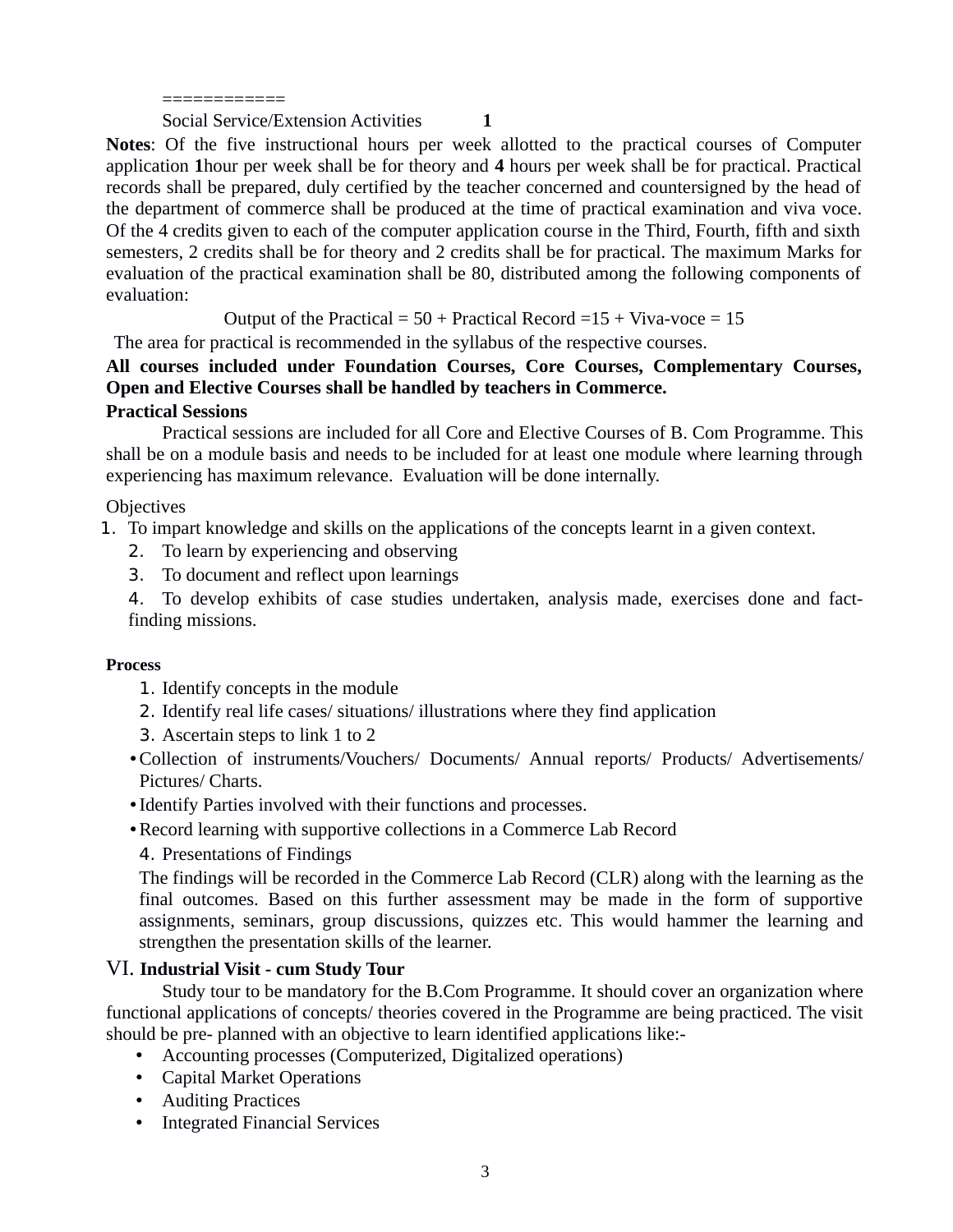- Payroll Management
- Production/ Marketing/ Distribution/ Logistic Management

*The total time to be devoted in the organization is one day out of five days set aside for the tour. The outcome of the visit to be documented in a report with the following forma*

## **Student Tour Dairy**

- 1. Name of the College
- 2. Name of the Student
- 3. B.Com Programme ……..Semester
- 4. Name of the Organisation
- 5. Date of Visit
- 6. Learning Objectives
	- To Observe applications of

………………………

• To Understand processes

……………………..

7. Interactions held

…………………

8. Outcome in the form of learnings

…………………………………

9. Observations (along with pictures, citations, illustrations)

Counter Signed by HoD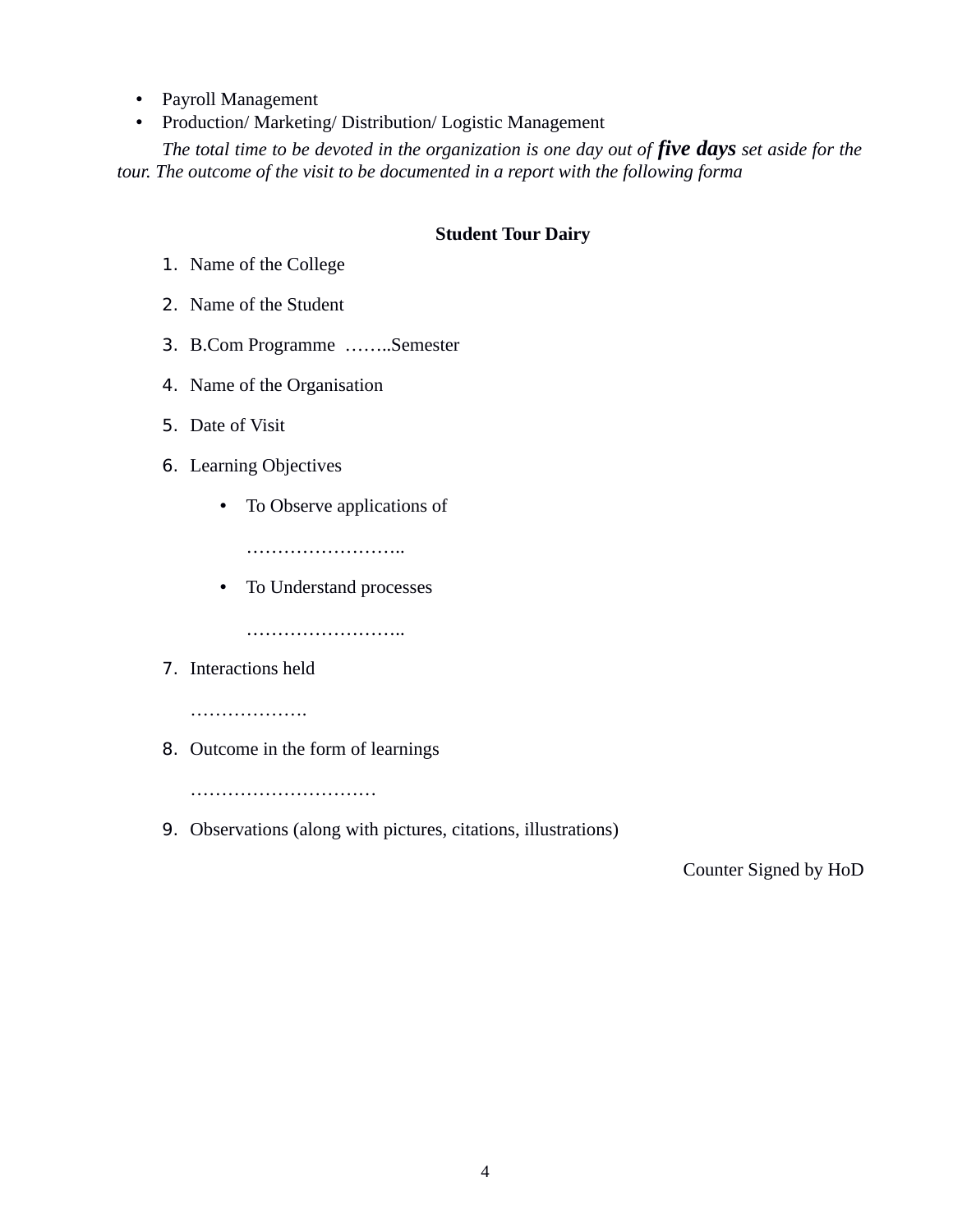#### **Social Service/Extension activities**

Students are to participate in Extension/NSS/NCC or other specified social service, sports, literary and cultural activities during  $3<sup>rd</sup>/4<sup>th</sup>$  semester. These activities have to be carried out outside the instructional hours and will fetch the required one credit extra over and above the minimum prescribed 120 credits.

#### **Audit courses (zero credit)**

The students are free to do additional courses (skill based, vocational courses) prescribed by the University outside the 25 hour weekly instructional period. These courses may be taken as Zero credit courses.

#### **Attendance**

The minimum number of hours of lectures, seminars or practical's which astudent shall be required to attend for eligibility to appear at the end semester examination shallnot be less than 75% of the total number of lectures, seminars or practical sessions.

#### **Evaluation**

There shall be Continuous Evaluation (CE) and End Semester Evaluation (ESE) for each course. CE is based on specific components viz., attendance, tests, assignments and seminars. The CE shall be for 20 marks and ESE shall be for 80 marks. The marks of each component of CE shall be:

| Attendance           |    |
|----------------------|----|
| Assignment / Seminar |    |
| Test paper           | 10 |

The teacher shall define the expected quality of an assignment in terms of structure, content, presentation etc. and inform the same to the students. Due weight may given for punctuality in submission. Seminar shall be graded in terms of structure, content, presentation, interaction etc.

The allotment of marks for attendance shall be as follows:

| Attendance less than 51% | 0 mark  |
|--------------------------|---------|
| $51\% - 60\%$            | 1 mark  |
| $61\% - 70\%$            | 2 marks |
| $71\% - 80\%$            | 3 marks |
| $81\% - 90\%$            | 4 marks |
| 91% and above            | 5 marks |
|                          |         |

#### **Assignments / Seminars**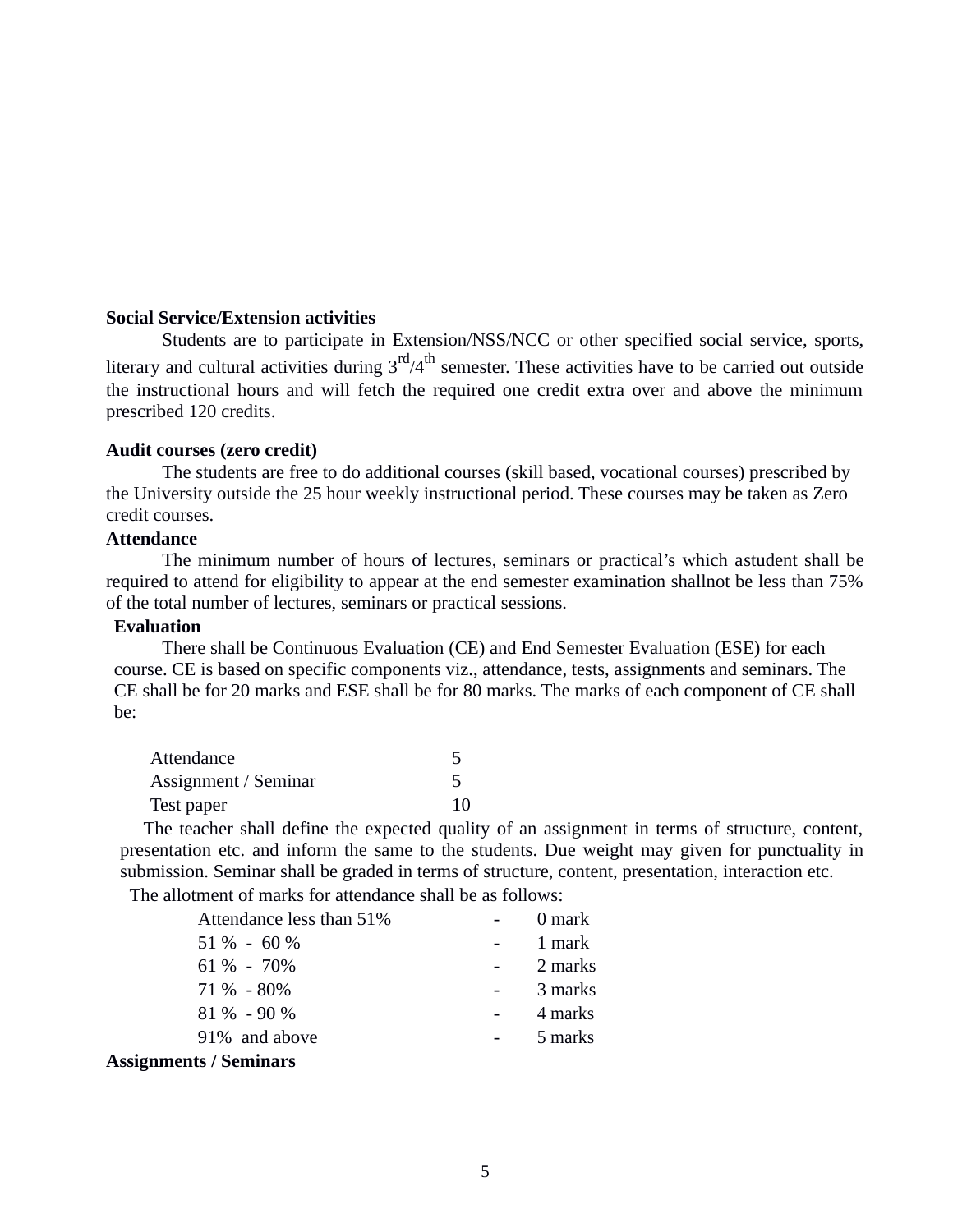Each student shall be required to do one assignment or one seminar for each course. The seminars shall be organized by the teacher/ teachers in charge of CE and the same shall be assessed by a group of teachers including the teacher/ teachers in charge of that course.

### **Tests**

For each course there shall be at least one class test during a semester in CE.

Valued answer scripts shall be made available to the students for perusal within10 days from the date of the test.

#### **End Semester Evaluation (ESE)**

End Semester Evaluation (ESE) of all courses in all semesters shall be conducted by the University. The duration of examination of all courses shall be 3 hours. In the case of the practical courses in Computer Application, the duration of the examination shall be 3 hours for theory and 2 hours for practical examination.

## **Evaluation of Project**

The report of the project shall be submitted to the Department in duplicate before the completion of the sixth semester. There shall be no CE for project work. A Board of two examiners appointed by the University shall evaluate the report of the project work. The viva-voce based on the project report shall be conducted individually. The maximum marks for evaluation of the project shall be 100, distributed among the following components of project

evaluation.

| (i)   | Statement of the Problem and significance of the study | 10 |
|-------|--------------------------------------------------------|----|
| (ii)  | Objectives of the study                                |    |
| (iii) | Methodology                                            | 15 |
| (iv)  | Knowledge in Computer language/package used            | 15 |
| (iv)  | Presentation of the report including format            | 15 |
| (v)   | Findings and Suggestions                               | 10 |
| (vi)  | <b>Bibliography</b>                                    |    |
| (vii) | Viva-voce                                              | 25 |

#### **Promotion to Higher Semesters**

Students who complete the semester by securing the minimum required attendance and by registering for the End Semester Examination of each semester conducted by the University alone shall be promoted to the next higher semester.

General Structure for the Career Related First Degree Programme in Commerce with Computer Application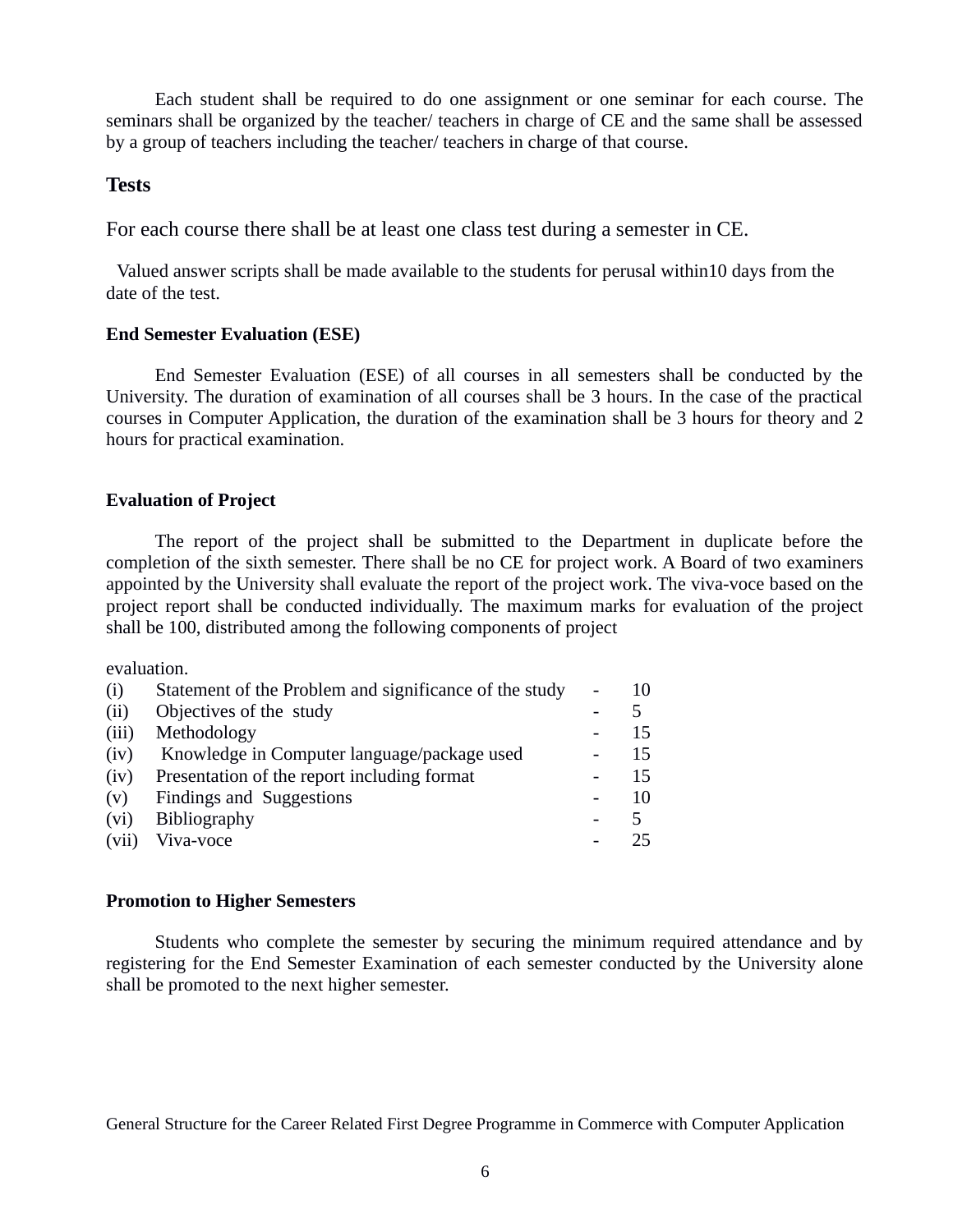| Sem No.            | Courses                                     | Instructio<br>nal<br>Hours<br>Per Week | Credits        | Uty<br>Exam<br>Duration<br>(Hours) | Evaluatio<br>$\mathbf n$ | Total credits           |    |
|--------------------|---------------------------------------------|----------------------------------------|----------------|------------------------------------|--------------------------|-------------------------|----|
|                    |                                             |                                        |                |                                    | Internal                 | End<br>Semester<br>Exam |    |
| <b>SEMESTER I</b>  | Languag<br>e Course<br>I<br>(English<br>I)  | 3                                      | $\overline{2}$ | 3                                  | 20%                      | 80%                     |    |
|                    | Core<br>Course I<br>Foundati                | 5                                      | $\overline{4}$ | 3                                  | 20%                      | 80%                     |    |
|                    | on<br>Course I                              | $\overline{4}$                         | 3              | 3                                  | 20%                      | 80%                     |    |
|                    | Core<br>Course II<br>Core                   | $\overline{\mathcal{L}}$               | 3              | 3                                  | 20%                      | 80%                     |    |
|                    | Course<br>III                               | 5                                      | $\overline{4}$ | 3                                  | 20%                      | 80%                     |    |
|                    | Comple<br>mentary<br>Course I<br>Languag    | $\overline{4}$                         | 3              | 3                                  | 20%                      | 80%                     | 19 |
| <b>SEMESTER II</b> | e Course<br>$\mathbf{I}$<br>(English<br>II) | $\overline{2}$                         | $\overline{2}$ | 3                                  | 20%                      | 80%                     |    |
|                    | Core<br>Course<br>IV                        | 5                                      | $\overline{4}$ | 3                                  | 20%                      | 80%                     |    |
|                    | Foundati<br>on<br>Course II                 | $\overline{4}$                         | 3              | 3                                  | 20%                      | 80%                     |    |
|                    | Core<br>Course V<br>Core                    | 5                                      | $\overline{4}$ | 3                                  | 20%                      | 80%                     | 20 |
|                    | Course<br>VI                                | 5                                      | $\overline{4}$ | 3                                  | 20%                      | 80%                     |    |
|                    | Comple<br>mentary<br>Course II              | $\overline{\mathcal{A}}$               | 3              | $\mathsf 3$                        | 20%                      | 80%                     |    |
| <b>STERIII</b>     | Core<br>Course<br>VII                       | $\overline{4}$                         | $\overline{4}$ | 3                                  | 20%                      | 80%                     | 21 |

SEMES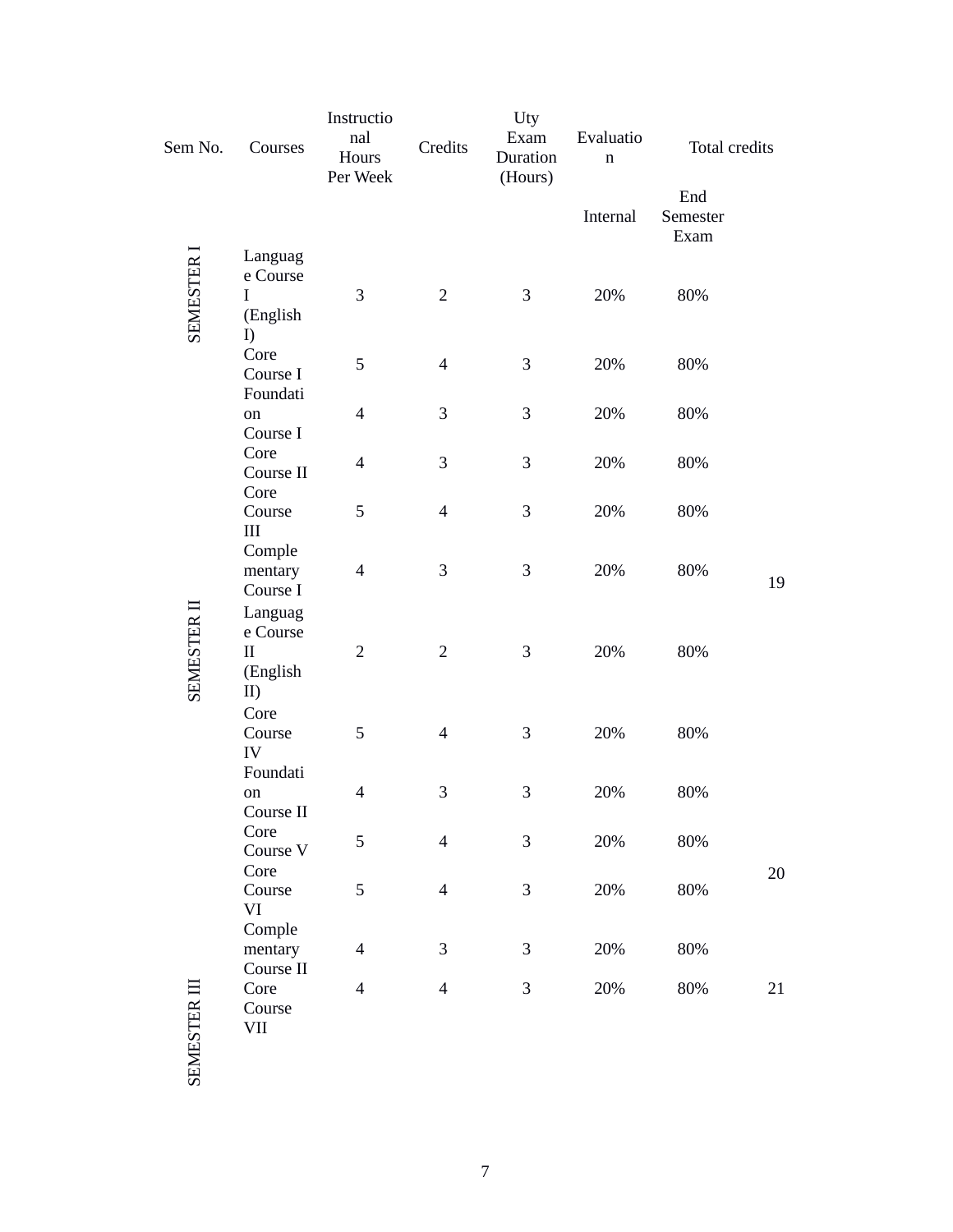| Core<br>Course<br><b>VIII</b>      | $\overline{4}$ | 3                        | 3 | 20% | 80%    |    |
|------------------------------------|----------------|--------------------------|---|-----|--------|----|
| Core<br>Course<br>IX               | 4              | $\overline{\mathcal{A}}$ | 3 | 20% | 80%    |    |
| Core<br>Course X<br>Core           | 4              | 3                        | 3 | 20% | 80%    |    |
| Course<br>XI                       | 5              | $\overline{\mathcal{A}}$ | 3 | 20% | 80%    |    |
| Comple<br>mentary<br>Course<br>III | $\overline{4}$ | 3                        | 3 | 20% | 80%    |    |
| Core<br>Course<br>XII              | 4              | $\overline{\mathcal{A}}$ | 3 | 20% | 80%    |    |
| Core<br>Course<br>XIII             | $\overline{4}$ | 3                        | 3 | 20% | 80%    |    |
| Core<br>Course<br><b>XIV</b>       | $\overline{4}$ | 3                        | 3 | 20% | 80%    |    |
| Core<br>Course<br>XV               | $\overline{4}$ | $\overline{4}$           | 3 | 20% | 80%    |    |
| Core<br>Course<br>XVI<br>Comple    | 5              | $\overline{\mathcal{A}}$ | 3 | 20% | 80%    |    |
| mentary<br>Course                  | $\overline{4}$ | 3                        | 3 | 20% | 80%    | 21 |
| IV<br>Core<br>Course<br>XVII       | $\overline{4}$ | $\overline{4}$           | 3 | 20% | 80%    | 18 |
| Core                               |                |                          |   |     |        |    |
| Course<br>XVIII                    | 5              | $\overline{4}$           | 3 | 20% | 80%    |    |
| Core<br>Course<br>XIX              | 5              | $\overline{4}$           | 3 | 20% | 80%    |    |
| Open<br>Course I                   | 3              | $\overline{2}$           | 3 | 20% | $80\%$ |    |
| Core<br>Course<br>XX               | 5              | $\overline{4}$           | 3 | 20% | 80%    |    |

SEMESTER IV

SEMESTER V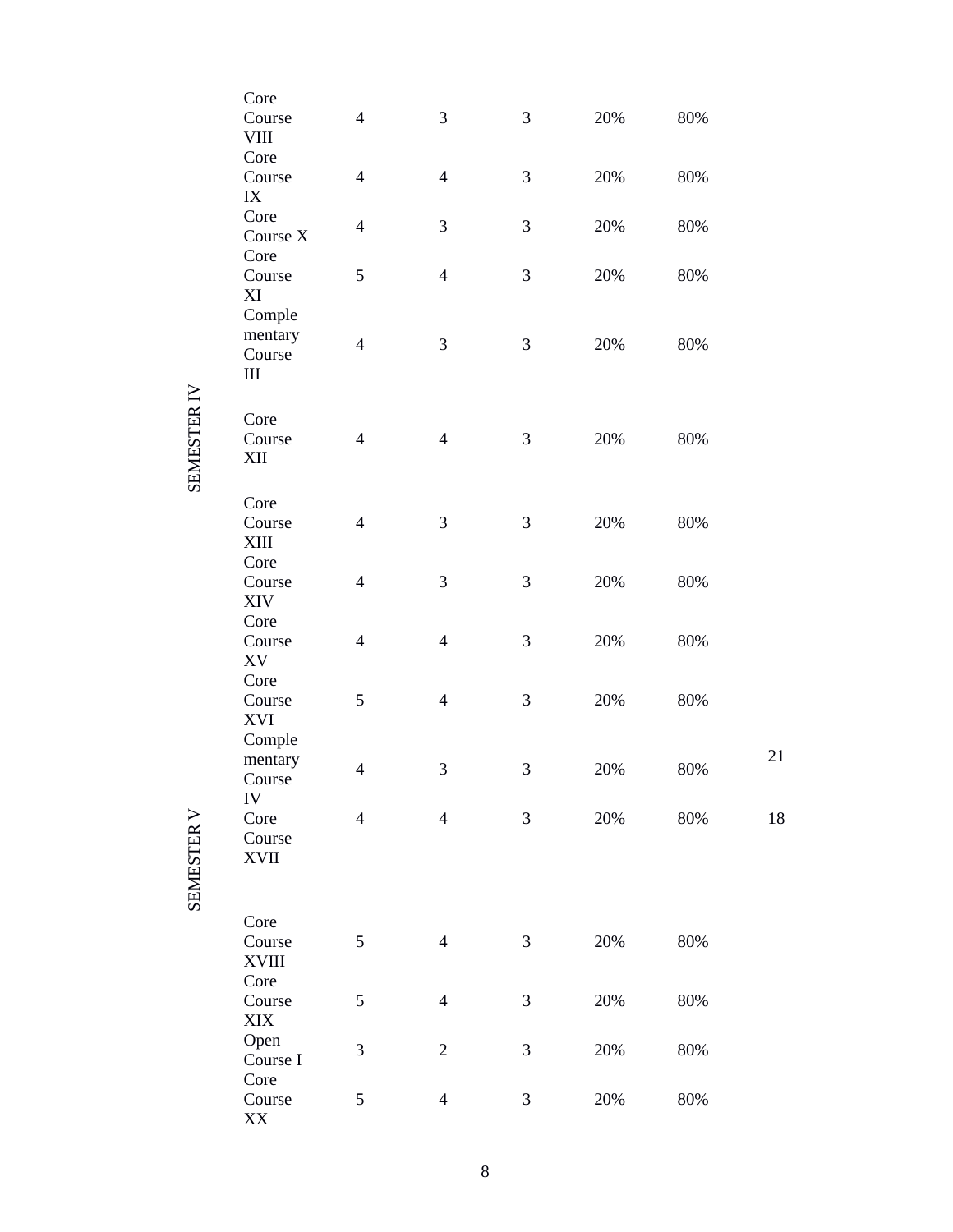|             | Project<br>Core<br>Course | 3              |                |   | 20% | 80%  |    |
|-------------|---------------------------|----------------|----------------|---|-----|------|----|
| SEMESTER VI | XXI                       | $\overline{4}$ | $\overline{4}$ | 3 | 20% | 80%  |    |
|             | Core                      |                |                |   |     |      |    |
|             | Course                    | 5              | $\overline{4}$ | 3 | 20% | 80%  |    |
|             | <b>XXII</b>               |                |                |   |     |      | 22 |
|             | Core<br>Course            | 5              | $\overline{4}$ | 3 | 20% | 80%  |    |
|             | <b>XXIII</b>              |                |                |   |     |      |    |
|             | Open                      | 3              | $\overline{2}$ | 3 | 20% | 80%  |    |
|             | Course II                 |                |                |   |     |      |    |
|             | Core                      |                |                |   |     |      |    |
|             | Course<br><b>XXIV</b>     | 5              | $\overline{4}$ | 3 | 20% | 80%  |    |
|             | Project                   | 3              | $\overline{4}$ |   |     | 100% |    |
|             |                           |                |                |   |     |      |    |

# **PROGRAMME STRUCTURE**

|                         |                |                                                               |                                     | SEMESTER-I                       |        |           |                |
|-------------------------|----------------|---------------------------------------------------------------|-------------------------------------|----------------------------------|--------|-----------|----------------|
| Courses                 | Course<br>Code | Course<br>Title                                               | Instructio<br>nal Hours<br>Per Week | End<br>Semester<br>Exam<br>Hours |        | Credit    |                |
|                         |                |                                                               | Theory                              | Practical                        | Theory | Practical |                |
| Language<br>Course I    | <b>EN 1111</b> | English I                                                     | 3                                   |                                  | 3      |           | 2              |
| Core<br>Course I        | CC1141         | Introduct<br>ion to IT<br>Methodol                            | 5                                   |                                  | 3      |           | $\overline{4}$ |
| Foundatio<br>n Course I | <b>CC 1121</b> | ogy and<br>Perspecti<br>ves of<br><b>Business</b><br>Educatio | 4                                   |                                  | 3      |           | 3              |
| Core<br>Course II       | CC 1142        | n<br>Environ<br>mental<br>studies                             | 4                                   |                                  | 3      |           | 3              |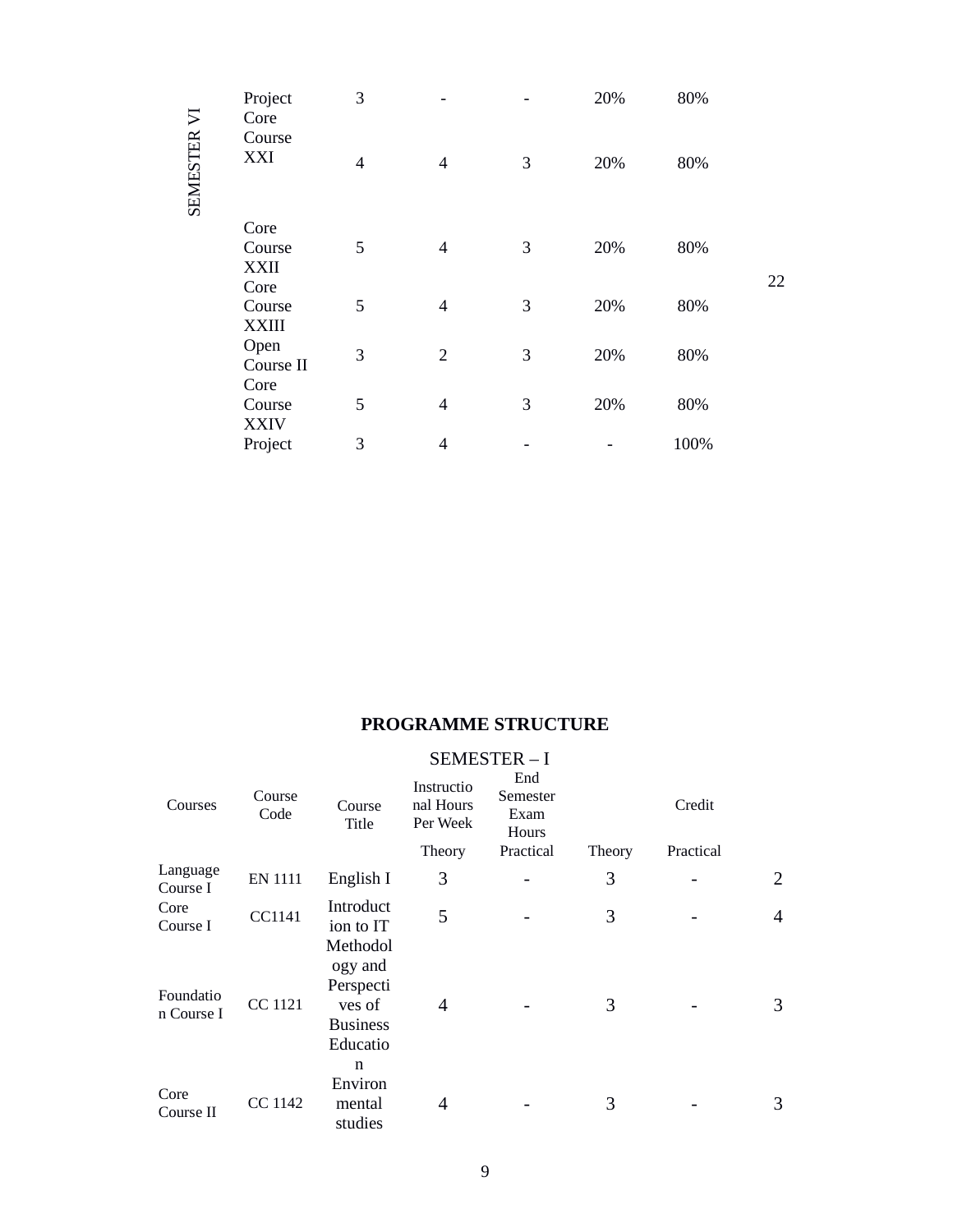| Core<br>Course III                   | <b>CC 1143</b> | Manage<br>ment<br>Concepts                         | 5                                                |                                               | 3           |                     | $\overline{4}$ |
|--------------------------------------|----------------|----------------------------------------------------|--------------------------------------------------|-----------------------------------------------|-------------|---------------------|----------------|
|                                      |                | and<br>Thoughts<br>Manageri                        |                                                  |                                               |             |                     |                |
| Complem<br>entary<br>Course I        | <b>CC 1131</b> | al<br>Economi<br>CS                                | $\overline{4}$                                   |                                               | 3           |                     | 3              |
| <b>Total</b>                         | 25             |                                                    |                                                  |                                               |             | 19                  |                |
|                                      |                |                                                    | <b>SEMESTER II</b>                               |                                               |             |                     |                |
| Courses                              | Course<br>Code | Course<br><b>Title</b>                             | Instructio<br>nal<br>Hours<br>Per Week<br>Theory | End<br>Semester<br>Exam<br>Hours<br>Practical | Theory      | Credit<br>Practical |                |
| Language<br>Course II                | <b>EN 1211</b> | English<br>$\mathbf{I}$                            | $\overline{2}$                                   |                                               | 3           |                     | $\overline{2}$ |
| Core<br>Course IV                    | CC1241         | Financial<br>Manage<br>ment                        | 5                                                |                                               | 3           |                     | $\overline{4}$ |
| Foundatio<br>n Course<br>$_{\rm II}$ | <b>CC 1221</b> | Informati<br>cs and<br>Cyber<br>Laws               | 5                                                |                                               | 3           |                     | $\mathsf 3$    |
| Core<br>Course V                     | <b>CC 1242</b> | Financial<br>Accounti<br>ng                        | 5                                                |                                               | 3           |                     | $\overline{4}$ |
| Core<br>Course VI                    | <b>CC 1243</b> | <b>Business</b><br>Regulato<br>ry<br>Framewo<br>rk | $\overline{4}$                                   |                                               | 3           |                     | $\mathsf 3$    |
| Complem<br>entary<br>Course II       | CC 1231        | <b>Business</b><br>Mathema<br>tics                 | $\overline{4}$                                   |                                               | 3           |                     | 3              |
| <b>Total</b>                         | 25             |                                                    |                                                  |                                               |             | 19                  |                |
|                                      |                |                                                    |                                                  | <b>SEMESTER - III</b>                         |             |                     |                |
| Courses                              | Course<br>Code | Course<br>Title                                    | Instructio<br>nal Hours<br>Per Week              | End<br>Semester<br>Exam<br>Hours              |             | Credit              |                |
| Core<br>Course                       | CC 1341        | Project<br>Finance                                 | Theory<br>4                                      | Practical                                     | Theory<br>3 | Practical           | $\overline{4}$ |
| VII<br>Core<br>Course                | CC 1342        | Entrepre<br>neurship<br>Develop                    | $\overline{4}$                                   |                                               | 3           |                     | 3              |
| <b>VIII</b><br>Core                  | CC 1343        | ment<br>Advance                                    | 4                                                |                                               | 3           |                     | $\overline{4}$ |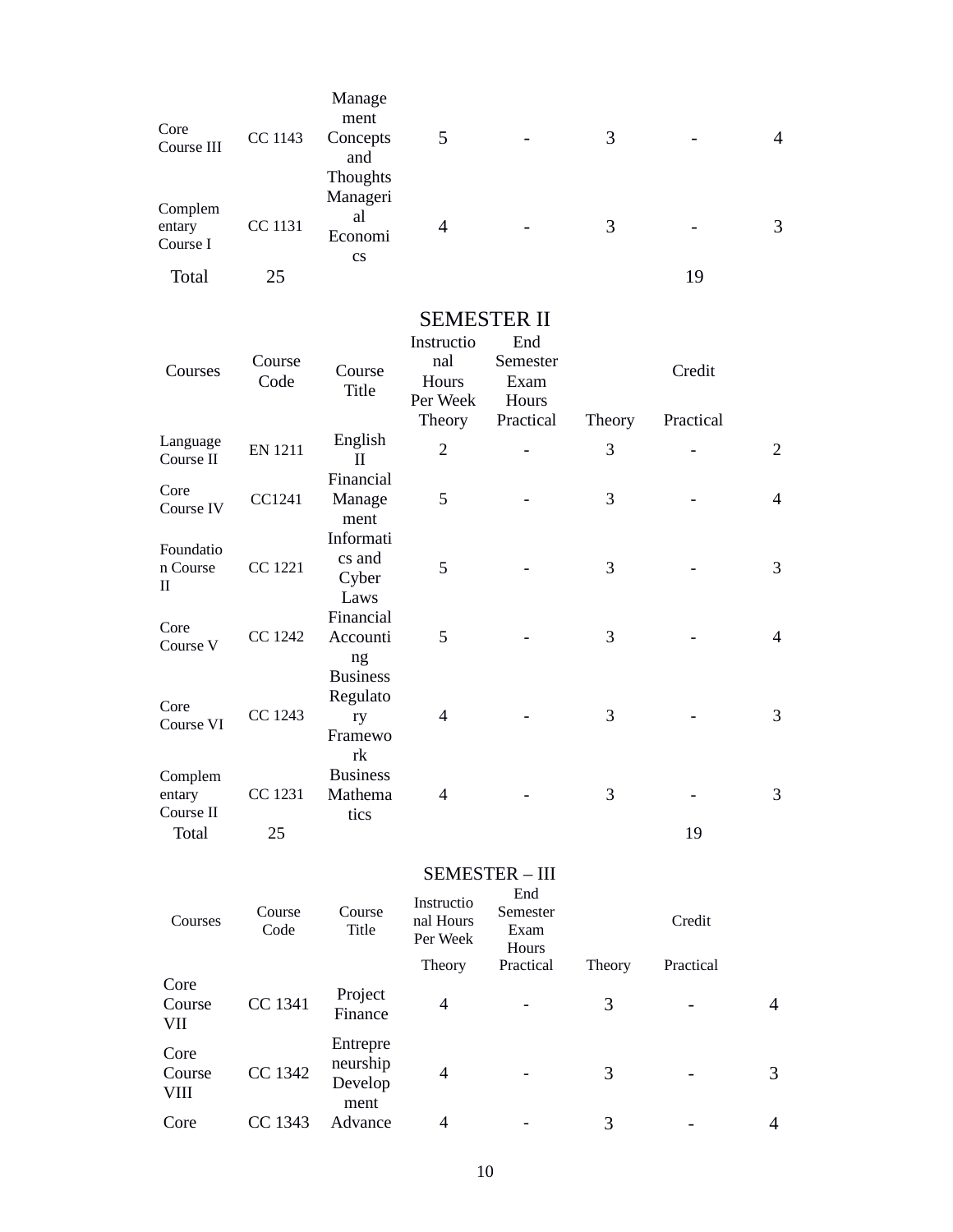|            |         | d               |              |   |   |     |   |
|------------|---------|-----------------|--------------|---|---|-----|---|
| Course     |         | Financial       |              |   |   |     |   |
| IX         |         | Accounti        |              |   |   |     |   |
|            |         | ng              |              |   |   |     |   |
|            |         | Compan          |              |   |   |     |   |
| Core       | CC 1344 | y               | 4            |   | 3 |     | 3 |
| Course X   |         | Administ        |              |   |   |     |   |
|            |         | ration          |              |   |   |     |   |
|            |         | Compute         |              |   |   |     |   |
| Core       |         | r               |              |   |   |     |   |
| Course     | CC 1345 | Applicati       | $\mathbf{1}$ | 4 | 3 | 1.5 | 4 |
| XI         |         | on for          |              |   |   |     |   |
|            |         | <b>Business</b> |              |   |   |     |   |
| Complem    |         | Е-              |              |   |   |     |   |
| entary     | CC 1331 | <b>Business</b> | 4            |   | 3 |     | 3 |
| Course III |         |                 |              |   |   |     |   |
| Total      | 21      | 4               |              |   |   | 21  |   |

| Courses      | Course<br>Code | Course<br><b>Title</b> | Instructio<br>nal Hours<br>Per Week | End<br>Semester<br>Exam<br>Hours |        | Credit    |                |
|--------------|----------------|------------------------|-------------------------------------|----------------------------------|--------|-----------|----------------|
|              |                |                        | Theory                              | Practical                        | Theory | Practical |                |
| Core         |                | Financial              |                                     |                                  |        |           |                |
| Course       | <b>CC 1441</b> | <b>Services</b>        | $\overline{4}$                      |                                  | 3      |           | 3              |
| XII          |                | in India               |                                     |                                  |        |           |                |
| Core         |                | Indian                 |                                     |                                  |        |           |                |
| Course       | <b>CC 1442</b> | Financial              | $\overline{4}$                      |                                  | 3      |           | 3              |
| XIII         |                | <b>Markets</b>         |                                     |                                  |        |           |                |
| Core         |                | <b>Banking</b>         |                                     |                                  |        |           |                |
| Course       | <b>CC 1443</b> | and                    | $\overline{4}$                      |                                  | 3      |           | $\overline{4}$ |
| <b>XIV</b>   |                | Insuranc               |                                     |                                  |        |           |                |
|              |                | e                      |                                     |                                  |        |           |                |
| Core         |                | Corporat               |                                     |                                  |        |           |                |
| Course       | <b>CC 1444</b> | e                      | 5                                   |                                  | 3      |           | $\overline{4}$ |
| XV           |                | Accounti               |                                     |                                  |        |           |                |
|              |                | ng                     |                                     |                                  |        |           |                |
| Core         |                | Software               |                                     |                                  |        |           |                |
| Course       | <b>CC 1445</b> | for Data               | $\mathbf{1}$                        | $\overline{4}$                   | 3      | 1.5       | $\overline{4}$ |
| XVI          |                | Manage                 |                                     |                                  |        |           |                |
|              |                | ment                   |                                     |                                  |        |           |                |
| Comple       |                |                        |                                     |                                  |        |           |                |
| mentary      | <b>CC 1431</b> | <b>Business</b>        | 4                                   |                                  | 3      |           | 3              |
| Course       |                | <b>Statistics</b>      |                                     |                                  |        |           |                |
| IV           |                |                        |                                     |                                  |        |           |                |
| <b>Total</b> | 21             | 4                      |                                     |                                  |        | 21        |                |

SEMESTER IV

SEMESTER V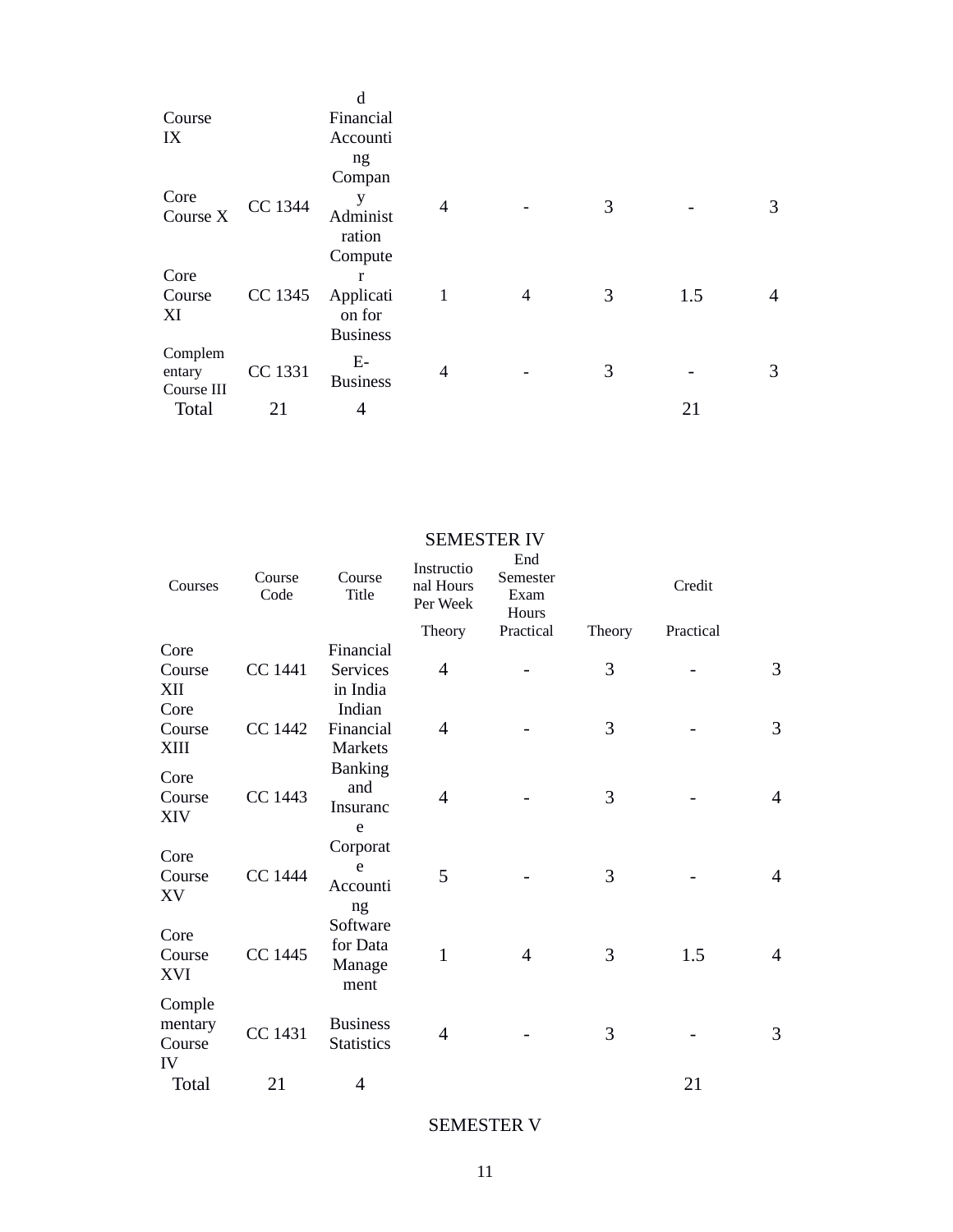| Courses                       | Course<br>Code | Course<br><b>Title</b>                         | Instructio<br>nal Hours<br>Per Week | End<br>Semester<br>Exam<br>Hours |        | Credit    |                |
|-------------------------------|----------------|------------------------------------------------|-------------------------------------|----------------------------------|--------|-----------|----------------|
|                               |                |                                                | Theory                              | Practical                        | Theory | Practical |                |
| Core<br>Course<br><b>XVII</b> | CC 1541        | Fundame<br>ntals of<br>Income<br><b>Tax</b>    | 5                                   |                                  | 3      |           | 4              |
| Core                          |                | Cost                                           |                                     |                                  |        |           |                |
| Course                        | <b>CC 1542</b> | Accounti                                       | 5                                   |                                  | 3      |           | $\overline{4}$ |
| <b>XVIII</b>                  |                | ng<br>Marketin                                 |                                     |                                  |        |           |                |
| Core<br>Course<br>XIX         | CC 1543        | g<br>Manage<br>ment                            | $\overline{4}$                      |                                  | 3      |           | $\overline{4}$ |
| Open<br>Course I              | CC 1551        | Open<br>Course –<br>1/2/3                      | 3                                   |                                  | 3      |           | $\overline{2}$ |
| Core<br>Course<br>XX          | <b>CC 1544</b> | Web<br>Designin<br>g and<br>Producti<br>on for | $\mathbf{1}$                        | 4                                | 3      | 1.5       | $\overline{4}$ |
| Project                       |                | <b>Business</b><br>Project                     | 3                                   |                                  |        |           |                |
| <b>Total</b>                  | 21             | 4                                              |                                     |                                  |        | 18        |                |

#### SEMESTER VI End

| Courses                        | Course<br>Code | Course<br><b>Title</b>             | Instructio<br>nal Hours<br>Per Week | سىد<br>Semester<br>Exam<br>Hours |        | Credit    |                |
|--------------------------------|----------------|------------------------------------|-------------------------------------|----------------------------------|--------|-----------|----------------|
|                                |                |                                    | Theory                              | Practical                        | Theory | Practical |                |
| Core                           |                |                                    |                                     |                                  |        |           |                |
| Course<br>XXI                  | CC 1641        | Auditing                           | 4                                   |                                  | 3      |           | $\overline{4}$ |
| Core<br>Course<br><b>XXII</b>  | <b>CC 1642</b> | Applied<br>Costing                 | 5                                   |                                  | 3      |           | $\overline{4}$ |
| Core<br>Course<br><b>XXIII</b> | CC 1643        | Manage<br>ment<br>Accounti<br>ng   | 5                                   |                                  | 3      |           | $\overline{4}$ |
| Open<br>Course II              | CC 1651        | Open<br>Course –<br>1/2/3          | 3                                   |                                  | 3      |           | $\overline{2}$ |
| Core<br>Course<br><b>XXIV</b>  | <b>CC 1644</b> | Compute<br>rised<br>Accounti<br>ng | $\mathbf{1}$                        | 4                                | 3      | 1.5       | 4              |
| Project                        | CC 1644        | Project                            | 3                                   |                                  |        |           | $\overline{4}$ |
| <b>Total</b>                   | 21             | 4                                  |                                     |                                  |        | 22        |                |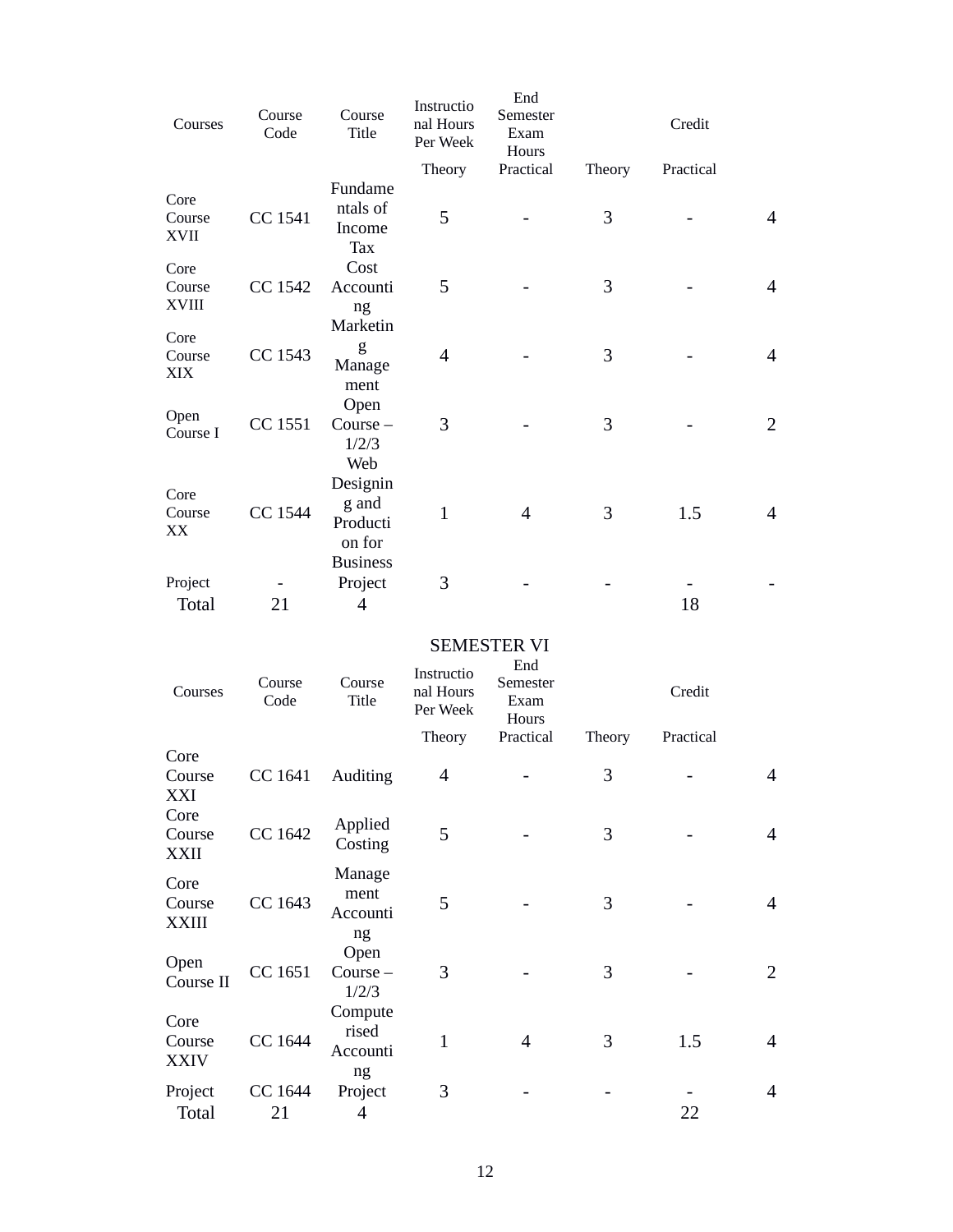| Grand<br><b>Total</b><br>$(SI+SII)$<br>$+SIII+S$<br>$IV+SV+$<br>SVI) |             | 120                                         |  |  |
|----------------------------------------------------------------------|-------------|---------------------------------------------|--|--|
| <b>OPEN COURSES</b>                                                  |             |                                             |  |  |
| Semester                                                             | Course Code | Course Title                                |  |  |
| v                                                                    | CO 1551.1   | <b>Fundamentals of Financial Accounting</b> |  |  |
| (for students from<br>disciplines other than                         | CO 1551.2   | Principles of Management                    |  |  |
| Commerce                                                             | CO 1551.3   | <b>Capital Market Operations</b>            |  |  |
| VI                                                                   | CO 1651.1   | <b>Practical Accounting</b>                 |  |  |
| (for students from the                                               | CO 1651.2   | Management of Foreign Trade                 |  |  |
| Department of<br>Commerce)                                           | CO 1651.3   | Strategic Management                        |  |  |
|                                                                      |             |                                             |  |  |

## **SEMESTER – I Core Course I: CC 1141 - INTRODUCTION TO INFORMATION TECHNOLOGY**

No. of instructional hours per week: 5 No. of credits: 3

**Aim of the course**: To introduce and improve the basic to modern technology in the field of Information Technology

#### **Course objectives**:

1. Basic Concept of Information Technology.

2. To create an awareness about the different areas of Information Technology.

3. To create awareness about the modern digital technologies like social Medias, digital banking etc.

**Module I**: Fundamentals of Computer Technology- History – Generation of Computers, different types of computers used in present past and future eras Micro – Mini – Mainframe – Super. Introduce famous computer scientist and their works (20 hrs)

**Module II**: Different units of Computers – ALU-Control-Memory. Workingof a Modern Computer – Computer Arithmetic's – Binary, Octal Hexadecimal and decimal number systems – conversion of numbers from one system to another (20 hrs)

**Module III**: Different types of hardware – CPU, Display Unit, Printers, RAM, ROM, BIOS, Disk, Data transmission devices like modem, NIC card, Flash Memory, Nano memory, Artificial Intelligence, Robotics etc., (20 hrs)

**Module IV**: Introduction to Software - Operating System – overview, history and introduction of modern computer and mobile operating systems(15 hrs.)

**Module V**: IT and Society – Mobile technology overview – 2G, 2.5G, 3G, 4G, 4GVOLT, 5G etc. Introduction to social Medias – Twitter, Facebook, Whatsapp, etc. (15 hrs.)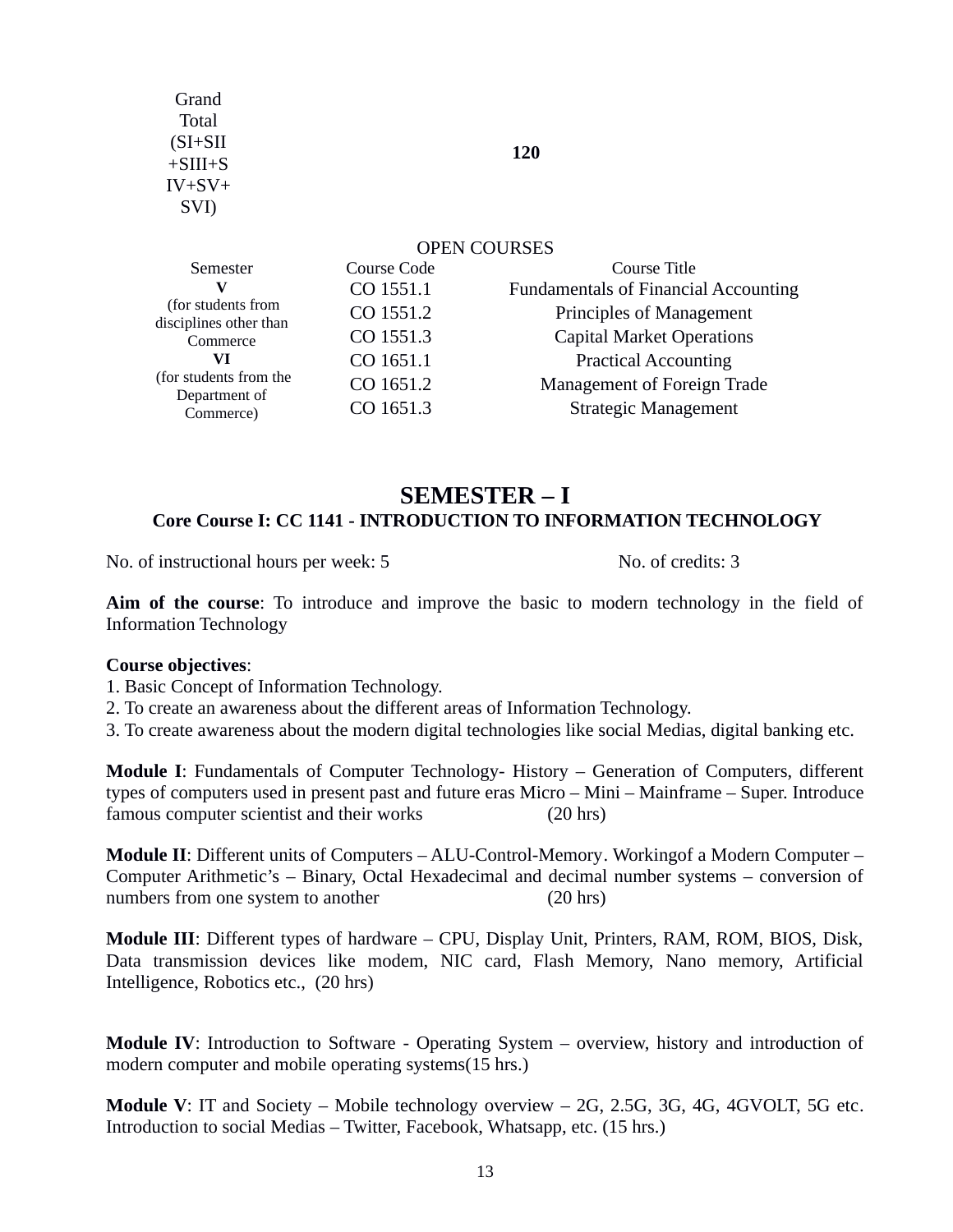Books Recommended:

- 1.Computer Fundamentals by Anitha
- 2.Computer Basics Absolute Beginner's Guide, Windows 8 Edition
- 3.Introduction to Information Technology by Rajaraman

### **Foundation Course I: CC 1121 METHODOLOGY AND PERSPECTIVES OF BUSINESS EDUCATION**

No of instructional hours per week: 4 No of credits: 2 **Aim of the course**: To provide the methodology for pursuing the teaching learning process with a perspective of higher learning in business education.

## **Course Objectives**:

1. To create a basic awareness about the business environment and the role of business in economic development.

2. To provide a holistic, comprehensive and integrated perspective to business education

3. To give a fundamental understanding about ethical practices in business.

**Module I**: - Meaning of business information- learning business information - methods and techniques of collecting and learning business information- business linkages between business and different economic systems- meaning of economic systems - their functioning - different economic systems and their features - capitalism, socialism, communism and mixed economy. Different forms of business organizations - individual and organized, family and corporate, business for profit and business not for profit. Business entities - Individual, partnerships, co-operatives, trusts, undivided families, joint stock companies, Joint ventures –MNCs. (Basic concepts only) (15 Hours)

**Module II**: - Economic sectors of the Economy: An Overview – primary sector, secondary sector, tertiary sector - business examples in different sectors. Emerging areas in Service sector- Tourism, IT, Healthcare, KPO, BPO, Event Management etc. (A brief study only) (10 Hours)

**Module III**: - Business – objectives -economic - social. Establishing business - steps - environmental analysis: legal, physical, financial, social, economic, technical etc. - idea generation- mobilization of financial resources – sources- savings –loans and advances – shares.Role of entrepreneur. Payment to government – taxes, direct and indirect.( a brief study only) Economic development- meaning, measures of economic development- role of business in economic development - company, industry and economy interrelationship. Role of business (public sector and private sector) in economic development. New Economic Policy - Liberalization, Privatization and Globalization - merits and demerits. Managerialism- features. Infrastructure for industrialization and economic growth of an economy.(20 Hours)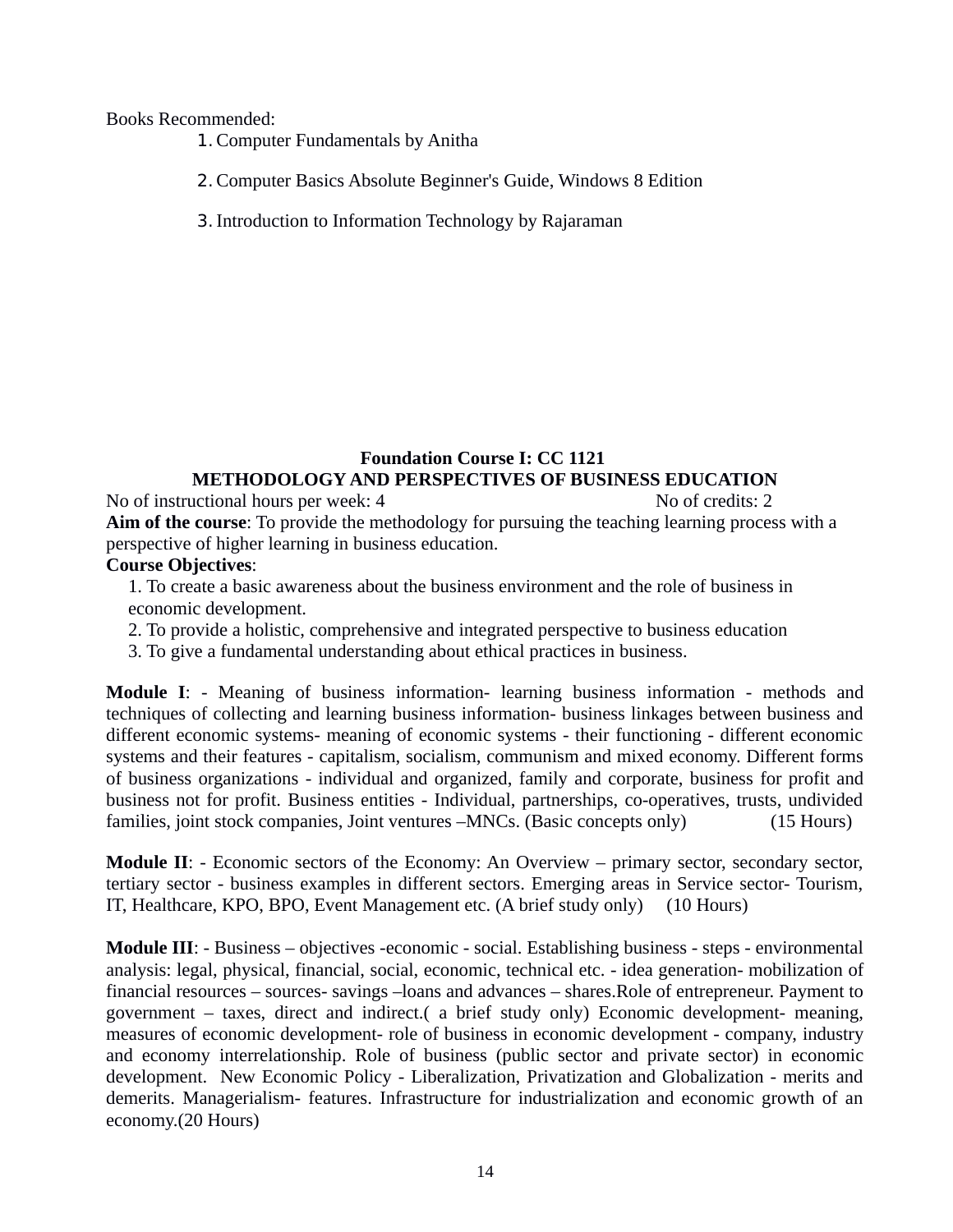**Module IV**: - Trained manpower for quality enhancement- role of trained manpower for quality at individual level, family level, organizational level and national level - Human Capital Management concept, importance and benefits. Quality of life and Quality of Work Life - Quality circle. Management problems in small, medium and large organizations. Use of technology in business (a brief study only).

Business ethics - concept, need and importance.

Social ethics, social responsibility and social service – role of NCC and NSS in promoting social values among students. (a brief study only) (15 Hours)

**Module V: -** Individual and team presentations by observation, reading techniques - listening to lectures, note taking- seminars and workshops - conferences and symposiums, field studies, case studies and project reports ( a brief study only) (12 Hours)

Note:

- 1. A field study on how far privatisation and globalisation enhance the quality of manpower.
- 2. Students are to be organised into groups of five and should be required to present papers on topics relating to the role of business in economic development and ethical practices in business. The assignments are to be based on the presentations made in the specified areas.

## **Books recommended**:-

1. Keith Davis and William Frederic. C. *Business and Society: Management, Public policy, Ethics*, International student Edition McGraw- Hill Book Co New Delhi

2. Cherunilam Francis: *Business Environment -* Himalaya Publishing House, New Delhi. 3. C.B.Gupta: *Business Organisations and Management*- Sultan Chand , 8th Edition 2013 4. Murthy CSV: *Business Ethics and Corporate Governance,* Himalaya Publishing House 5.N.M.Khandelwal :*Indian Ethos and Values for Managers* 6. R. R. Gaur, R. Sanghal, G. P. Bagaria; *Human Values and Professional Ethics*. 7. Andrew Crane: *Business Ethics: Managing Corporate Citizenship and Sustainability in the Age of Globalization*, DIRIC Matteu Oxford University Press, New Delhi. 8. Aswathappa, K: *Essentials of Business Environment*, Himalaya Publishing House, New Delhi. 9. Dutt R. and Sundharam K.P.M.: *Indian Economy*, S. Chand, Delhi.

10. DuttRuddar: *Economic Reforms in India-A Critique*; S. Chand, New Delhi. 11. Misra S.K. and Puri V.K.: *Indian Economy-* Himalaya Publishing House, New Delhi.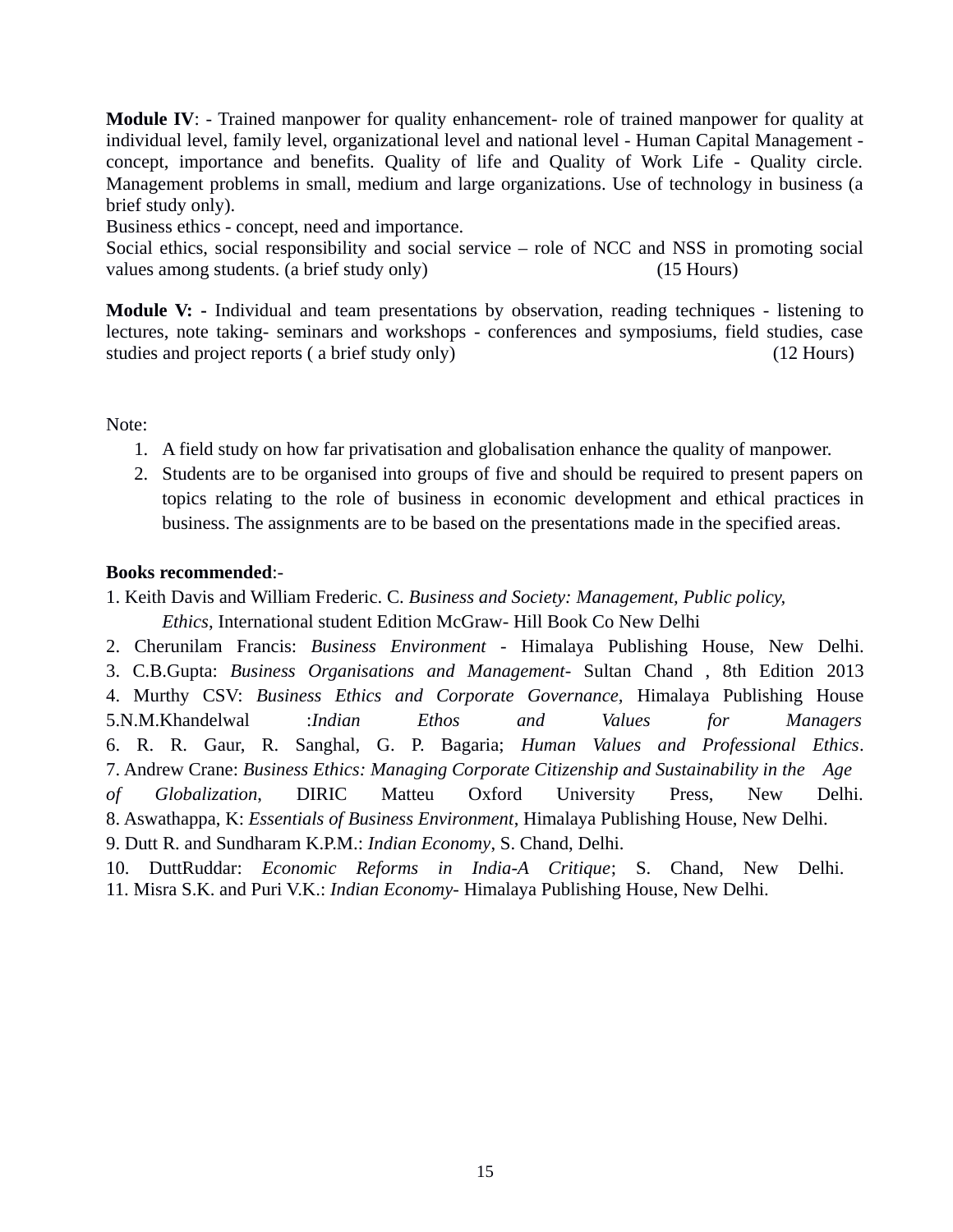# **Core I: CC1142- ENVIRONMENTAL STUDIES**

#### **No. of instructional hours per week: 4 No. of Credits: 3**

**Aim of the course:** To develop knowledge and understanding of the environment and enable the students to contribute towards maintaining and improving the quality of the environment

#### **Course objectives:**

- 1. To enable the students to acquire basic ideas about environment and emerging issues about environmental problems.
- 2. To give awareness about the need and importance of environmental protection.

**Module I: Environmental studies** –meaning–scope–importance (4hrs) (4hrs)

**Module II** : **Ecology and Eco Systems, Biodiversity and its Conservation, and Natural resources -** meaning of ecology - structure and function of eco system – producers – consumers – decomposers - energy flow in the eco system - ecological succession - food chain - food websand ecological pyramids. Eco system – concept - types of eco systems - structure and functions of forest eco system, grass land ecosystem - desert ecosystem, aquatic ecosystem. Bio diversity and its conversation – introduction, definition, genetic, species and ecosystem diversity - value of biodiversity - biodiversity at global, national and local levels - India as a mega diversity nation - hot spots of diversity - threats to diversity - conservation of diversity in in-situ, ex-citu. Natural resources – features - air resources, forest resources, water resources, mineral resources, food resources energy resources, land resources -over exploitation of natural resources – consequences conservation of natural resources - role of an individual in conservation ofnatural resources. (25hrs)

**Module III: Industry and environment** - pollution–environmental pollution–soil pollution–air pollution – water pollution – thermal pollution – noise pollution – causes, effect and control measures – waste management – waste minimisation through cleaner technologies – reuse andrecycling - solid waste management. (18hrs)

**Module IV: Social issues and environment -** Unsustainable to sustainable development–urban problems related to energy - water conservation - water harvesting - resettlement and rehabilitation of people - environment ethics - waste land reclamation - consumerism and waste products.(15hrs)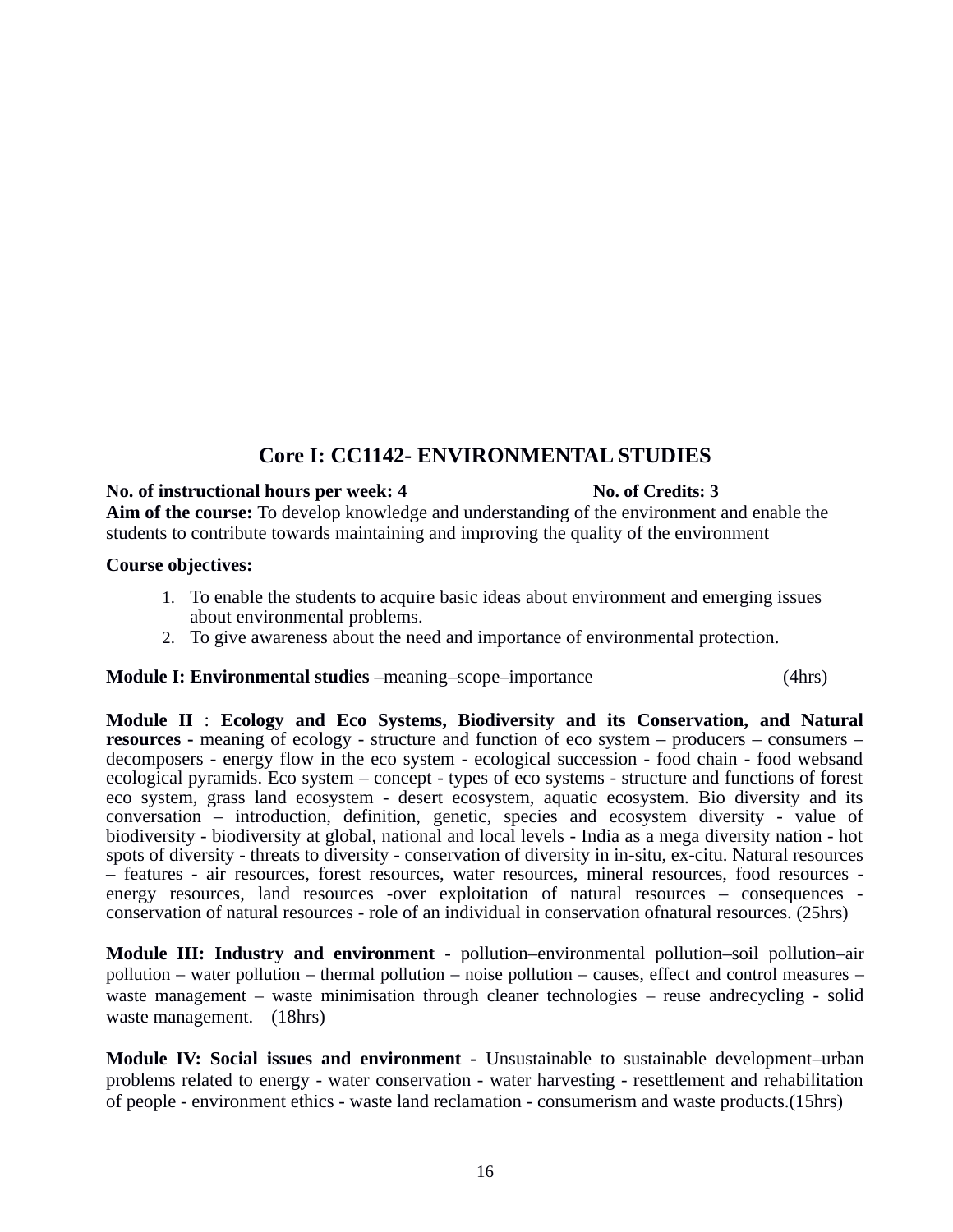**Module V: Human Population and environment** –population growth –variation amongnations – population explosion – environment and human health – human rights – valueeducation – women and child welfare.(10hrs)

*Note:* All students must *visit a local area to document environmental issues and prepare a brief report on the same identifying issues involved and suggesting remedies.*

## **Books Recommended:**

- 1. Misra.S.P and Pandey.S.N : Essential Environmental Studies
- 2. Kiran. B. Chokkas and others : Understanding Environment
- 3. Arumugam N. and Kumaresan V. :Environmental Studies
- 4. Benny Joseph : Environmental Studies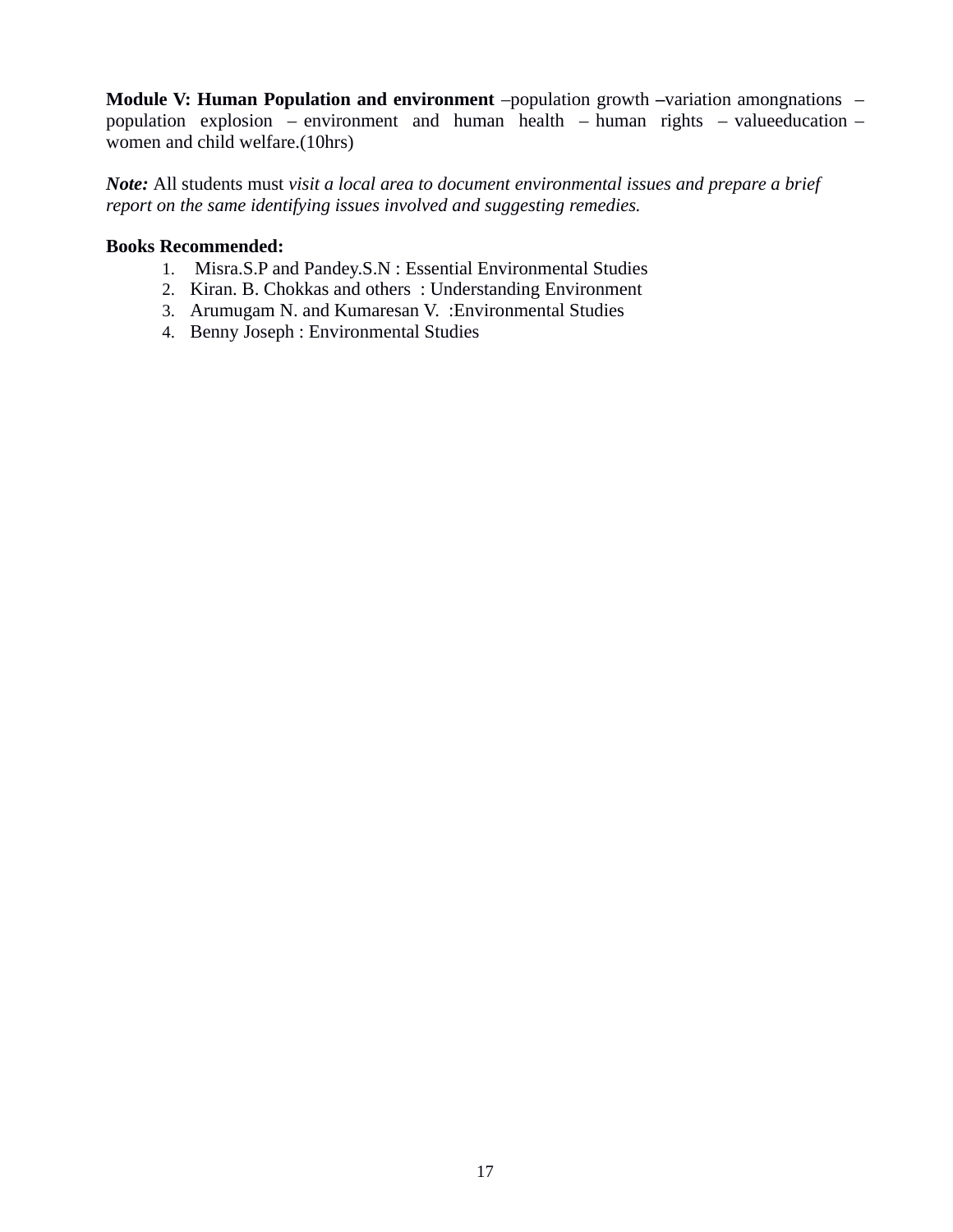# **Core Course II: CC 1143MANAGEMENT CONCEPTS AND THOUGHT**

No: of instructional hours per week: 4No: of credits: 3

**Aim of the course**: To provide a comprehensive perspective on management theory and practice **Course objectives**:

1) To equip learners with knowledge of management concepts and their application in contemporary organizations

2) To facilitate overall understanding of the different dimensions of the management process.

**MODULE-I**: Nature and Evolution of Modern Management - Meaning and Definition of Management-Effective Management- Concept and Need-Qualities and styles of an effective manager-Empowerment style, Participation style, Guidance style -Management skills-Technical, Interpersonal, Conceptual, Diagnostic and Political skills- Mintzberg's Managerial roles- Schools of Management Thought-The Classical School -Human Relations School and the Hawthorne Studies-Behavioural Science School-The Systems School- The Contingency School -Contemporary management Thought-Drucker, Porter, Prahlad, Hamel and Tom Peters (15hrs)

**MODULE-II**: Overview of the Management Process - Planning: Meaning – Definition – Importance- Organizing: Meaning and Definition- Concepts of Authority, Responsibility and Accountability –Delegation and Decentralization - Organization Culture-Types of Organisational Culture-Staffing -Significance of Staffing- Staffing Process(overview only) Directing-Concept-Elements of the Direction function - Controlling- Steps in the Process of Controlling (15 hrs)

**MODULE-III**: Leadership - Meaning - Leadership Qualities- Leadership Styles-Leadership Theories-Trait Theory – Charismatic Leadership Approach - Managerial Grid Theory -Contingency Theory- Fiedler's Model- Situational Leadership Theory -Transactional and Transformational Leadership.(12 hrs)

**MODULE-IV**: Motivation and Communication-Motivation-Meaning and Importance, Intrinsic and Extrinsic motivation, Positive and negative motivation; Motivational Theory-Carrot and stick theory, Maslow's Hierarchy of Human Needs Herzberg's Two Factor theory, Alderfer's ERG theory, Vroom's-Expectancy theory, David McClelland's Need based Motivational Models-Factors determining motivational policy. Communication-Meaning, Need, Process, Types-Verbal, Nonverbal, Visual, Internal, External, Formal, Informal; Barriers to Communication-Physical, psychological, Attitudinal, Semantic, Cross-cultural, Gender; Guidelines for effective communication.(21 hrs)

**MODULE-V**: New Horizons of Management (Conceptual Framework only) TQM-Meaning-Principles of TQM-Deming's 14 points, Barriers to TQM, Customer requirements- The Five Fs-Change Management – Concept and Importance, Knowledge Management- Concept and Importance- Concept of Learning Organisation. (9hrs)

Recommended Practicals:

- 1) Collect Vision/Mission Statements of leading organizations. Examine ways in which elements of these statements are being put into practice.
- 2) Identify Best Practices of business concerns in your locality with regard to different managerial functions.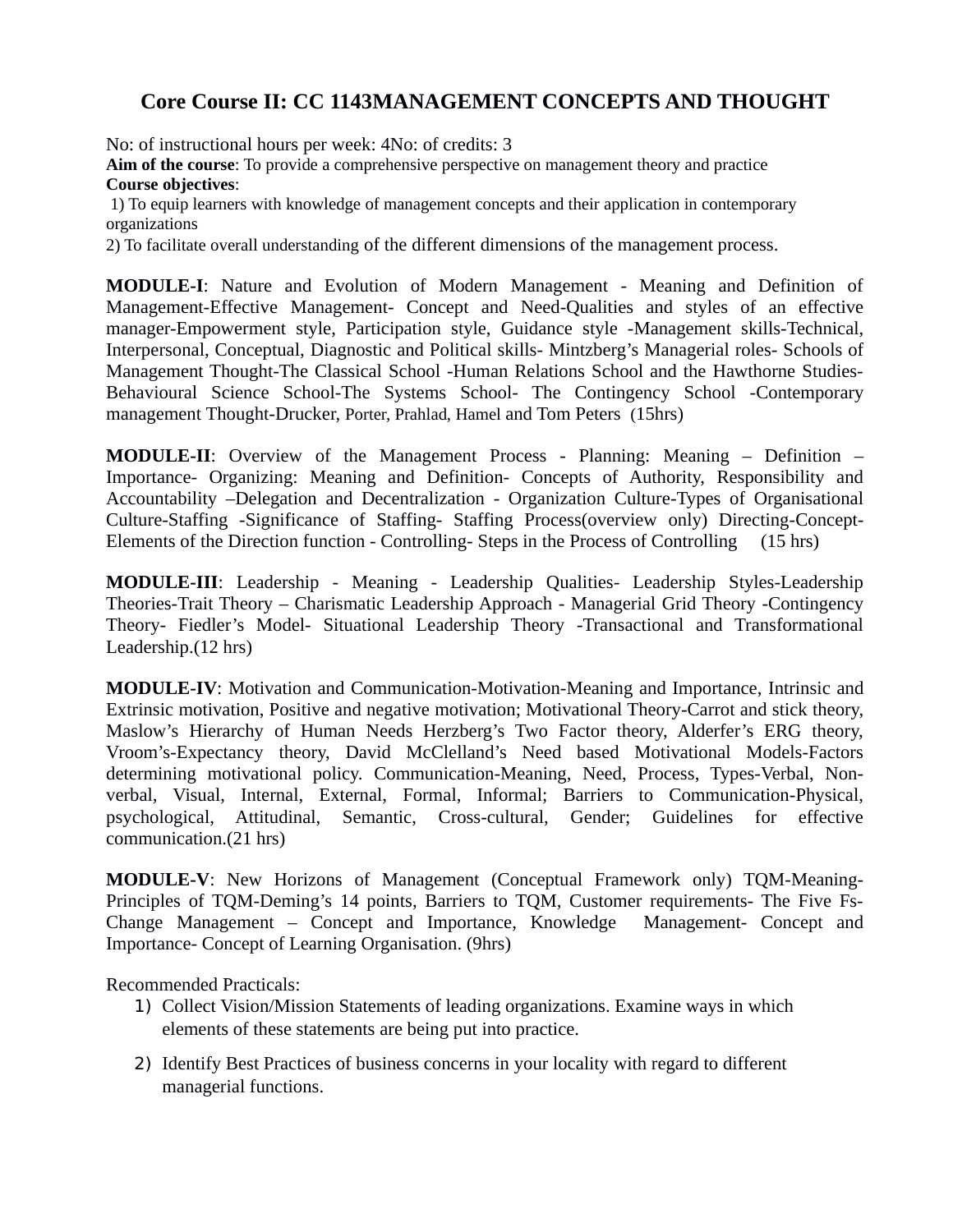- 3) Study the Reward and Recognition system used by any leading business organization in your local area.
- 4) Conduct an interview with a successful business leader. Identify the leadership style followed by the leader based on the information collected.
- 5) Study the Quality Management Practices adopted by any business concern.

Recommended Books:

- 1. Principles of Management, 5/Edn- Tripathi, P.C. McGraw Hill Education Pvt Ltd, New Delhi.
- 2. Essentials of Management,10/Edn- Harold Koontz, McGraw Hill Education Pvt Ltd, New Delhi.
- 3. Management Theory and Practice- Mahajan. Ane Books Pvt Ltd, New Delhi
- 4. Principles of Management:Text and Cases, Bhattacharyya, Pearson Education , New Delhi
- 5. Principles of Management :Ramaswamy, Himalaya Publishing House, Bangalore.
- 6. Principles of Management- Govindarajan, PHI Learning, Pvt Ltd, New Delhi.
- 7. Principles of Management-Gupta Meenakshi
- 8. Total Quality Management, 2/Edn CharantimathPoornima M, Pearson Education , New Delhi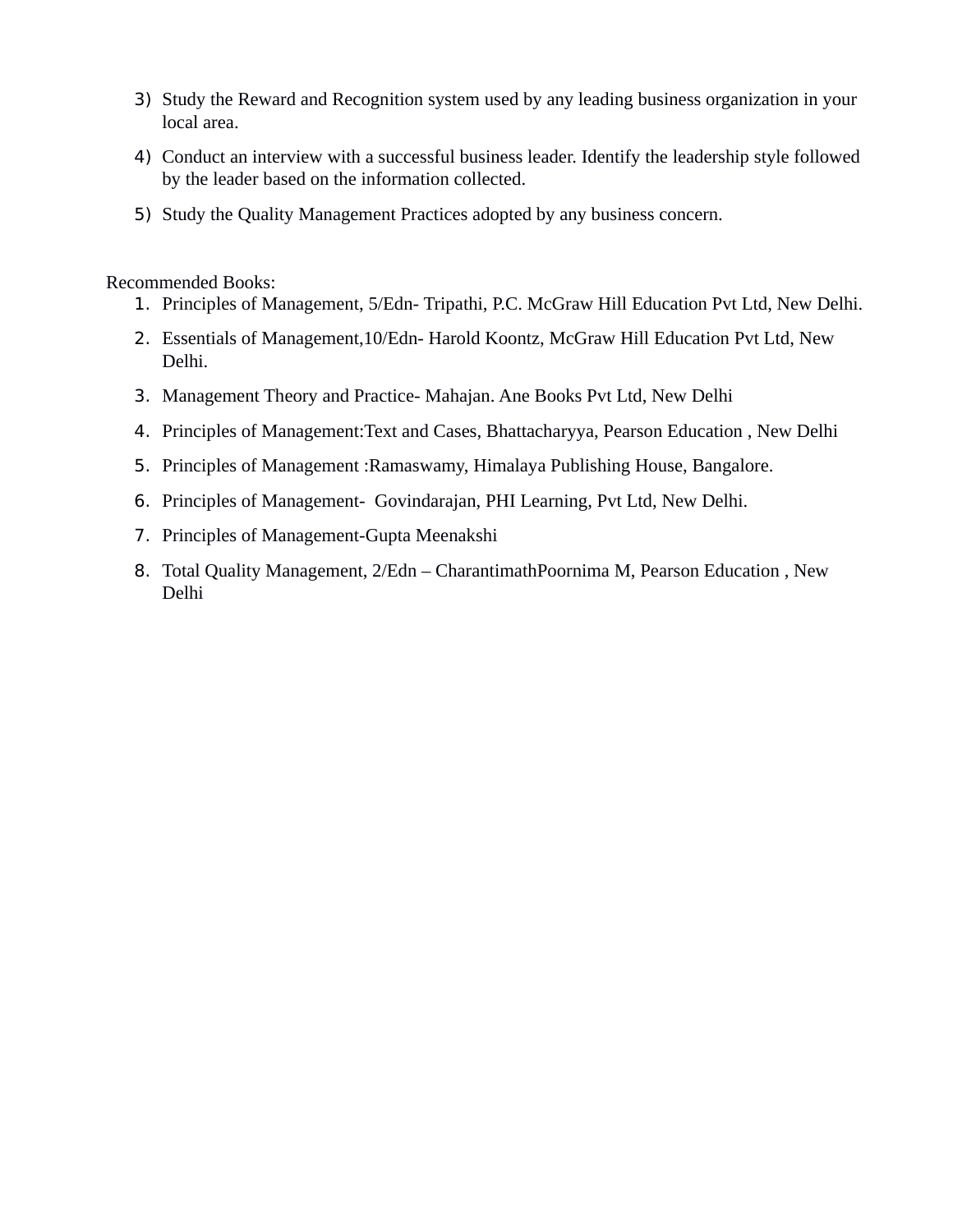# **Complementary Course I: CC 1131 – MANAGERIAL ECONOMICS**

No. of instructional hours per week: 4 No. of credits: 3

**Aim of the course**: To acquaint the students with the application of economics in managerial decision making.

#### **Course objectives**:

- 1. To familiarise students with the economic principles and theories underlying various business decisions.
- 2. To equip the students to apply the economic theories in different business situations.

**Module I**: Introduction – Economics – managerial economics – distinction between managerial economics and traditional economics – characteristics of managerial economics – scope of managerial economics – Application of economic theories in business decisions – role and responsibility of a managerial economist. (12hrs)

**Module II**: Demand Estimation – Demand– elasticity of demand – price – income – advertisement cross – uses – measurement. Demand forecasting – short- term and long- term forecasting – methods of forecasting – forecasting the demand for new products. (15hrs)

**Module III**: Theory of Production – Production function – Cobb Douglas Production function – Laws of production–Law of Diminishing Returns–Law of returns to scale–economies and diseconomies of scale–Isoquant curve – Iso cost curve–optimum combination of inputs. (15hrs)

**Module IV**: Pricing Policy and Practices – Market structures – Perfect competition, Monopoly, Monopolistic competition and Oligopoly (concepts and features only) Pricing objectives – role of cost in pricing – demand factor in pricing – factors to be considered when formulating a pricing policy – cost plus pricing marginal cost pricing – going rate pricing – Breakeven point pricing – Product Line pricing – Pricing of a new product – Pricing over the life cycle of a product. (15hrs)

**Module V**: Business Cycles – Introduction – phases of a business cycle – causes and indicators – Theories of business cycles – control of business cycles. (15hrs)

## *Notes:*

1. *Conceive a new product idea, fix a suitable price and justify it. The students may develop the various aspects regarding product features, product content, pricing and promotional strategies.* (For module IV).

2. *Study the growth stages of a company – its origin – vision and mission statement – objectives – market access – expansion and diversification. (For module V).*

Books Recommended:

1. Maheswari.K.L and Varshney. *Managerial Economics* , Sultan Chand &Sons, New Delhi.

2. Mote V.L, Samuel Paul and Gupta G.S. *Managerial Economics,* Tata McGraw-Hill Publishing Co. Ltd., New Delhi.

3. Gupta G.S. *Managerial Economics*, Tata McGraw-Hill Publishing Co. Ltd. NewDelhi.

4. Dwivedi N.D. *Managerial Economics*, Vikas Publishing House, New Delhi.

5. Reddy P.N and Appanniah. H.R .*Principles of Business Economics*, S. Chand &Co.Ltd. New Delhi.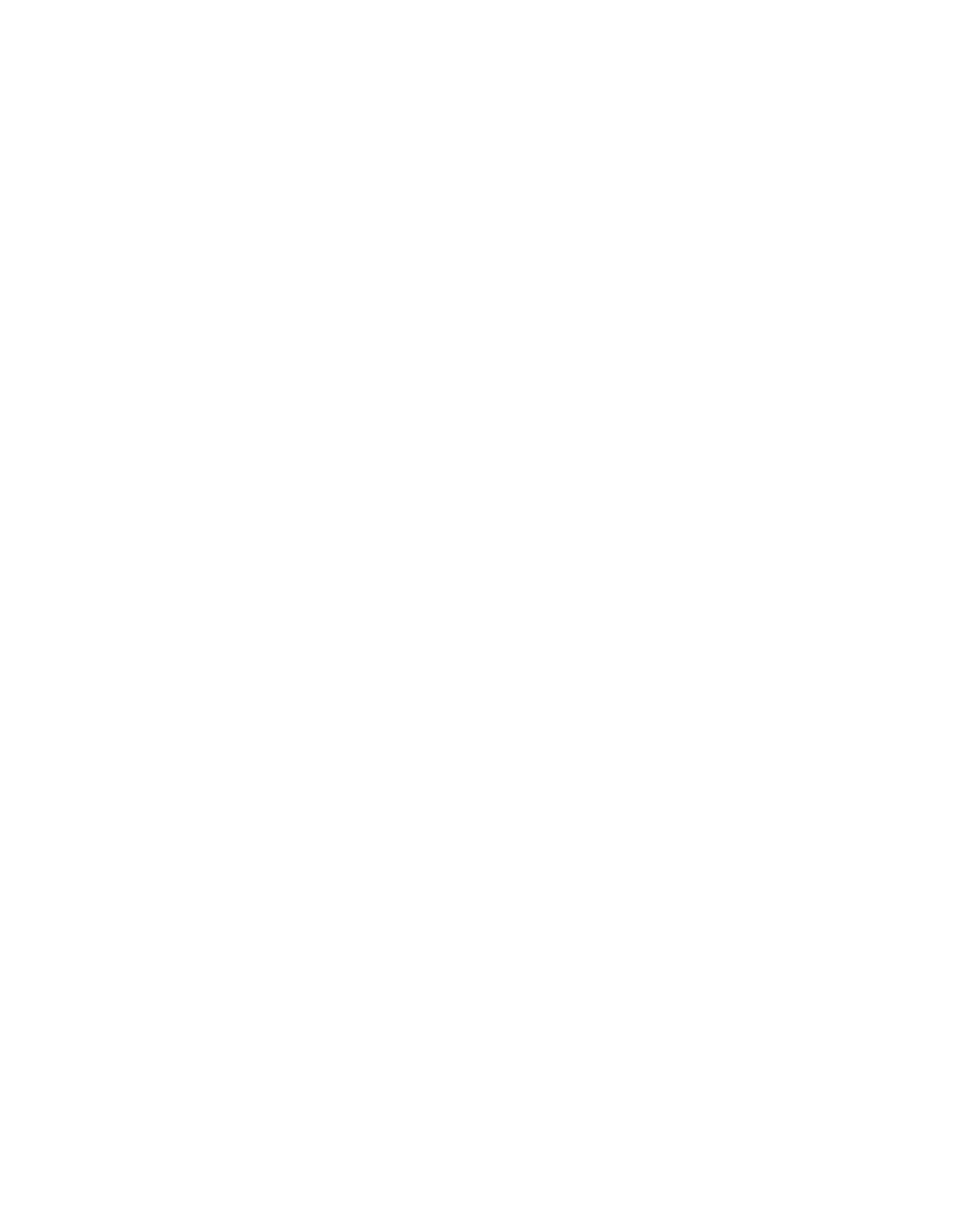## **SEMESTER – II Core Course IV: CC1241 - FINANCIAL MANAGEMENT**

No. of instructional hours per week: 5 No. of credits: 4

**Aim of the course**: To provide conceptual and analytical insights to make financial decisions skillfully. **Course objectives**:

1. To familiarise the students with the conceptual framework of financial management.

2. To enable the students to understand the practical application of financial management.

**Module I**: - Financial Management– Meaning, Scope, importance – objectives - Key decisions of Financial Management. (10hrs)

**Module II:** - Cost of capital – cost of debt – cost of preference capital – cost of equity – cost of retained earnings – composite cost of capital. (15 Hrs)

**Module III**: - Financing Decision –Sources of Finance (Brief Study only) - Capital structure – meaning, designing capital structure, Optimal Capital Structure, factors determining capital structure –-Capital Structure Theories – Net Income Approach, NOI, MM and Traditional –capital gearing – types of Leverage - operating leverage, financial leverage, combined Leverage.

(25hrs)

**Module IV**: - Investment and Dividend Decisions– Investment Decisions – meaning, significance, techniques of investment decisions- Capital Budgeting (Theory Only) - Dividend policy – Forms of Dividend- Types of Dividend Policies - Factors determining dividend – Theories of Dividend Policies –Walter's Model, Gordon and MM -.Stock Splits – Stock repurchase. (20hrs)

**Module V**: - Management of Working Capital – Meaning, Concept, types, determinants – Estimation of working capital requirements – Working Capital Cycle - Management of Cash – Receivables management- Inventory management. (20hrs)

#### **Recommended structure for preparing question papers for ESE: Theory 60% Problems 40%**

#### **Recommended Practical**

- 1. Collect the published financial reports of some companies and identify the capital structure, financial structure and capitalization of each company.
- 2. From the above reports identify the different sources of finance used by each company.
- 3. Collect the newspaper cuttings related to companies' dividend policies, dividend decision etc.
- 4. Illustrate the industry wise working capital cycle of various companies.
- 5. Identify the modern cash and inventory management techniques used by companies.

#### **Books Recommended**:

- 1. Shashi. K. Gupta and Sharma R.K. *Financial Management,* Kalyani Publishers, New Delhi.
- 2. Pandey.I.M. *Financial Management*, Vikas Publishing House, New Delhi.
- 3. Prasanna Chandra .*Financial Management*, Tata McGraw-Hill Publishing Co.Ltd. New Delhi.

4. Khan. M.Y and Jain. P.K. *Financial Management: Text and Problems*, Tata McGraw-Hill Co. Ltd., New Delhi.

- 5. Srivastava.R.M. *Financial Management*, Pragati Prakashan, Meerut.
- 6. BhabatoshBanarjee. *Fundamentals of Financial Management ,*PHI, New Delhi*.*
- 7. James C Van Horne. *Fundamentals of Financial Management*, PHI, New Delhi.
- 8. Preeti Singh. *Fundamentals of Financial Management* ,Ane Books Pvt.Ltd. NewDelhi.
- 9. Kulshestia.R.S. *Financial Management*, SahityaBhawan Publications, Agra.
- 10. Sharan.V. *Fundamentals of Financial Management*, Pearson Education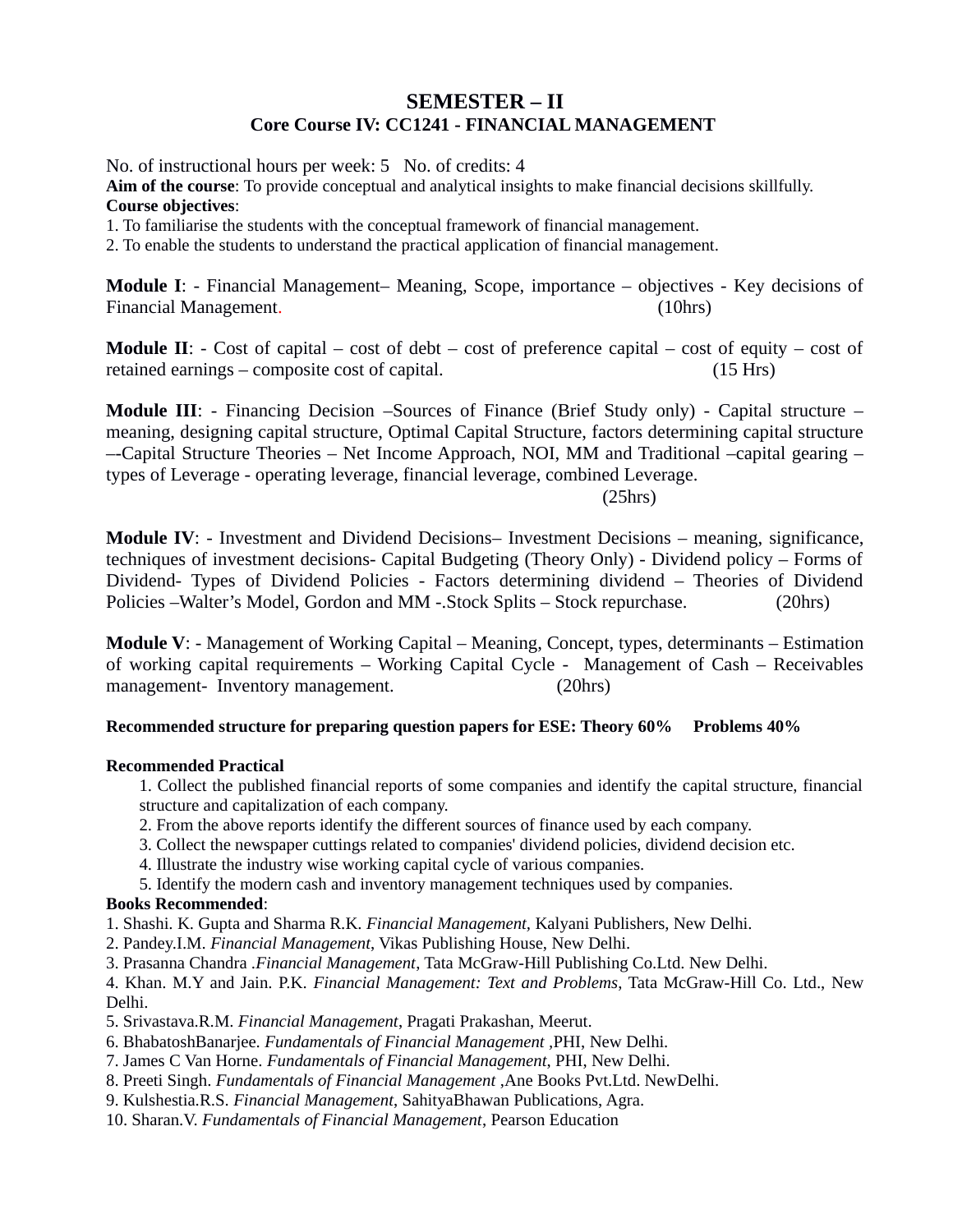## **Foundation Course II: CC 1221-INFORMATICS AND CYBER LAWS**

No. of instructional hours per week: 5 No. of credits: 3

Aim of the course: To update and expand informatics skills and attitudes relevant to the emerging knowledge society and to equip the students to effectively utilise the digital knowledge resources for business studies.

Course objectives:

1. To review the basic concepts and fundamental knowledge in the field of informatics.

2. To create an awareness about the nature of the emerging digital knowledge society and the impact of informatics on business decisions.

3. To create an awareness about the cyber world and cyber regulations.

**Module I**: Overview of Informatics- meaning, feature and importance - Computer networks and Internet, wireless technology, cellular wireless networks, introduction to mobile phone technology, Purchase of technology, license, guarantee and warranty. New development in informatics.(12hrs)

**Module II**: Knowledge Skills for Higher Education- Data, information and knowledge, knowledge management, Internet access methods –Dial-up, DSL, Cable, ISDN, Wi-Fi. Internet as a knowledge repository, academic search techniques, creating cyber presence. Academic websites, open access initiatives, open access publishing models, introduction to the use of IT in teaching and learning - Educational softwares, Academic services – INFLIBNET, NICNET, BRNET. (15hrs)

**Module III**: Social Informatics - IT and Society– issues and concerns– digital divide, IT and development, IT for national integration, overview of IT application in medicine, healthcare, business, commerce, industry, defence, law, crime detection, publishing, communication, resource management, weather forecasting, education, film and media, IT in service of disabled, Futuristic IT – artificial intelligence, Virtual reality, bio- computing. Health issues – guidelines for proper usage of computers, internet and mobile phones. E-wastes and green computing, impact of IT on language and culture - localization issues (18hrs)

**Module IV**: CYBER WORLD - Cyber space, information overload, cyber ethics, cyber addictions, Digital Signatures and Digital Certificates – authentication of electronic records- IT Act 2000 – electronic contracts – electronic evidences (an overview) (12 hrs.)

**Module V**: CYBER CRIMES – Nature and scope of cybercrimes, - cyber offences under IT Act, Cyber Terrorism, Types of Cybercrimes. (15 hrs.)

Books Recommended:

- 4. Ramesh Bangia. *Learning Computer Fundamentals*, Khanna Publishers, New Delhi.
- 5. Rajaraman, *Introduction to information Technology,* PHI, New Delhi*.*
- 6. Alexis Leon & Mathews Leon. *Fundamentals of Information Technology*, Vikas Publishing House, New Delhi.
- 7. Ramachandran et.al , *Informatics and Cyber laws,* Green Tech Books, Thiruvananthapuram
- 8. Barbara Wilson. *Information Technology*: *The Basics*, Thomson Learning.
- 9. George Beekman, Eugene Rathswohl. *Computer Confluence*, Pearson Education, New Delhi.
- 10. IT Act 2000,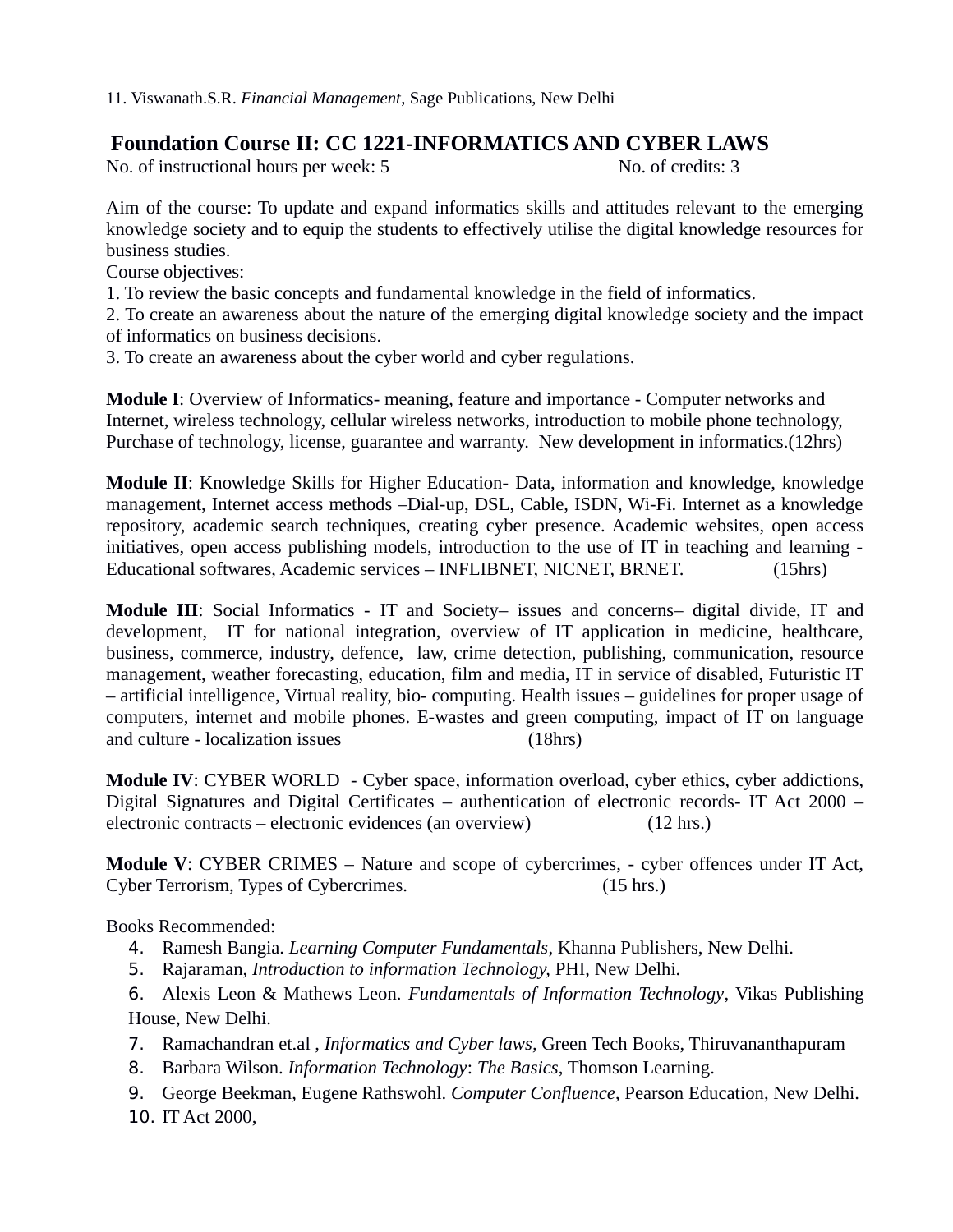11. Rohas Nagpal, IPR & Cyberspace – Indian Perspective.

## **Core Course V: CC 1242 - FINANCIAL ACCOUNTING**

No. of instructional hours per week: 4 No. of credits: 3

Course Objectives

- 1. To familiarize the students with different methods of depreciation.
- 2. To equip the students to prepare the accounts of specialised business enterprises.

**Module1-Introduction to accounting**. Review of Financial Accounting- Concepts- Principles-Preparation of Accounts for sole trader.

**Depreciation Accounting**- Meaning -Fixed and reducing balance methods with adjustments – Annuity method – Depreciation fund method – insurance policy method - Revaluation methodestimated life and estimated resale value as per AS 6 Depreciation. (20 hrs)

**Module 2- Accounts of Hire Purchase and Installment purchase system**- Meaning – difference between Hire Purchase and Installment- Accounting entries in the books of purchaser and vendor-Default in payment- Complete and partial repossession – Installment system – Entries in the books purchaser and seller. (15 hrs) (15 hrs)

**Module 3- Voyage, Packages and containers accounts** –Voyage Accounts Meaning- Advantages-Preparation of voyage accounts- Voyage in progress – Accounting for packages and containers – Accounting treatment – Containers trading account- Containers provision account. (12 hrs)

**Module 4- Investment Accounts**- Fixed income bearing securities- Variable income bearing securities- Purpose of Investment ledger-Cum Interest- Ex Interest- Difference- Columnar Investment Accounts- Adjustment for Equity shares Investment accounts- Dividend received-Bonus share- Right Shares. (12 Hrs)

**Module5- Insurance Claims**- Types of risks- preparation of statement to ascertain value of stock on the date of fire – Treatment of salvage – valuation of stocks prior to date of fire –– Treatment of Average Clause, Treatment of Abnormal items Claims for loss of stock- Average Clause- Journal entries- calculation of Amount of Claim- Loss of Profits on insurance (13Hrs)

**Recommended Structure of questions for ESE:-.** Theory 30% Problem 70%

## **Recommended Practicals:**

1. Collection of details of Repossessed Assets which were sold on hire purchase system and making a presentation on their actual accounting treatment.

2. Collection and evaluation of the statements from insurance companies to ascertain the value of stock at the date of fire and to understand the settlement.

## **Books Recommended**

1. Gupta R. L. and Radhaswamy .M. *Advanced Accounting* , Sultan Chand & Sons , New Delhi.

2. Shukla M. C .Grewal .T. S. and S.C. Gupta. *Advanced Accounts* S. Chand &Co. Ltd. New Delhi.

- 3. Jain S.P. and Narang K. L*. Financial Accountin*g , Kalyani Publishers , New Delhi.
- 4. NaseemAhmed ,Nawab Ali Khan and Gupta . M. L. *Fundamentals of Financial Accounting Theory and Practice* ,Ane Books Pvt . L td.New Delhi.

5. A Mukharjee and M Hanif ,*Modern Accountancy*, TATA McGraw Hill Publishing Company Ltd. New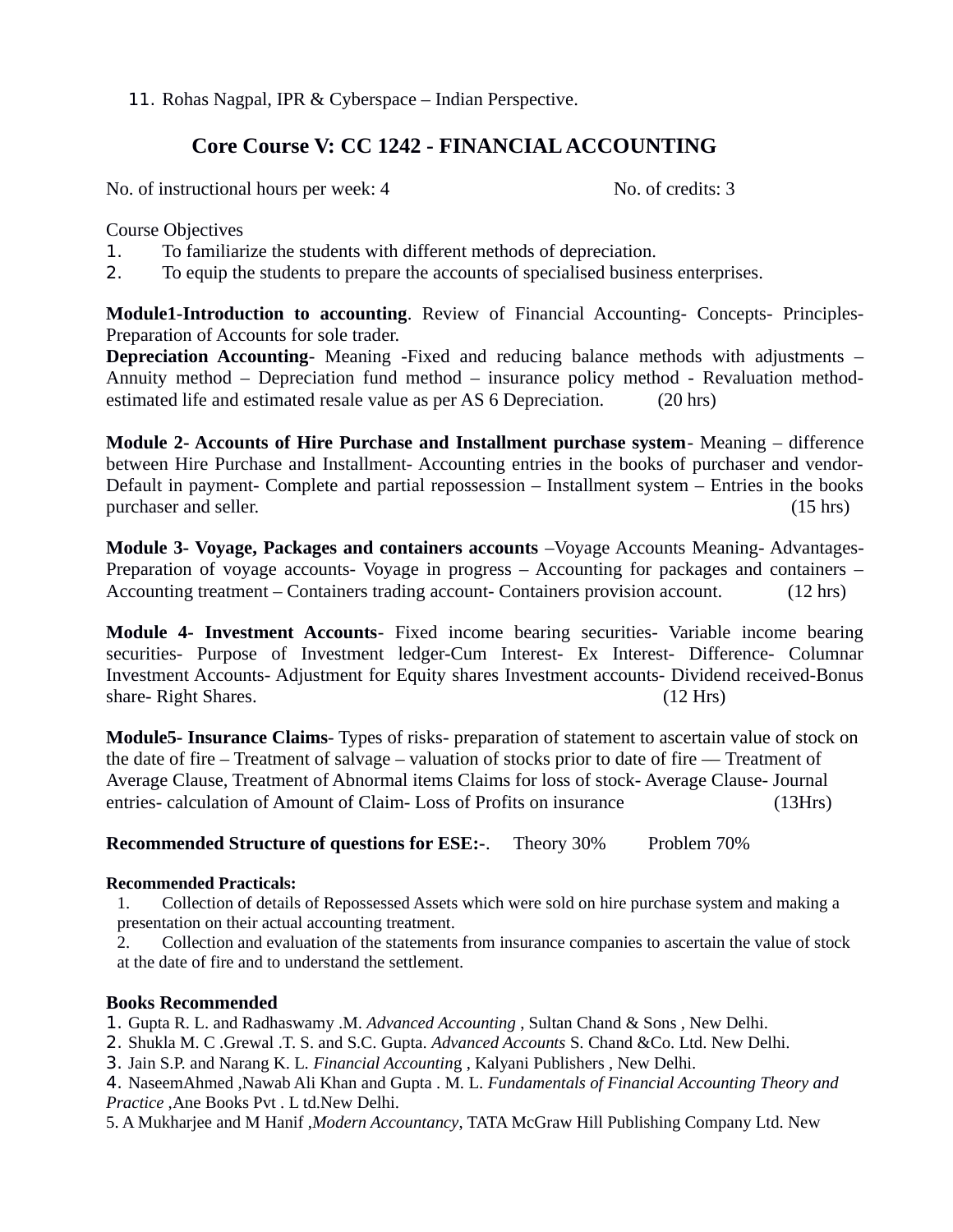Delhi.

## **Core Course IV: CC1243 BUSINESS REGULATORY FRAMEWORK**

No. of instructional hours per week: 4 No. of credits: 3

**Aim of the course**: To acquaint the students with the legal framework influencing business decisions and operations.

#### **Course objective**:

- 1. To provide a brief idea about the framework of Indian business Laws
- 2. To enable the students to apply the provisions of business laws in business activities

Module 1: Introduction to law- Meaning of law- definition of law – importance of law- branches of law –sources of law- mercantile law- importance- sources- other business regulations – statutory and professional- objectives(basic study only) (4 hrs)

Module 2: Law of contracts- The Indian Contract Act 1872- definition of contract – law of contractsnature of contracts- classification- essential elements of a contract- offer and acceptance – considerations- capacity of parties- coercion- undue influence, fraud, mistake, misrepresentation, free consent legality of object and considerations- performance of contract- discharge of contract- breach of contract- remedies for breach of contract. (25 hrs)

Module 3: Special contracts- Bailment and pledge- bailment definition- essential elements- rights and duties of bailer and bailee – finder of lost goods. Pledge - essentials- rights and duties of Pawner and Pawnee. Indemnity and guarantee- indemnity –definition- nature of liability of surety, rights of surety, discharge of surety. Meaning and definition of guarantee. Law of agency – essentials, kinds of agents- rights and duties agent and principal - creation of agency, termination of agency contract. (15 hrs)

Module 4: Sale of Goods Act 1930-meaning of contract of sale- formation of contract of sale – Goods and their classification- condition and warranties- transfer of property in goods- performance of contract of sale- unpaid seller and his rights. (8 hrs)

Module 5: Regulatory authorities - salient features and functions, IRDA, TRAI, Intellectual Property Rights - meaning – patent rights- trademarks- copy rights-plagiarism. Right to Information Act, 2005- objects of the Act- information to be disclosed by public authorities- exemption from disclosure of information- request for obtaining information- Central Information Commission- State Information Commission- powers and functions of Information Commission. (20 hrs)

#### **Recommended Practical**

1) Prepare model of a (a) Power of Attorney Contract (b) Indemnity Bond (c) Contract of Guarantee

2) Collect newspaper cuttings relating to Right to Information Act, TRAI and Intellectual Property Rights, with special focus on recent legal judgments.

3) Prepare a Model RTI Application for obtaining information under the Right to Information Act.

#### **Books Recommended**

- 1. Kapoor. N .D, *Business law*, Sultan Chand and Sons
- 2. Chandha P.R, *Business law* gajgotia, New Delhi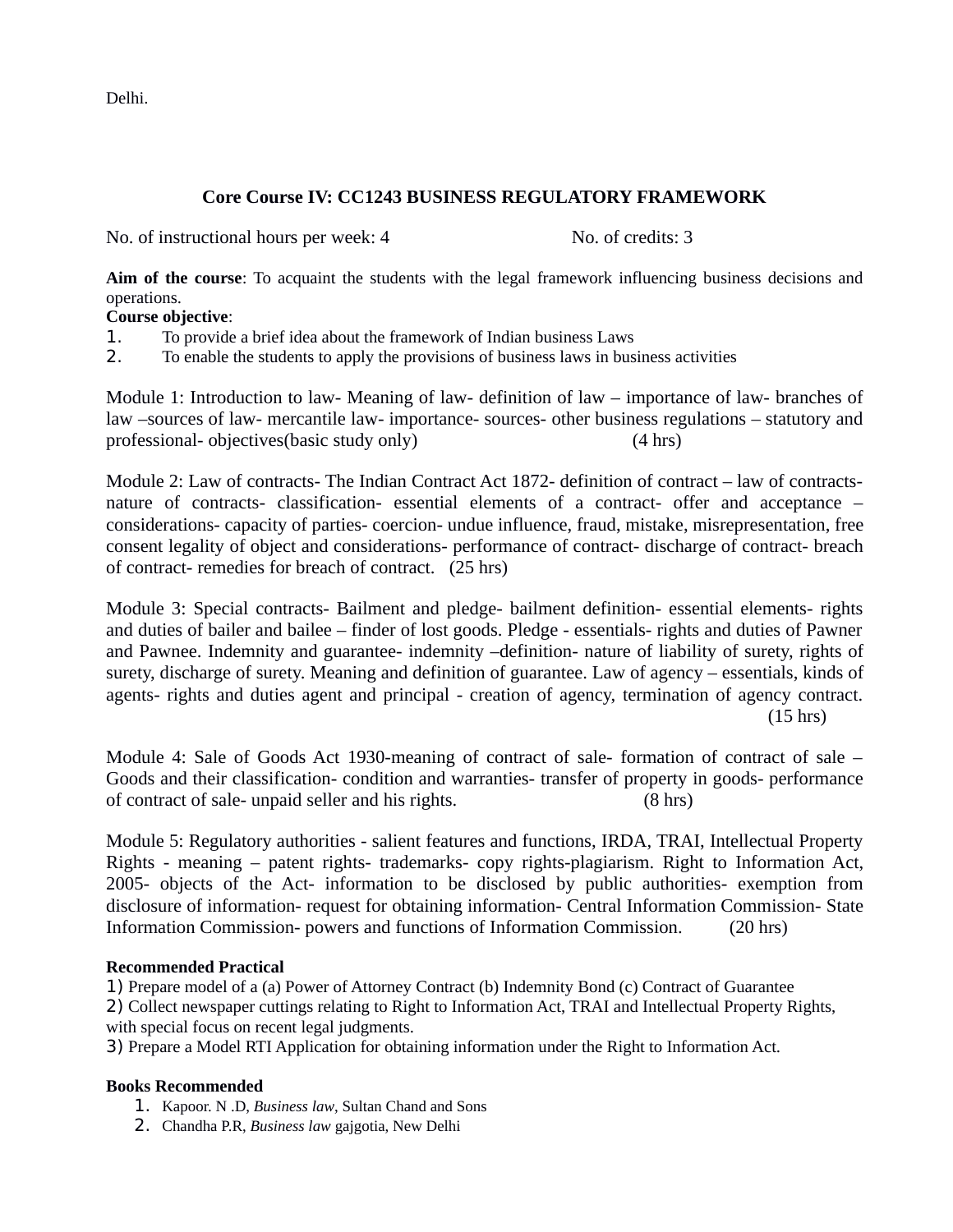- 3. Garg K.C, V.K Surendran, Mahesh Sharma and Chawla R.C, *Business regulatory frame work*, Kalyani Publishers, New Delhi
- 4. Tulsian P.C, *Business Laws*, Tata McGraw-Hill publishing Co.Ltd, New Delhi
- 5. B S Moshal, *Modern Business law,* Ane books, New Delhi
- 6. Awathar Singh, *Company Law*, Eastern Law Books
- 7. BARE Acts: *Contract Act*, *Sale of Goods Act, RTI Ac*t 2005 IRDA, TRAI

## **Complementary Course II: CC 1231 –BUSINESS MATHEMATICS**

No. of instructional hours per week: 4 No. of Credits: 3 **Aim of the Study**: To enable students to acquire knowledge in applying basic mathematical tools in practical business decisions.

## **Objectives**:

- 1. To familiarise the students with the basic mathematical tools.
- 2. To impart skills in applying mathematical tools in business practice

**Module1**:- Number sense:- fractions and mixed numbers and their operations, percentage, comparing and ordering fractions and decimals, changing from decimals to percentage and decimals to fractions, calculating and converting percentages, fractions and decimals, unit conversions, order of operations in Mathematics, bar diagram and pie diagram, interpreting graphical representations. Permutations and Combinations (an overview).(12 hours)

**Module 2**: Matrix: - Matrices– Matrix operations ( addition, subtraction, constant multiplication and multiplication)- Determinants-Minors and cofactors-ad joint -Inverse of a Matrix, solving linear equation with matrix using Cramer's Rule and Inverse- Set theory: definition-Null set- Subset-Power set-Equal set-Union, Intersection etc. (15 hours)

**Module 3**: - Basic Algebra: Linear equation- simultaneous linear equations, extrapolation & interpolation with line graphs. Quadratic equations, quadratic equation by factoring, polynomial problems. Calculus: Concept and rules of differentiation-Partial Differentiation- Integration – Standard equations (Simple Problems only) (18 hours)

**Module 4**: - Mathematical application in business: -Depreciation- methods of depreciation, partial year depreciation and changes in estimates, accelerated depreciation methods. Payroll cost calculations, Property tax calculations, exchange rates and currency conversion. (12 hours)

**Module 5**: - Mathematics for Financial Analysis: - Present and Future Value: Calculating the time value of money; Value of an Annuity and Present value of an annuity; pricing cost: markup and break-even pricing; financial ratio-calculation and analysis; dividend and interest calculation on investments. (15 hours)

Reference Books:

1. *Mathematics for Economics and Finance*: Martin Anthony, Norman Biggs, Cambridge lowprice editions, 2000.

- 2. *Business Mathematics*: D.C. Sancheti, V.K. Kapoor, Sultan Chand & Sons Publications, 2006.
- 3. *Business Mathematics*, J.K. Singh, Himalaya Publishing House.
- 4. *Mathematics for Business and Economics*: J.D. Gupta, P.K. Gupta, Man Mohan, Tata McGraw Hill Publishing Company Ltd.

5. Mathematics of Finance : 2<sup>nd</sup> Edition Schaum's Outline Series Peter Zima, Robert Brows Tata McGraw Hill Publishing Company Ltd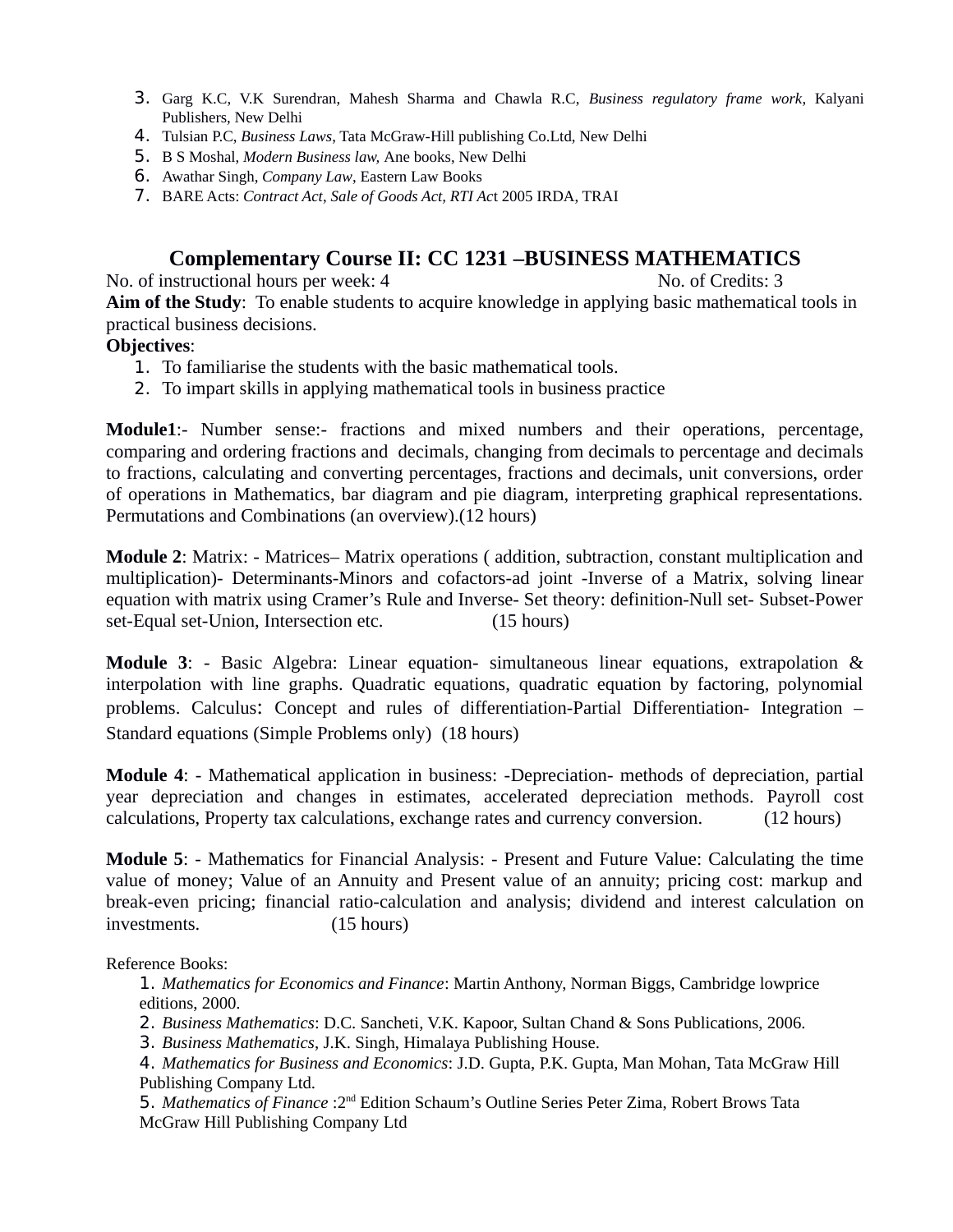6. *Business Mathematics* : Dr. AmarnathDikshit& Dr. Jinendra Kumar Jain.

- 7. *Business Mathematics:* Bari New Literature publishing company, Mumbai
- 8. *Mathematics for Economics and Business:* RS Bhardwaj, 2010,Excel Books
- 9. *Business Mathematics:*Zameerudin, Qazi, V.K. Khanna & S.K. Bhambri, Vikas Publishing House Pvt. Ltd, New Delhi.

## **SEMESTER – III Core Course CC 1341 - PROJECT FINANCE**

No. of instructional Hours per week: 4 No of credits: 3

**Aim**- To provide an understanding of the process and issues relating to project preparation, appraisal, administration, review and monitoring of projects.

#### **Course Objectives:**

1. To familiarise the students with the types of project appraisal, risk analysis, project financing costing and valuing;

2. To provide an overview of global project appraisal issues.

**Module 1**: Project Finance - Concept - Overview of project finance, project life cycle and its impact on the feasibility − Project identification and formulation − Different types of projects under BMRED (Balancing, Modernization, Replacement, Expansion and Diversification) – Considerations involved in decision under each of these types − Macro parameters in project selection − Different considerations for project under private, public and joint sectors − Project formulation: preparation of project profile, project report − Broad criteria for pre-investment decisions. (12hrs)

**Module 2**: Project appraisal - Different types of appraisal − Technical, economic, organizational and managerial, commercial and financial − Financial techniques for project appraisal and feasibility − discounted cash flow and non-discounted cash flow methods − Social cost benefit analysis and economic rate of return − Non-financial justification of project appraisal. (12 hrs)

**Module 3**: Project Risk Analysis - Risk Analysis in Capital Investment Decisions –Concept of Risk − Types of Risk − Measurement of Risk − Method of Incorporating Risk into Capital Budgeting − Monte Carlo Simulation − Deal structuring through risk identification, assessment and mitigation − Managing Project Risks. (18 hrs)

**Module 4**: Project Financing - Pattern of financing − Sources of finance –conventional and alternative finance - Impact of taxation − Public loans − Foreign aid − Public sector project financing − Role of tax planning in project financing –Loan Syndication − Various debt instruments and innovative Structures − Equator principles – securitizing project loans − PPP Models of Project Finance – PPP and CPPP models − Management Agreements − Leasing, DBO,BOT,BOO, Privatization − Infrastructure Project Financing (18 hrs)

**Module 5**: Global Projects– Issues - World Bank Project Reports - Project Initiation and Resource Allocation – Importance of Economic Allocation of Resources − Process of Resource Allocation at the Corporate Level, at Business Unit Level − Political and Currency Risk Analysis. (12 hrs)

#### **Recommended Practicals**

1. Identify some business projects and classify them on the basis of their nature.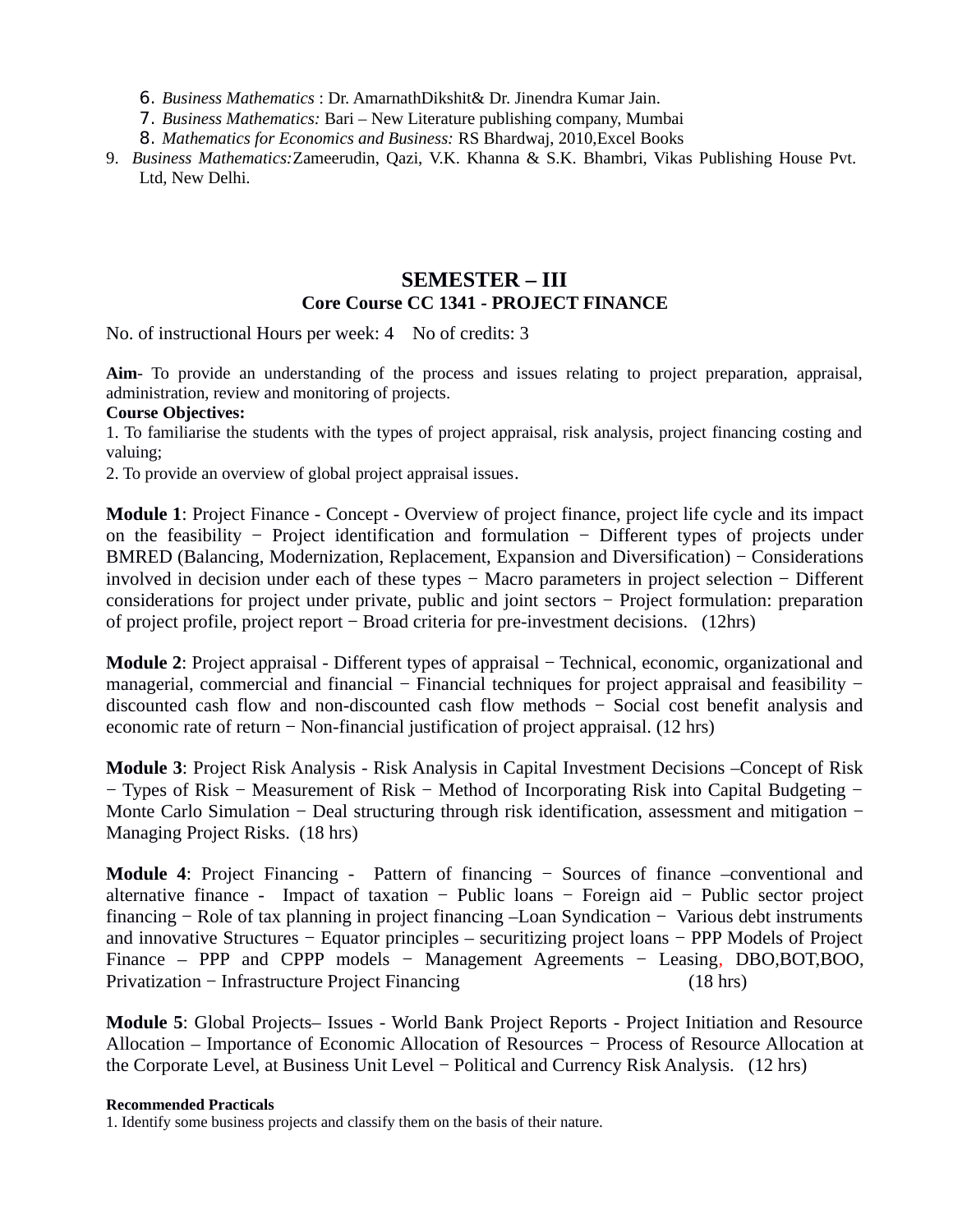2. Develop a business Plan for a small scale project with imaginary figures and assess the economic feasibility.

3. Prepare a Project Report related to any business.

4. Visit some business units and collect data on the methods adopted for financing at different stages.

#### **Books Recommended**

1.Finnerty, John D (2007), *Project Financing: Asset Based Financial Engineering*, 2nd Ed. John Wiley & Sons Inc. 2. Chandra, Prasanna (2006), *Projects: Planning, Analysis, Financing, Implementation, and Review,* 6th Ed., Tata McGraw Hill.

3.Nevitt, Peter K., Fabozzi, Frank J. (2000), *Project Financing*, 7th Ed. Euromoney Books.

4. Benjamin, C. (2003), *Modern Project Finance: A Casebook*, John Wiley & Sons, Inc. • 5.Grundy, Tony (2003*), Strategic Project Management*, 1st ed. PA (I) Pvt. Ltd.

### **Core Course V: CC 1342-ENTREPRENEURSHIP DEVELOPMENT**

No of instructional hours per week: 4 No. of credits: 3

**Aim of the Course**: To equip the students to have a practical insight for becoming an entrepreneur **Course Objectives**:

1. To familiarize the students with the latest programmes of Government in promoting small and medium industries.

2. To impart knowledge regarding starting of new ventures.

**Module I**: Entrepreneurial Competencies:- Entrepreneurship - concept-Entrepreneurship as a career-Entrepreneurial Personality- characteristics of a successful entrepreneur- qualities and skills of successful entrepreneur-classification of entrepreneur-Entrepreneurial Functions-factors affecting entrepreneurial growth- women entrepreneurs- problems. (12 Hrs)

**Module II**: Entrepreneurial Environment: - Business Environment-Role of family and Society-Entrepreneurship Development - Training and other Support Organizational Services- phases of EDP -Central and State Govt Industrial Policies and Regulations-MSME Act 2006. (15 hrs)

**Module III**: Business Plan And Feasibility Study: - Sources of Project Idea-Feasibility Study-Criteria for Selection of Project-techniques for Project appraisal-preparation of Feasibility Report-Profile Preparation -matching Entrepreneur with the Project-Feasibility Report Preparation and Evaluation Criteria-factors affecting Project Development. (15 hrs)

**Module IV**: Project Report Preparation: - Project Report-Requirements of a good report- General Principles of a Good Report-Performa of a Project Report (15 hrs)

**Module V**: Launching of Small Business: - Finance and Human Resource Mobilization- Operations Planning-Market and Channel Selection-Growth Strategies-Product Launching-Incubation, Venture Capital, startups-Techno parks-Industrial Estates-Incentives-Institutional Support Subsidies-DIC-SIDBI-SISI-KVIC-NIESBUD- Single window - Margin Money-Seed Capital-Registration-Industrial Sickness - Causes and Prevention - Rehabilitation - Effective Management of Small Business. (15 hrs)

#### **Recommended Practicals:**

1. Interview a local entrepreneur and acquire practical knowledge in starting business.

- 2. Visit any institution supporting entrepreneurship and prepare visit report.
- 3. Generate unique project ideas and prepare feasibility report.

4. Prepare a project report for establishing a new business.

#### **Books Recommended**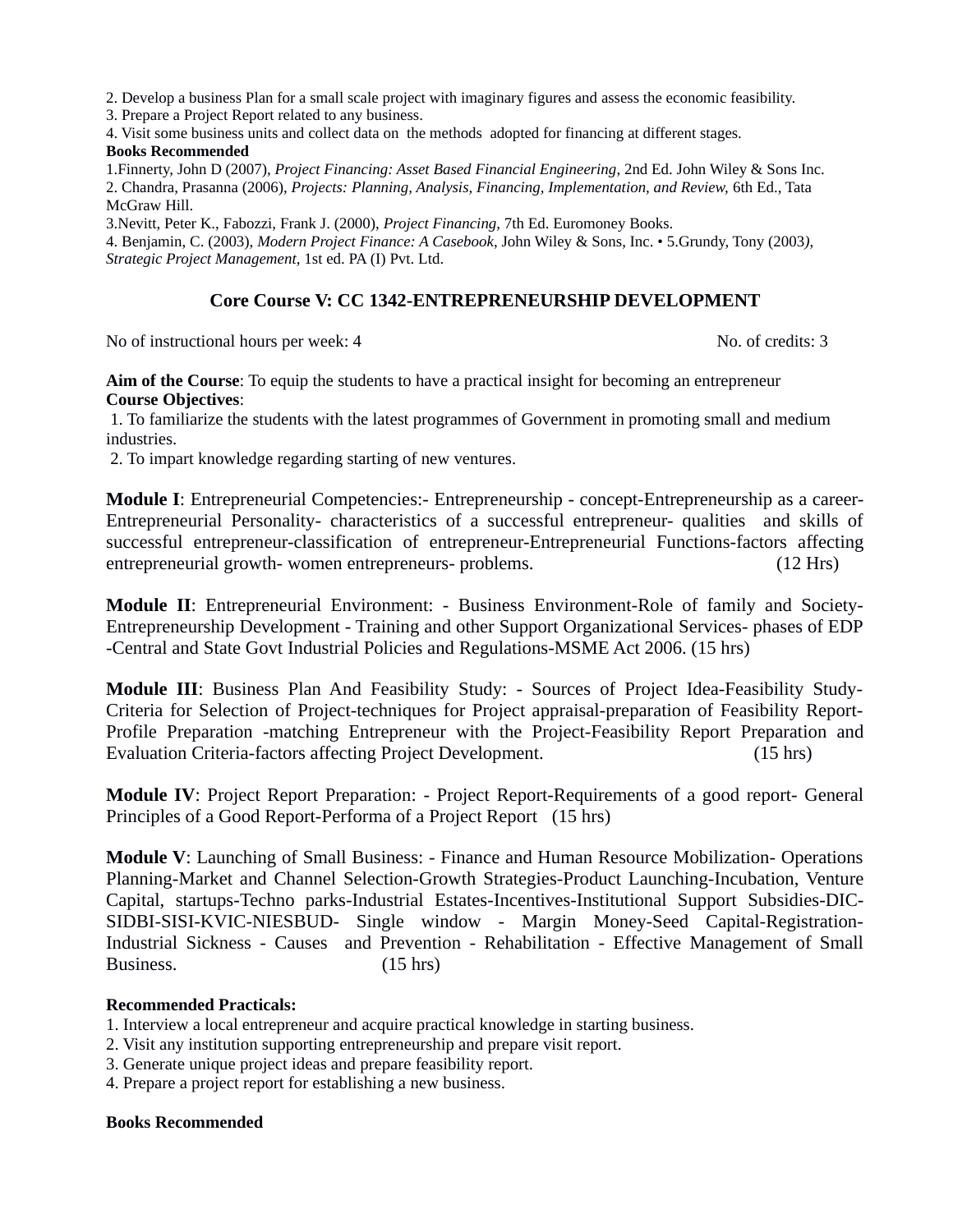1. Vasanth Desai, *Small Business Entrepreneurship*, Himalaya Publications

- 2. SangramKeshraiMohanty,*Fundamentals of ntrepreneurship*, PHI, New Delhi.
- 3. Sontakki C N, *ProjectManagement*, KalyaniPublishers,Ludhiana.
- 4. MSME Act 2006
- 5. Peter F.Drucker- *Innovation and Entrepre*neurship
- 6. NandanH.*Fundamentals of Entrepreneurship*,PHI,NewDelhi
- 7. Shukla M.B *Entrepreneurship and small Business Management*, Kitab Mahal Allahabad
- 8. Sangam KeshraiMohanty*.Fundamentals of Entrepreneurship*,PHI,New Delhi.

#### **Core Course VI: CC 1343 - ADVANCED FINANCIAL ACCOUNTING**

No. of instructional hours per week: 4 No. of credits: 4

**Aim of the course**: To equip the students with the preparation of accounts of various business areas. **Course Objectives**

- 1. To create awareness of accounts related to dissolution of partnership firms.
- 2. To acquaint students with the system of accounting for different branches and departments.
- 3. To enable students to prepare accounts of consignments.

**Module 1**: Partnership Accounts – Introduction- features- Dissolution of Partnership Firmpreparation of Realisation Accounts and Capital Accounts- insolvency of a partner- application of the decision in Garner vs. Murray- insolvency of all partners – Piece - meal Distribution-Dissolution of Limited Liability Partnerships. (15 hrs)

**Module 2**: Accounting for consignment- meaning – terms- used in consignment accounting – difference between consignment and sales. Accounting treatment in the books of the consignor and consignee- cost price method and invoice price method – valuation and treatment of unsold stockloss of stock- normal and abnormal- loss in transit. (15 hrs)

**Module 3**: Joint venture: Meaning- features- difference between joint venture and partnership – joint venture and consignment- Accounting treatment when one of the ventures is appointed to manage the venture- When separate set of books are not maintained for recording joint venture transactionwhen separate set of books are kept for the venture – when memorandum method is followed. (15 hrs)

**Module 4**: Branch Accounts- meaning, features and types of branch accounting- accounting for the branches not keeping full system of accounts- Debtors system, Stock and Debtors system, final accounts – wholesale branch- accounting for branches keeping full system of accounts- adjustment for depreciation of fixed assets, expenses met by Head office for the branch and reconciliation- incorporation of branch Trial Balance in the Head Office books.(15 hrs)

**Module 5**: Departmental Accounting- meaning - features- advantages- objectives- methods of departmental accounts- allocation and apportionment of departmental expenses- difference between departmental accounts and branch accounts- inter departmental transfers- preparation of departmental trading and profit and loss account. (12 hrs)

#### **Structure for preparing question paper**: Theory 30% Problem 70%

**Recommended Practicals**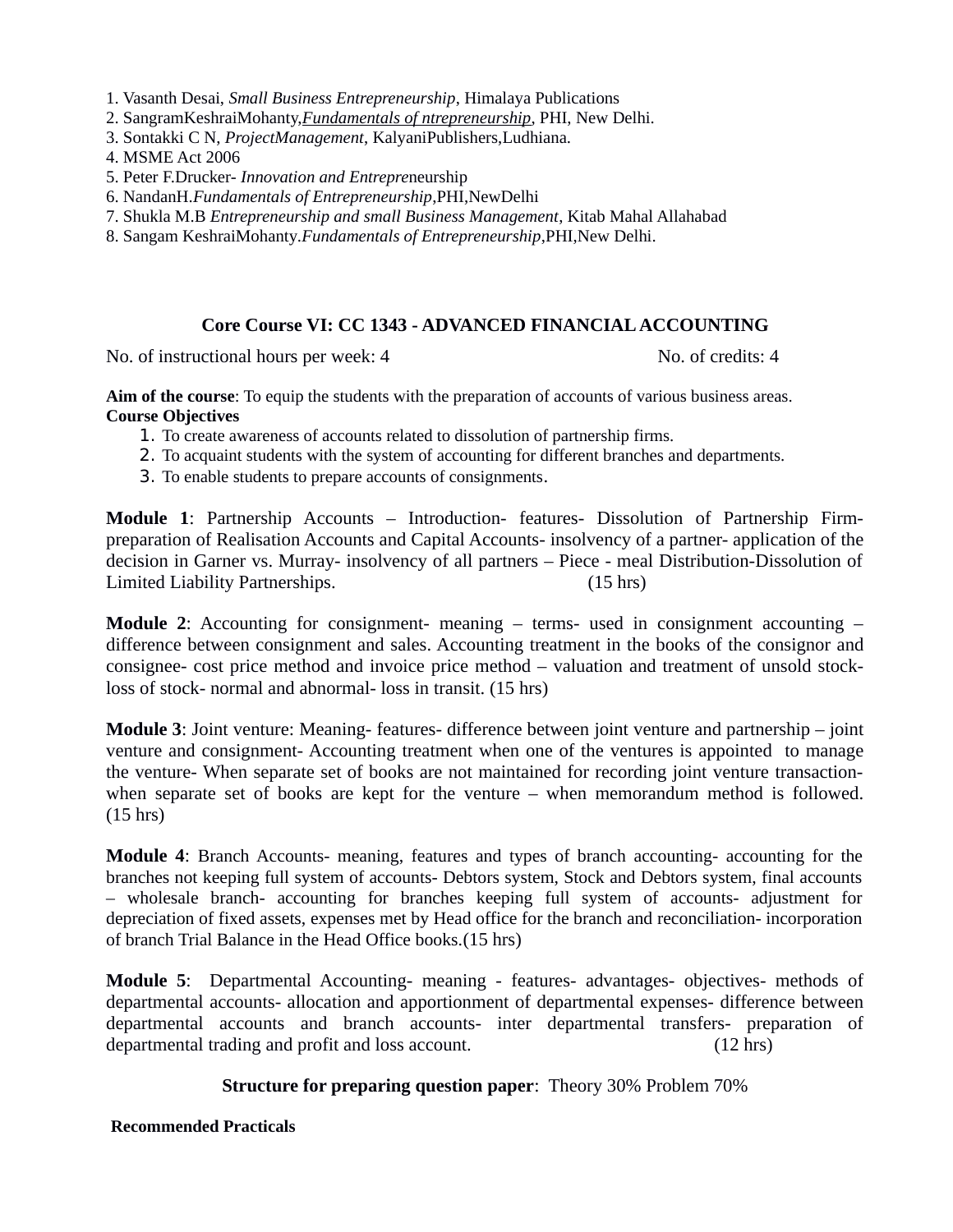1. Visit some branches and identify their accounting methods.

2. Collect data from one or two partnership firms/ joint ventures on the accounting procedure adopted.

### **Books Recommended:**

- 1. Gupta R.L. and Radhaswamy. M. *Advanced Accountancy*, Sultan Chand & Sons, New Delhi.
- 2. Shukla M.C.,Grewal T.S and Gupta S.C. *Advanced Accounts*, S. Chand & Co. Ltd., New Delhi.
- 3. Jain S.P. and Narang. K.L. *Advanced Accountancy*, Kalyani Publishers, New Delhi.

4. Naseem Ahmed, Nawab Ali Khan and Gupta M.L. *Fundamentals of Financial Accounting Theory and Practice*, Ane Books Pvt. Ltd., New Delhi.

5. Maheswari S.N. and Maheswari S.K. *Advanced Accountancy*, Vikas Publishing House, New Delhi.

## **Core Course VII CC 1344**: **COMPANY ADMINISTRATION**

No: of Instructional Hrs per week  $-4$  No: of credits: 3

Objectives:

- 1. *To familiarize the students about the salient provisions of Indian Companies Act 2013.*
- 2. *To acquaint the students with Management and Administration of Companies, Compliance requirements, investigation into the affairs of the company and Winding up procedure.*

**Module I**:Introduction to Company La*w: -* Definition. Types of Companies-Public Company-Private Company-One man Company-Government Company-Guarantee Company-Incorporation of companies-Memorandum of Association-Articles of Association-Table A and its contents. (15Hrs.)

**Module II**:Management and Administration*:-* Constitution of Board of Directors- - Appointment – functions and responsibilities of Board of Directors - Board Committees- Audit Committee--Board Meetings- General Body Meetings- Voting- Quorum- Minutes- Proxy- Resolutions—Special— Ordinary—By circulation— e-resolution. (15Hrs)

**Module II:**Disclosure and Transparency*: -* Annual return- Boards report- report on AGM- Promoters holdings- Interested directors- Related party disclosures- Online Filing of Documents- Directors' Identification Number. (15Hrs)

**Module IV**: Compliances, Governance and CSR – Key managerial Personnel – Secretarial Audit – Corporate Social Responsibility – Responsibilities and challenges of Company Secretary. (15Hrs)

**Module V**:Winding Up: -Voluntary Winding up- Winding Up by National Company Law Tribunal-Winding Up by Liquidators- Summary Procedure for Liquidation. (12 Hrs)

Recommended Practicals

- 1) Prepare Model Notice and Minutes for different types of Company Meetings:
	- a) Statutory Meeting
	- b) Annual General Meeting
	- c) Extra-ordinary General Meeting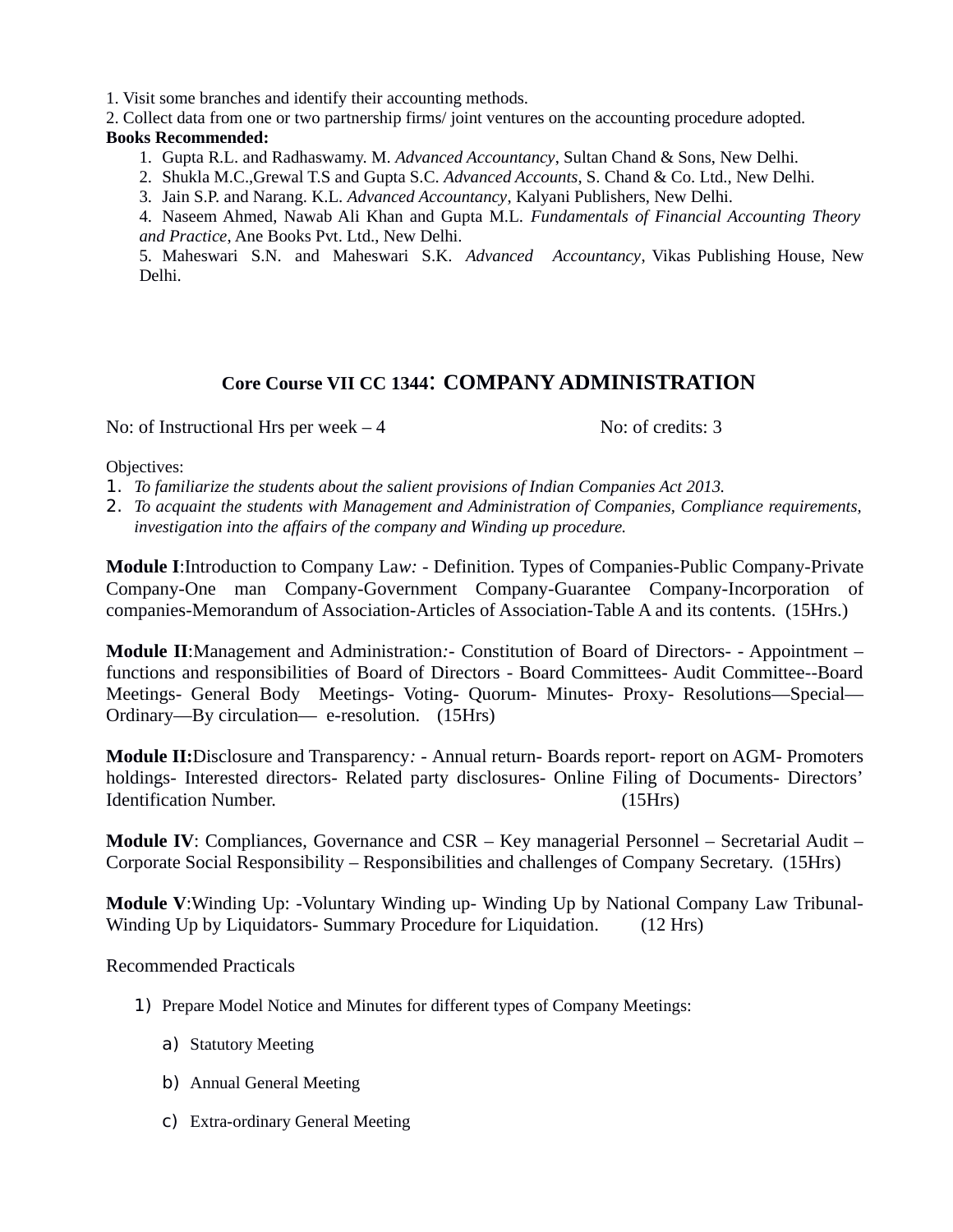- 2) Prepare a record compiling all the essential documents needed at various stages of the formation of a Public Limited Company
- 3) Visit a company in your locality for which CSR compliance is mandatory under requirements of the Companies Act, 2013. Collect details of their CSR Action Plans and CSR initiatives implemented by them and prepare a report.

## **References**

- 1. *Indian Companies Act 2013*
- 2. *Elements of Company Law* N.D. Kapoor, Sultan Chand and Sons, New Delhi
- 3. *The Company Law* Avatar Singh
- 4. *Company Law* Majumdar.
- 5. Kuchal M C, *Secretarial Practice*, Vikas Publications, New Delhi.

## **Core Course X: CC 1345 - COMPUTER APPLICATION FOR PUBLICATIONS**

No. of instructional hours per week: 5 (1 hour theory and 4 hrs practical) No. of credits: 4

**Aim of the study**: To update and expand skills in electronic data processing and computer application in business operations.

### **Course objectives**:

- 1. To give functional knowledge in the field of free software.
- 2. To develop practical skills in document preparation, publishing and business presentation.

**Module I:** Free software - meaning uses advantages. LaTeX Introduction - Basic commands of LaTeX, Page Creation, Header-Footer Settings, Exporting, Graph Setting, Picture management, Photo Enlargement etc.(25hrs)

**Module II**: Word processing - Opening Microsoft Word, Word Adjusting, adding or deleting text, selecting blocks of text, copying text, moving text, search and replace, Saving, editing and designing a document, character formatting and style, page formatting – headers, footers, page numbers, bullets, margin settings and column, justifying of text, line spacing, tab settings, automating tasks, creating tables – entering text into tables, inserting rows and columns in the table, deleting a row and column from the table formatting the text in the table.(10hrs)

**Module III**: Advanced uses of MS Word - Mail Merge – creating the main document, creating a mail merge document, modifying the records in the data source, merging the main document with the data, sending the merged document to the printer. Creating documents using templates - Adding and removing digital signatures in documents (15hrs)

**Module IV**: Adobe InDesign – creation and opening, working, setting defaults and preferences, viewing pages, using toolbox, working with text and graphics, moving between pages, adding and deleting pages, naming and saving a file. (20 Hrs)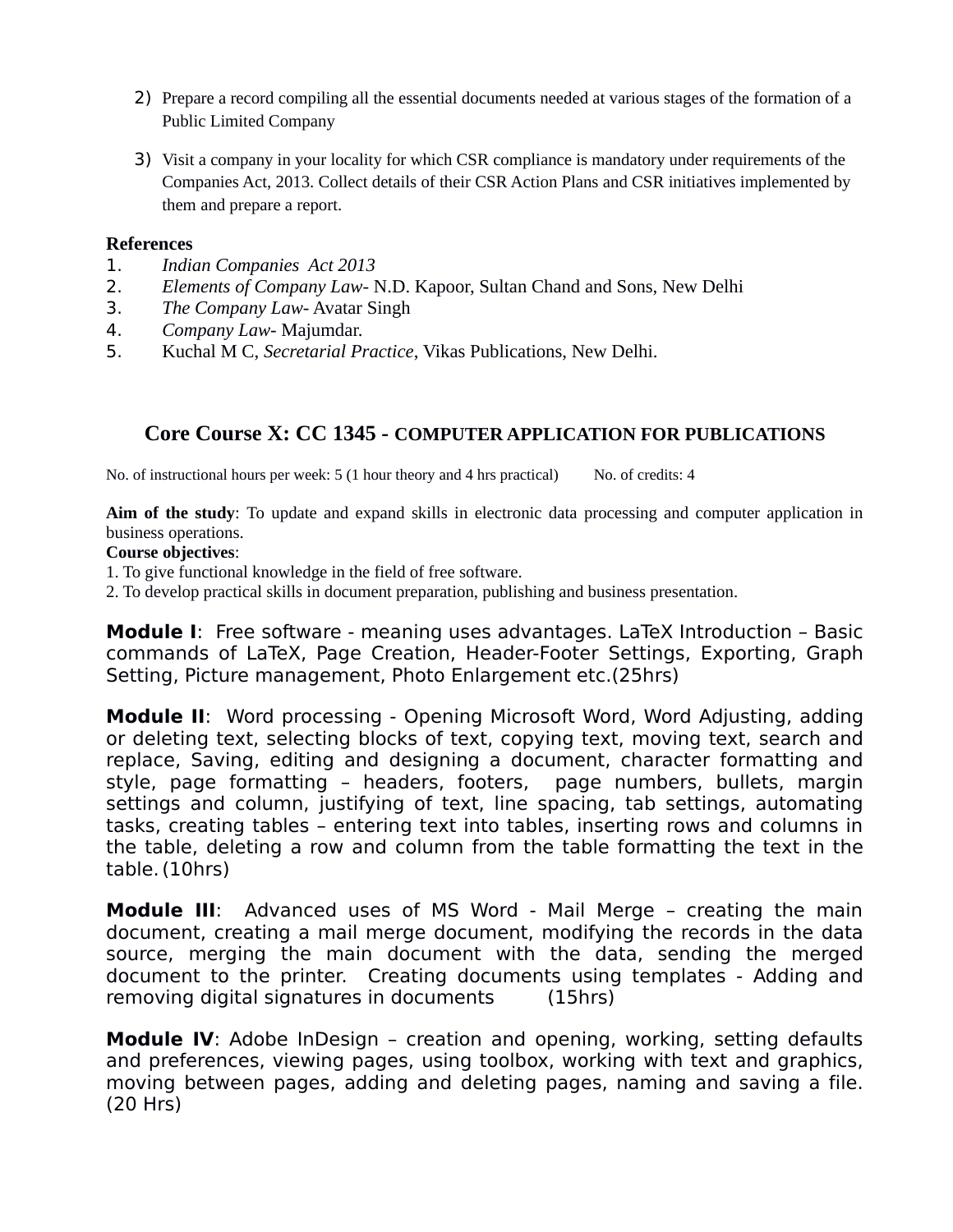**Module V**: Microsoft PowerPoint - Introduction, creating presentations – using auto content wizard, using templates, using blank presentation, formatting background, adding sounds, slide show, slide sorter, setting animation, slide transaction, setting intervals, saving and printing, presentations, adding and playing audio clips in presentations, creating hyperlinks in presentations, converting the presentations into a video clip (an overview only) (20 hrs.)

#### **Recommended Practical**

1. Latex – creation of documents, picture creation, graphics, photo enlargement etc.

2. Word Processing – creation, editing, formatting and printing of documents(orders, memos, circulars and other formal and informal documents); creation of tables and editing of tables; inserting of images; diagrams and audio clips; mail merge, adding digital signatures in documents

3. Creating presentations with proper animation and slide transition with hyperlinks (add proper sounds and images in the slides).

4. Creation and designing Pages in Adobe InDesign

#### **Books Recommended:**

- 1. Cox et.al, 2007. *MS Office step by step*, PHI, New Delhi.
- 2. George Gratzer *First steps in LaTeX*
- 3. Stefan Kottwitz. *LaTeX Beginner's Guide*
- 4. George Gratzer *Practical LaTeX*
- 5. Michael, *Adobe InDesign Styles: How to create better, faster, Text and Layouts*
- 6. Pariah S Burke, *Mastering InDesign CS5 for Print Design and Production*

## **Complementary Course III: CC 1331 - E-Business**

No of instructional Hours per week: 4 No. of credits: 3 Aim of the Course: To expose the students to e- business and its potentialities. Course Objectives

- 1. To provide students a clear-cut idea of e-commerce and e-business and their types and models.
- 2. To acquaint students with some innovative e-business systems.
- 3. To impart knowledge on the basics of starting online business.

Module 1: E-Business - meaning- Types - Models – benefits and limitations of e-Business, E-Commerce – Models – e business vs. ecommerce, internet marketing and e-Tailing, E-Marketplace – types and features, E- Auction – types. (18Hours)

Module 2: E-business Systems (basic concept only)

Integration of e-business suits – ERP, e-SCM, CRM, e-procurement, e-payment.

(12 hours)

Module 3: e-Business Application

E-Tourism, online employment and job market, online real estate, online publishing and ebooks, online banking and personal finance, e-grocers, e-shopping, online delivery of digital products, entertainment and media. E-learning and online education (14 hours)

Module 4: E-GovernanceMeaning, Definition, Models – G2G, G2B, G2C. ICT & E- Governance, Benefits and risks of E-Governance. Successful e-governance initiatives in Kerala and other Indian states.E-citizen, E-service – e-filing, E-society.(18 hours)

Module 5: Launching a successful online Business and EC projects -Requirements, funding options, processes, techniques, and website design (theory only).(10 hours)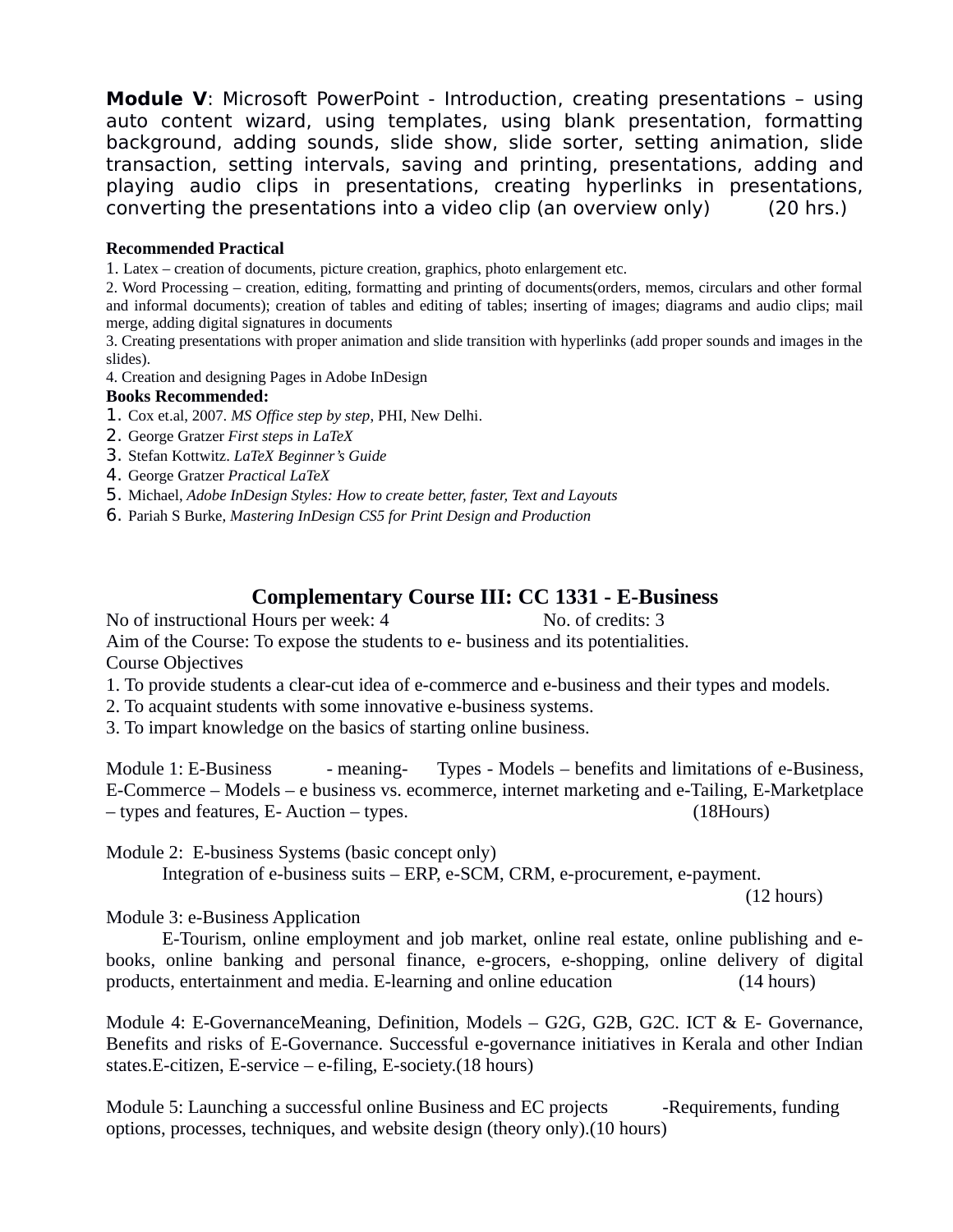#### **Reference books**

- 1. *Electronic Commerce: A Managerial Perspective*, Turban, E. et al., Prentice Hall
- 2. *Electronic Business and Electronic Commerce Management*, Dave Chaffey, Prentice Hall
- 3. *E-learning Tools and Technologies*: Horton and Horton, Wiley Publishing
- 4. *Electronic Commerce*, Bharat Bhaskar.Tata McGraw-Hill Publishing Co. Ltd., New Delhi.
- 5. *E-Governance*, Pankaj Sharma. APH Publishing Corporation, New Delhi
- 6. *E-Business Fundamentals*, Bansal S.K. APH Publishing Corporation, New Delhi.

## **SEMESTER – IV**

#### **Core Course XII:CC1441 FINANCIAL SERVICES IN INDIA**

No. of instruction hours per week: 4 No. of Credits: 4

Aim: To provide a general awareness about the financial services Objective: To familiarize the students with the structure and functioning of financial service sector in India.

**Module1**: Introduction to Financial services- Meaning-Role of financial services in Indian Financial system- developments-classification (10 hours)

**Module 2**: Fund based financial services-Venture Capital – features, types, process, growth and major players in the Indian market. Leasing- types, advantages, limitations-Leasing institutions in India, Factoring-objectives, features, types. Forfeiting (Concept only), Infrastructure financingfeatures ,types, Housing Finance- features, types, institutions-NHB- securitization process.(20 Hrs)

**Module 3**: Other Fund based Financial Services: Hire purchase – features – institutions –operators, Installment – features, Insurance – type of insurance – Schemes – Modern trends ininsurance sector. Mutual Funds- definition and meaning, organization structure in India-trust-sponsors- trustees, AMC; types of Schemes, NAV, Advantage and disadvantages of Investment in Mutual Fund; growth and present position of mutual fund business in India, SIP. (15 Hours)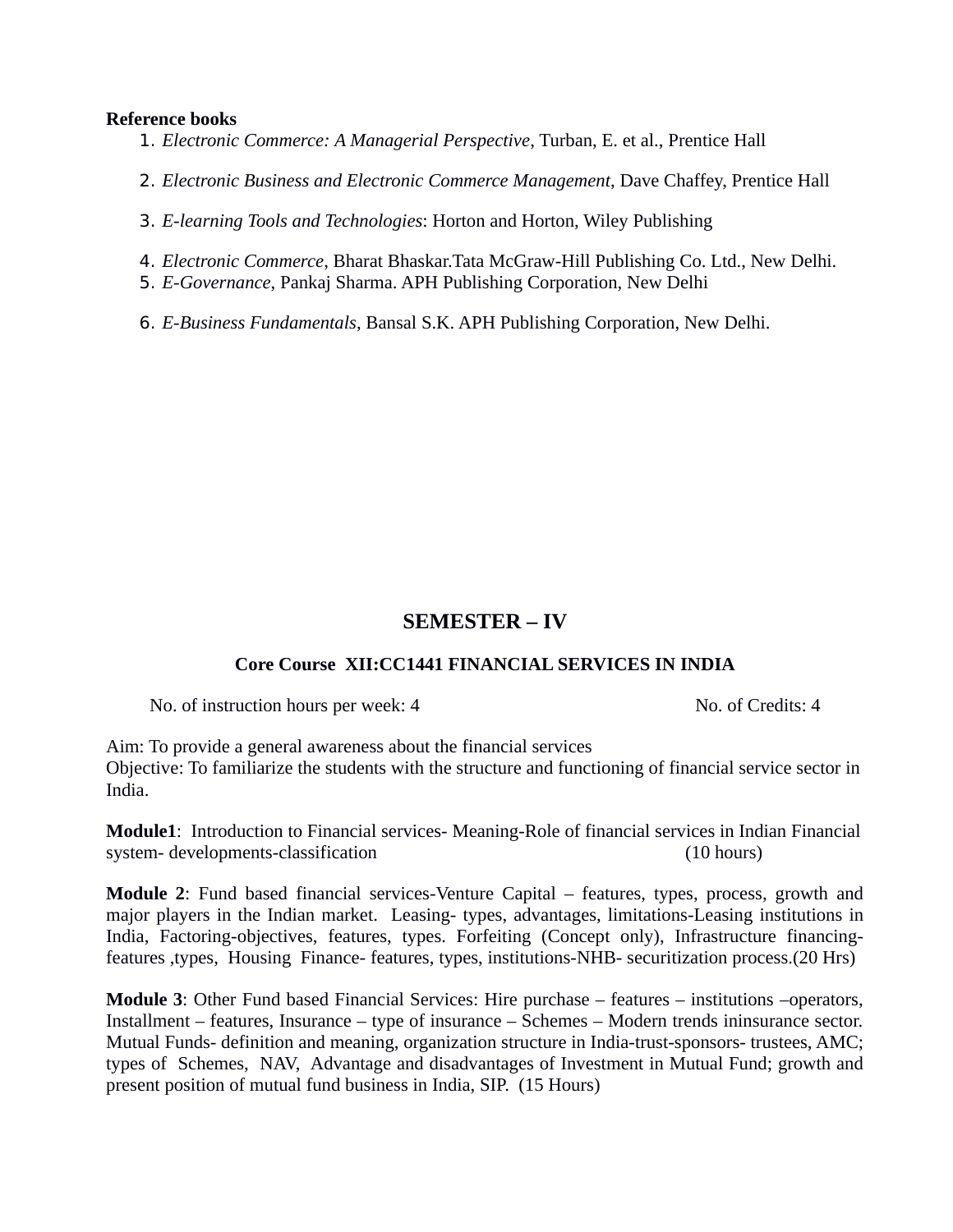**Module 4**: – Fee based financial services: – Merchant banking – Functions – Classification- role in primary and secondary markets -Regulation of Merchant banking in India- major players-- Underwriting- meaning- types- role in primary market- liability calculation-advantages- major players.Portfolio management services - Meaning – portfolio selection – maintenance –revisionevaluation. (20 Hours)

**Module 5**: Credit rating –objectives – Significance -credit rating methodology and factors – advantages -Credit rating agencies in India. Foreign rating agencies (a brief study only). Individual credit worthiness-The Credit Information Bureau (India) Limited (CIBIL) (7 Hours)

#### **Recommended practical**

1. Prepare a mutual fund monitor and gain table with fund size, latest NAV, period wise Absolute return and CAGR return. Plot the data in to a diagram.

2. Compile the data of securitization made in India for the last three years and present it in a table format.

#### **Books Recommended**:

1. Gupta N.K and Monika Chopra .*Financial Markets, Institutions and Services*, Ane Books India, New Delhi.

2. YogeshMaheswari .*Investment Management*, PHI, New Delhi.

3. Kevin S. *Security Analysis and Portfolio Management*, PHI, New Delhi.

4. AvadhaniV.A .*Security Analysis and Portfolio Management*, Himalaya Publishing House, New Delhi.

5. Donald M. Fischer and Ronald J. Jordon.*Security Analysis and Portfolio Management*, PHI, New Delhi.

6. BholeL.M .*Financial Markets and Institutions*, Tata McGraw-Hill Publishing Co. Ltd., New Delhi.

7. Bharathi. V. Pathak. *Indian Financial System*, Pearson Education, New Delhi.

8. VasanthDesai .*Indian Financial System*, Himalaya Publishing House, New Delhi.

9. Khan M.Y. *Financial Services*, Tata McGraw-Hill Publishing Co. Ltd., New Delhi.

10 Dr S Guruswamy. *Merchant banking and financial services*, Tata McGraw-Hill Publishing Co.Ltd., New Delhi.

## **Core Course XIII CC 1442 - INDIAN FINANCIAL MARKET**

No. of instructional hours per week 4 No. of credits: 3

**Aim**: To provide an in-depth knowledge on Financial Market and its Operations **Course Objectives**: To provide a clear-cut idea about the functioning of Indian Financial Market in general and Capital market operations in particular.

**Module 1**: Financial System in India- Financial System-meaning-components-Financial market – meaning – structure of financial market–Capital market - Meaning -Instruments-IDR,ADR,GDR– Classification – Primary and secondary – Structure – Industrial securities market – Govt. Securities market – Market for mortgages. Money market-meaning, instruments- features- present scenario.(12 hours)

**Module 2**: Primary Market - Methods of floatation of capital – Public issue – IPO – FPO - Procedure of public issue – Book building process – Fixed price issue Vs Book building- Green shoe-option-ASBA -– Private placement- Role of intermediaries -present scenario (10 hours)

**Module 3**: Secondary Market and Auxiliary institutions - Functions of stock exchange – Securities traded in the stock exchange –Dematerialization of securities –- Major stock exchanges in India –  $BSE$  NSE – Listing – Trading procedure – Online trading – Clearing and settlement – Rolling settlement – Investment Vs Speculation- types of speculators – Role of intermediaries- Unfair trade practices in the stockexchange – Membership in stock exchange - stock market indices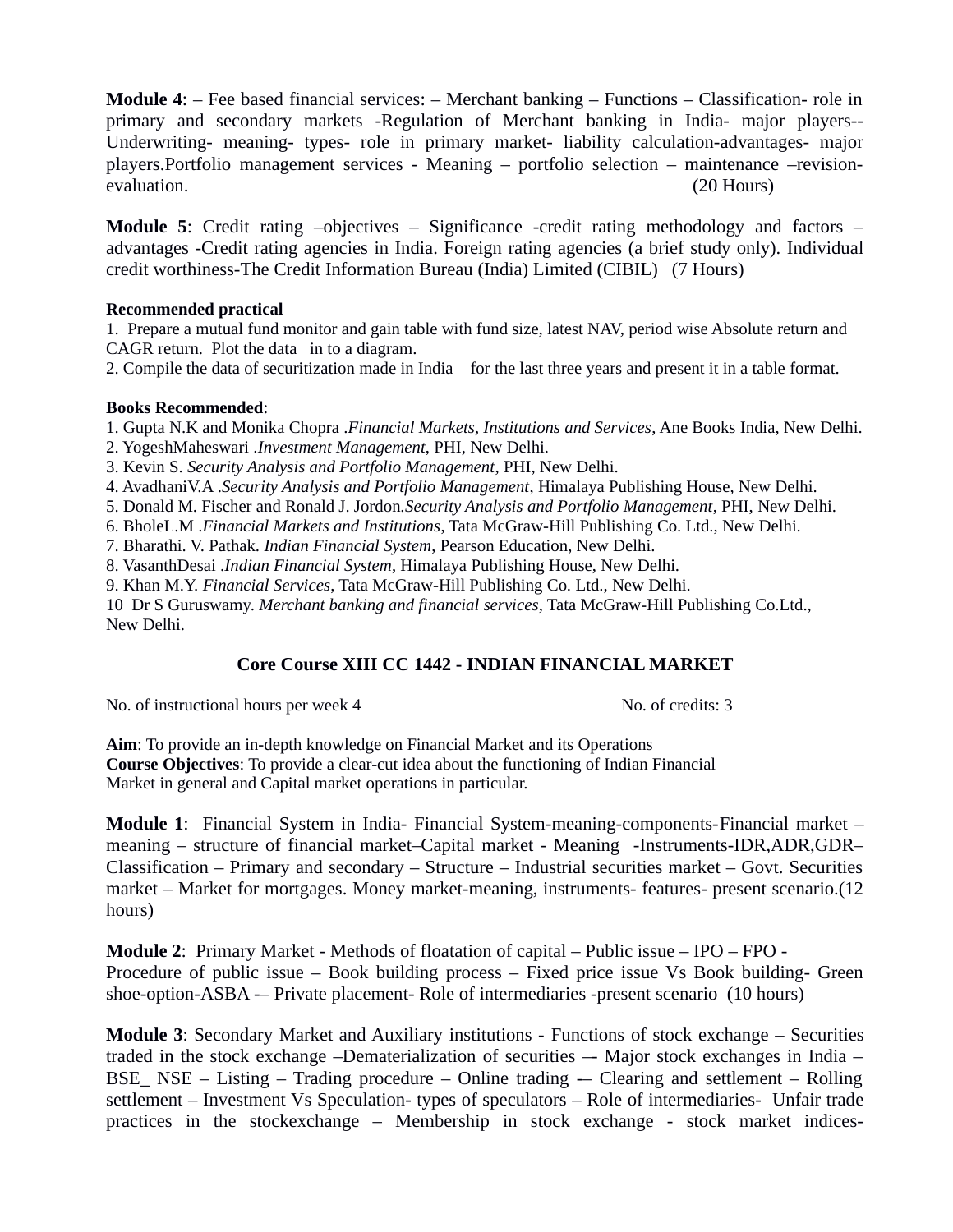large,medium,small,sectorial – Price quotes, Effective return, Real return,Yield,YTM,Annualized return, EPS, PE Ratio and Market capitalization . Depositories- Rating agencies- Current scenario of Indian stock market - (25 hours)

**Module 4**: – Derivatives - Meaning - Types of derivatives – Commodity vs financial derivatives-Forwards – Futures – Options – SWAPS- Trading mechanism (15 hours)

**Module 5**: – Regulatory framework of financial market- Securities Contract (Regulation) Act (Basics only) - Role and functions of SEBI – regulatory functions – developmental functions – Investor protection fund – purpose – operation, FEMA (relevant provisions only) (10hours)

#### **Recommended practical**

1. Collect and compile the data of capital raised by the Indian companies from the primary market during the last three years, document the related papers of any one of the company and present the relevant details in a table format

2. Compile and compare Nifty/Sensex for last two years with any one of the constituent stock on monthly average price basis, find out standard deviation or variance and plot it on a graph.

#### **Books Recommended:**

- 1. Khan M.Y. Indian Financial System Tata McGraw Hill Publishing Co. Ltd., New Delhi
- 2. Dr S Guruswamy, *Merchant Banking and Financial services*, Tata McGraw-Hill Publishing Co.Ltd.New Delhi.
- 3. PreethiSingh .*Dynamics of Indian Financial System*, Ane Books Pvt. Ltd., New Delhi.
- 4. Sojikumar.K and Alex Mathew .*Indian Financial System and Markets*, Tata McGraw-Hill Publishing Co.Ltd., New Delhi.
- 5. Kevin S .*Security Analysis and Portfolio Management* ,PHI, New Delhi
- 6. Bharathi V. Pathak .*Indian Financial System* , Pearson Education,Noida.
- 7. Gupta S. L. Financial derivatives Theory, Concepts and Problems, Prentice hall of indiaPvt.Ltd.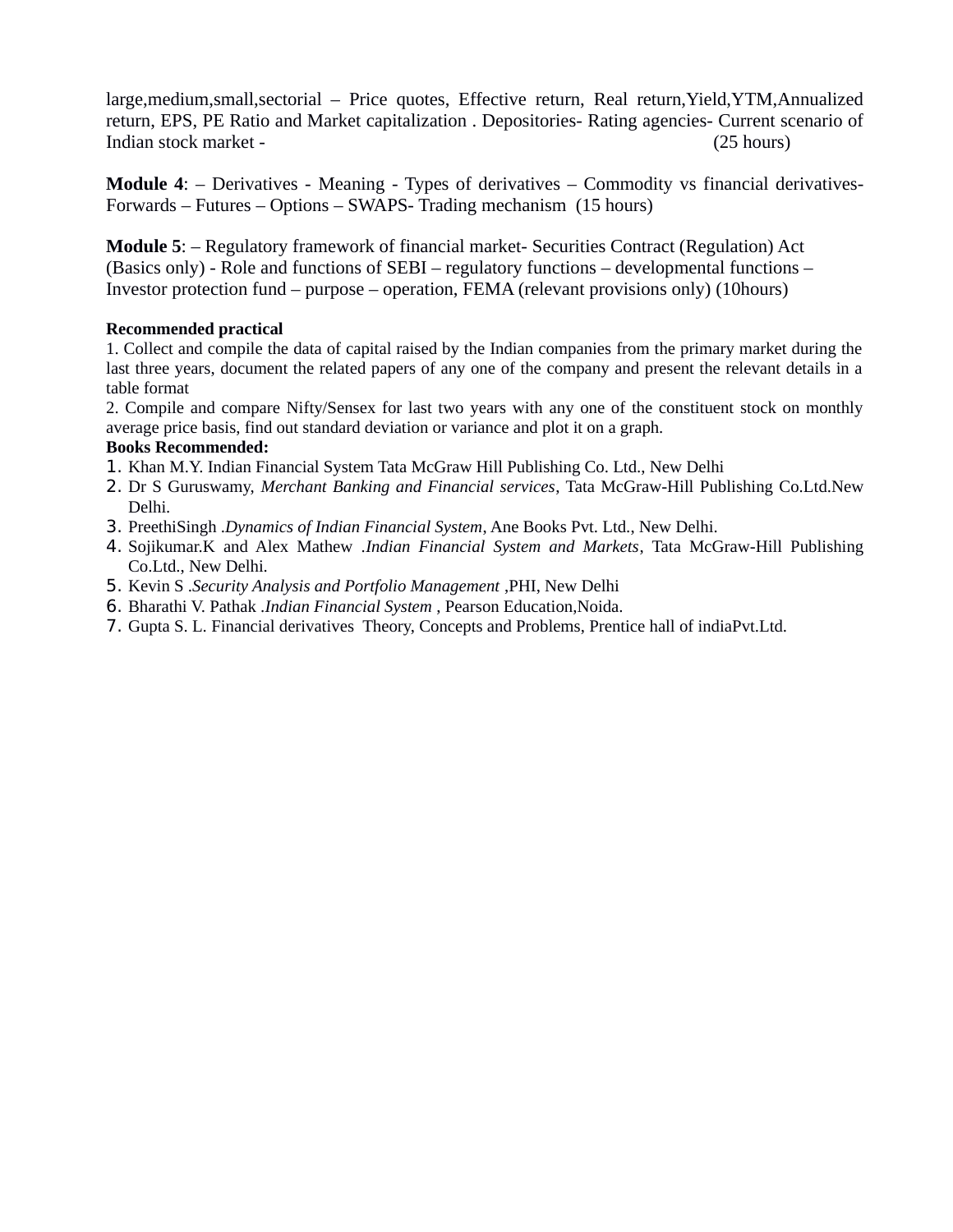# **Core Course XIV CC 1443: BANKING AND INSURANCE**

Number of instructional hours per week: 4 Number of Credits: 3

**Aim of the course**: To expose the students to the changing scenario of Indian banking and Insurance. **Course objectives**:

- 1. To provide a basic knowledge about the theory and practice of banking
- 2. To provide a basic understanding of Insurance business.
- 3. To familiarize the students with the changing scenario of Indian Banking and Insurance.

**Module** I: Banking:-Banking functions -Liquidity management- credit creation- Banking and nonbanking functions- CORE bank solutions- Retail bank product and services-Mergers in banking-Central bank system-Central banks in different countries - Role of RBI- General policies of RBI.

(15hrs)

**Module II**: Banking Practice: Banker – customer – Definition as per Banking Regulation- – Relationship between banker and customer – General and special relationship – Negotiable instruments – differences between transferability and negotiability- opening and operation of accounts by special types of customers – minor, married woman, firms, company. (18 hrs)

**Module III**: Innovations and Reforms in Banking:– E-banking - ECS - EFT – RTGS-NEFT-SWIFT-Unified payment interface -Mobile Banking – Shift from plastic money - Apps based banking - Internet banking- Digital banking-, virtual banking- small banking- Post office banking- green banking. Banking Ombudsman.Basel Reforms- Capital adequacy norms- NPA management-Demonetization.(15 hrs)

**Module IV**: Introduction to Insurance: Meaning of risk- Classification of risk-features of insurable risk-Meaning and functions of Insurance-Importance of Insurance - classification of insurance business in India- Life – General - fire, accident, asset, medical, home, commercial travel, rural, and marine -Underwriting-meaning-procedure of life Insurance and Non-Life Insurance-Insurance premium-Insurance documents. (20 hrs)

**Module V**: Insurance Claims and regulations-Meaning-Importance-types of claims-Procedure of settlement of Life Insurance claims and Non-Life Insurance claim-Privatization of insurance industry-– Bancassurance - IRDA regulations (12 hrs)

#### **Recommended Practical**

- 1. Collect application forms for opening Account in banks and make a presentation in class .
- 2. Study the Internet banking and, Mobile banking procedure and document it.
- 3. Collect cheques with different types of crossing and examine the differences.
- 4. Collect model Insurance Policy documents- Life/ General and identify different conditions and implications.

#### **Books Recommended:**

- 1. Sundaram K.P.M and Varshney P.N. *Banking Theory Law and Practice*, Sultan Chand & Sons, New Delhi.
- 2. MaheswariS.N .*Banking Theory Law and Practice*, Kalyani Publishers New Delhi.
- 3. Sekhar K.C. *Banking Theory Law and Practice*, Vikas Publishing House, New Delhi.
- 4. Gordon E. and Natarajan K*. Banking Theory Law and Practice*, Himalaya Publishing House, Mumbai.
- 5. Lall Nigam B.M. *Banking Law and Practice*, Konark Publishers Pvt. Ltd., New Delhi.
- 6. Radhaswami M. *Practical Banking*, Sultan Chand & Sons, New Delhi.
- 7. Dekock .*Central Banking*, Crosby Lockwood Staples, London.
- 8. O P Agarwal,*Principles and practice of insurance.*
- 9. M N Mishra, and S B Mishra :*Insurance Principles and Practic*e, , S. Chand Publishers.

## **Core Course XV: CC 1444 – CORPORATE ACCOUNTING**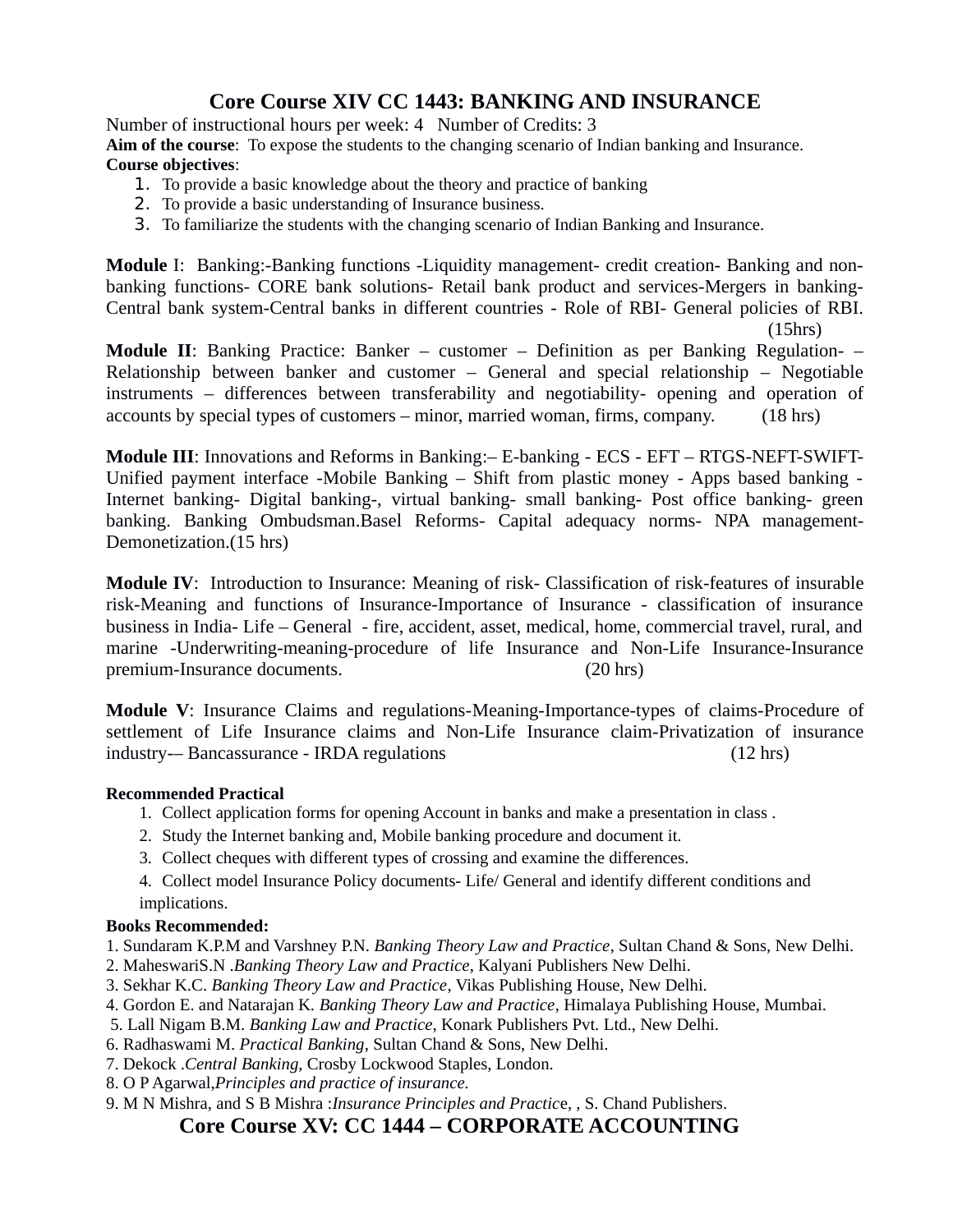No of instructional hours per week: 5 No of credits: 4 Aim of the course: To expose the students to the accounting practices prevailing in corporate. Course Objectives:

1. To create awareness about corporate accounting in conformity with the provisions of Companies Act, IAS and IFRS.

- 2. To help the students in preparation of accounts of banking and insurance companies.
- 3. To enable the students to prepare and interpret financial statements of joint stock companies.

**Module I**: Accounting standards-Relevance of Accounting Standards in preparation and presentation of final accounts– Indian GAAP and Global Accounting Standards-Convergence with IFRS (10hrs)

**Module II**: Final Accounts of Companies – company statutory records – preparation of final accounts according to revised schedule III- Form and contents of Balance Sheet (Vertical form with notes), Profit and Loss account (Vertical form with notes) – Profits prior to incorporation (20 hours)

**Module III**: Accounts of Banking and Insurance Companies –Accounts of Banking Companies-Preparation of financial statements - Statutory forms. Accounts of Insurance Companies - Life and General Insurance – Preparation of Final Accounts – Determination of profit in Life Insurance Business. (30hrs)

**Module IV**: Internal Reconstruction – Reorganization of capital – consolidation and sub- division of share capital – post reconstruction Balance Sheet. (15hrs)

**Module V**: Interpretation of Financial Statements –Familiarity with AS 20 –objectives, scope, definition, presentation, measurement –Basic EPS –Diluted EPS –Diluted Potential Equity Shares – Disclosure –EBIT –EPS Analysis ( 15hrs)

## **Practical —**

- 1. Create awareness on maintenance of accounts of companies on the basis of live annual reports of companies
- 2. Preparation of assignments on maintenance of accounts of banks and insurance companies on the basis of visit to branches, wherever available.

## **Recommended structure for preparing question paper**: **Theory 30% Problems 70%**

## **Books recommended:**

1. Jain S.P and NarangK.L .*Corporate Accounting*, Kalyani Publishers, New Delhi.

2. Maheswari S.N. and Maheswari S.K. *Corporate Accounting*, Vikas Publishing House, New Delhi.

3. Pillai R.S N,Bhagavathi and Uma S. *Fundamentals of Advanced Accounting*, S Chand & Co. Ltd., New Delhi.

4. Shukla M C, GrewalT.S.and Gupta S.C. *Advanced Accounts* S.Chand& Co. Ltd., New Delhi.

5. Paul. K.R. Accountancy, New Central Book Agency Pvt. Ltd. Kolkata.

6. Mukherjee A. and Hanif M. *Corporate Accounting*, Tata McGraw-Hill Publishing Co.Ltd., New Delhi.

7. Nirmal Gupta and Chhavi Sharma.*Corporate Accounting Theory and Practice*, Ane Books India, New Delhi.

# **Core Course XVI: CC 1445– SOFTWARE FOR DATA MANAGEMENT**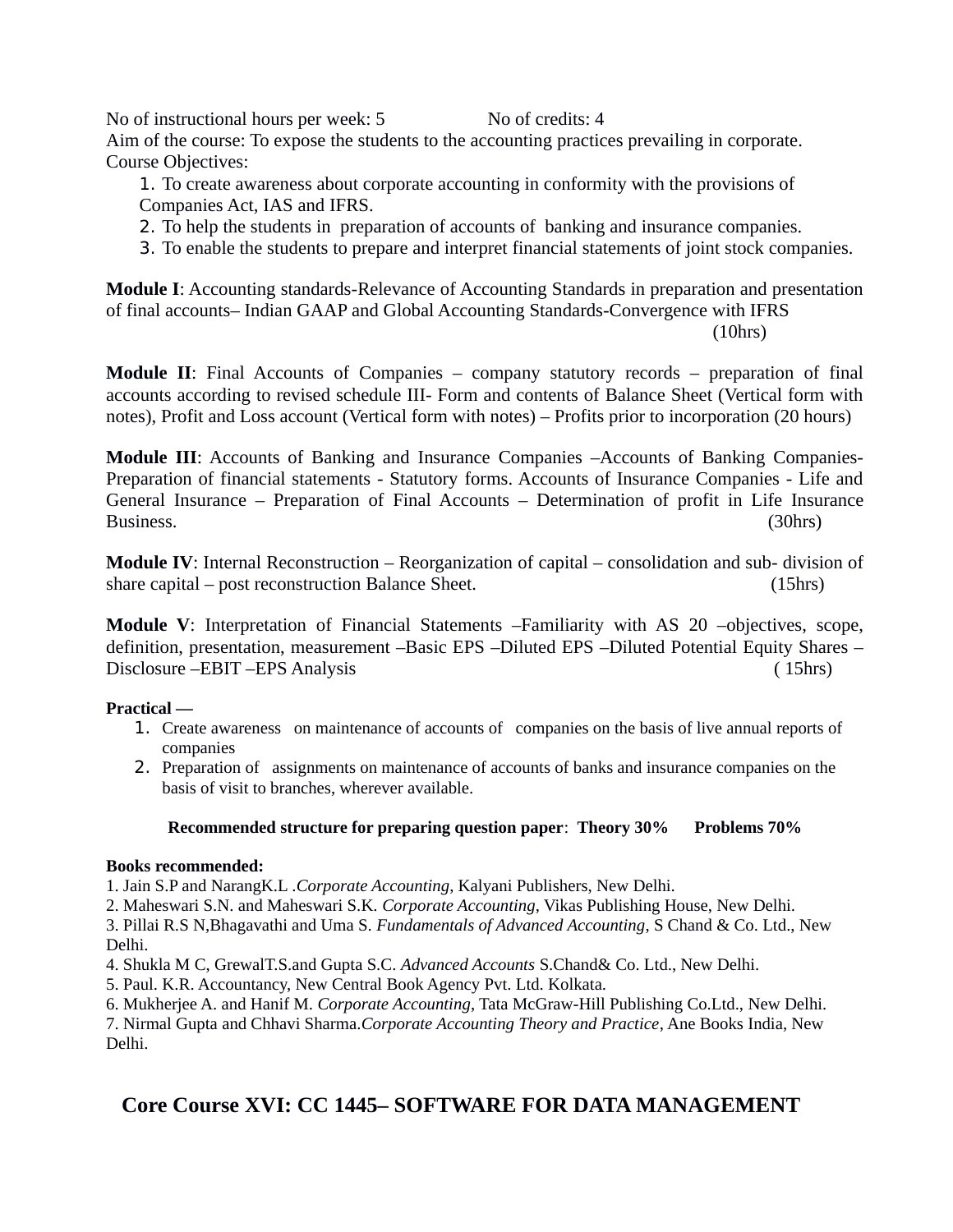### **No. of instructional hours per week: 5 (1 hour theory and 34 hour practical) No. of credits: 4**

**Aim of the course:** To update and develop theoretical and technical expertise in applying software for data management.

#### **Course objectives:**

- 1. To familiarise the students with the basics of Software for data management.
- 2. To equip the students to meet the demands of the industry.
- 3. To develop practical skills in spread sheet application, statistical software and database application.

**Module I: Open Source Softwarefor Data management –** Libra Office Calc, Basics. Basics of R software **(theory only)** (10hrs)

**Module II: Microsoft Excel -** Excel user interface, starting with excel, working with cell and cell addresses, entering and editing data, finding and replacing data, selecting a range, moving, cutting, copying with paste, inserting and deleting cells, freezing cells, cell formatting options, adding, deleting and copying worksheet with in a workbook, renaming a worksheet, Cell reference – relative, absolute - Elements of excel charts – categories, create a chart, choosing chart type, edit chart axis, titles, labels, data series and legend, adding a text box, rotate text in a chart, converting a chart on a web page, saving a chart (10hrs)

**Module III: Advanced uses of Microsoft Excel -** Commonly used functions: – logical – AND, IF, NOT, OR, TRUE; Financial – DB, FV, IPMT, IRR, NPV, PMT, and PV; statistical –AVERAGE, COUNT, COUNTIF, MAX, MIN; mathematical – PRODUCT, SQRT, SUM, SUMIF - Pivot tables - Macros in excel creating, adding and editing of macros VBA programming in Excel (an overview) forms in excel. Introduction to VBA Programs (25 hrs.)

**Module IV: Software Package in Social Sciences (SPSS)-** Starting SPSS -Terminology –Case, Variables and levels- System missing and user-defined missing values -Identification numbers and case numbers– Procedure- Fundamental definitions– sample, descriptive statistics, nominal scales, ordinal scales, interval scales, ratio scales, quantitative data, categorical or frequency data. Dependent and Independent variables.Parametric and non-parametric data and tests (overview of few tests like chi-square test, ANOVA etc.) (25hrs)

**Module V: Microsoft Access -** Databases **-** creating a new database, creating tables, editing tables, entering data into a table, editing data in a table, relationship between tables - Creating a query; types of queries - Creating a report; types of reports, printing reports - Creating a simple form; modifying a form, adding control to a form, searching, sorting, Introduction to Software development in Access using VBA Code (20hrs)

#### **Recommended Practical:**

- 1. Entering and editing data in Excel sheets, formatting worksheets, creating payroll, depreciation statements, loan schedule etc. using excel, financial analysis of a company using excel, create charts for business presentations using excel. Excel forms
- 2. SPSS basic skills to input data and taking statistical values like averages and prepare cross tabs and creating charts using SPSS
- 3. Familiarise with database, primary field, view, query etc. Create database for your educational institution for the purpose of preparing merit list and waiting list for admission of degree students.

#### **Books Recommended:**

- 1. Cox et.al. , 2007. *MS Office step by step*, PHI, New Delhi.
- 2. Jeremy: *SPSS for windows*, Sage Publications, New Delhi.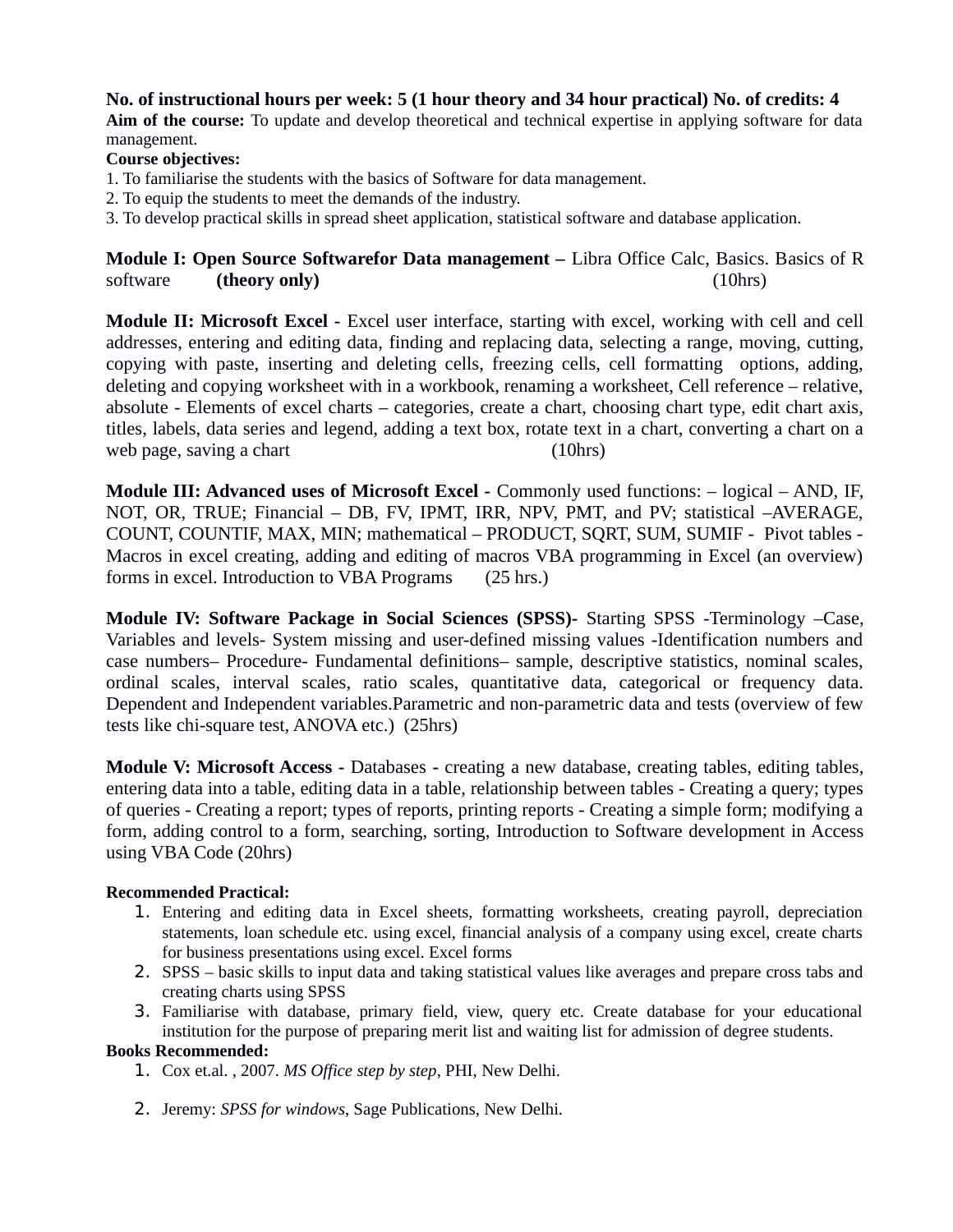# **Complementary Course IV: CC 1431 - BUSINESS STATISTICS**

#### **No. of instructional hours per week: 4 No. of credits: 3**

Aim of the course: To develop the skill for applying appropriate statistical tools and techniques in different business situations.

Course Objectives:

1. To enable the students to gain understanding of statistical techniques those are applicable to business.

2. To enable the students to apply statistical techniques in business.

**Module I**—Introduction: - Meaning, definition, functions, and importance of statistics.- distrust of statistics – statistical studies - census study vs. sample study - collection of data – primary and secondary - methods of data collection – sampling - theoretical basis for sampling – methods of sampling – probability methods vs. non- probability methods. Classification, tabulation and presentation of data.Measures of dispersion.–Range, Quartile Deviation, Mean Deviation Standard Deviation.( a review only) (17 hrs)

**Module II**—Correlation: - Meaning and definition- correlation and causation – types of correlation – methods of measuring correlation for ungrouped data -Karl Pearson's co-efficient of correlation and its interpretation, Probable error - , Coefficient of determination - Spearman's rank correlation- coefficient of Concurrent deviation- application of different measures of correlation in business. (15hrs)

**Module III**--Regression analysis: - Meaning and definition - Types of Regression -Regression linesdetermination of simple linear regression-. Regression equations and their application in business. Properties of correlation and regression co-efficient – Comparison of regression and correlation (15hrs)

**Module IV**--Index numbers: - Meaning and importance-Problems in construction of index numbers-Methods of constructing of index numbers- Simple aggregative, Average of Price relatives, Laspeyer's, Paasche's, Dorbisch- Bowley's, Marshall-Edge worth's and Fisher's ideal index numbers, Test of Consistency: Time Reversal Test and Factor Reversal Test. Chain Base Index Nos. Shifting of Base year. Cost of living Index and its use in determination of wages –Wholesale Price Index Number, Population index, inflation index, Operational indices- Sensex and Nifty. (15hrs)

**Module V**--Time series analysis: - Meaning and definition- components- Measurement of long term trend- Moving average method- Method of Least squares- Application in business. (10hrs)

#### **Books Recommended**:

1. Gupta.S.P. *Statistical Methods*, Himalaya Publishing House, Mumbai.

2. Elhance.D.L .*Fundamentals of Statistics*, Kitab Mahal, Allahabad.

3. Gupta.B.N. *Statistics - Theory and Practice*, SahityaBhawan Publications, Agra.

4. Sanchetti D.C and Kapoor V.K .*Statistics - Theory, Methods and Application,* Sultan Chand & Sons, New Delhi.

5. Nabendu Pal and HadedSarkarS.A .*Statistics - Concept and Application*, PHI, NewDelhi.

6. Agarwal.B.M. *Business Mathematics and Statistics*, Ane Books Pvt.Ltd., New Delhi.

7. Richard I.Levin and David S. Rubin, Statistics for Management, Prentice Hall ofIndia, latest edition.

## **SEMESTER V**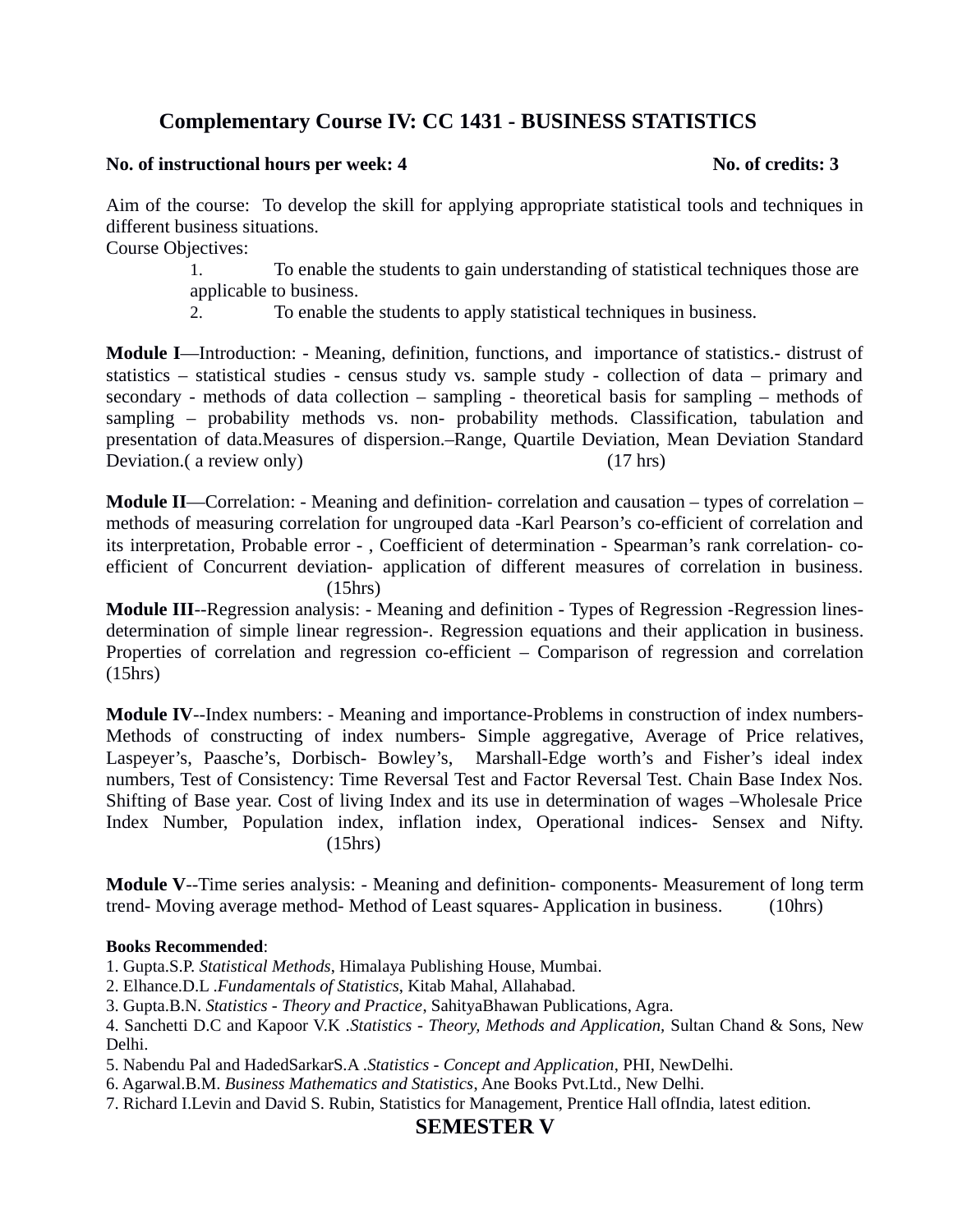# **Core Course XVII CC 1541 –FUNDAMENTALS OF INCOME TAX**

No. of Instructional Hours per Week: 5 No. of Credits: 4

**Aim of the Course**: To impart basic knowledge and understanding of the concepts and practices of Income Tax law in India.

**Objectives**

- 1. To familiarize the students about the fundamental concepts of Income Tax.
- 2. To enable the students to acquire the basic skills required to compute the tax liability of individual assessee with more emphasis on Income from Salaries and Income from House property.

**Module I** : Introduction- Income Tax Act- Basic Concepts and Definitions of Income Tax Act-Assessment Year- Previous Year - Person – Assessee- Income- Gross Total Income- Total Income-Casual Income- Rates of Tax applicable to the Individual Assessee – Maximum Marginal Rate-Residence of Assessee (Theory only)– Scope of Total Income on the basis of Residence or Incidence of Tax ( Theory only )- Exempted Incomes- Different heads or sources of Incomes.

(10 Hrs)

**Module II**: Income from Salaries – Meaning and definition- Allowances- Perquisites- Profits-in-lieu of Salary- Provident fund – Deductions from Salary- Computation of Income from Salaries ( excluding Retirement Benefits) . (15 Hrs)

**Module III**: Income from House Property – Basis of Charge- Exemptions- Annual Value – Deductions from Annual Value- Computation of Income from House property. (10 Hrs)

**Module IV**: Other heads of Income- Profits and Gains of Business or Profession - Chargeability-Deductions Expressly Allowed- Expenses expressly disallowed- Expenses not deductible in certain circumstances–Deductions allowable only on actual payments–Profits taxable–Maintenance of accounts–Audit of Accounts–Computation of Income from Business or Profession (Simple Illustrations)–Capital Gains-Basis of Charge–Capital Assets- Kinds of Capital Assets- Capital Gains exempt from tax- Computation of Capital Gains (theory and Simple Illustrations )- Income from Other Sources–Incomes Chargeable under the head–Kinds of Securities- Bond Washing Transactions–Deductions Allowable–Disallowed Expenses–Computation of Income from Other Sources . (25 Hrs)

**Module V** : Computation of Tax Liability of Individual Assessee – Clubbing of Incomes and Aggregation of Incomes ( theory only )- Set off and Carry forward of Losses ( theory only ) – Computation of Gross Total Income – Deductions from Gross Total Income ( Deductions applicable to individual assessee only - 80 C, 80CCC, 80 CCD, 80 D, 80 DD, 80 DDB, 80 E, 80 G, 80 GG, 80 GGA, 80 QQB, 80 RRB, 80 TTA, and 80 U)- Rebate and Relief of Tax – Securities Transaction Tax-Computation of Total Income and Tax Liability of Individuals . (30 Hrs) **Recommended Practical:** 

1. Identify 20 -25 households and examine and document the residential status of members.

2 .Identify any 10 - 15 employees in a locality who are enjoying perquisites and make valuation of the perquisites.

3. Identify any 5 -10 individual assessee and compute their tax liability.

4. Examine how Income Tax Returns can be filed electronically and e- file 5-10 returns.

#### **Books Recommended**:

- 1. Mehrotra H. C and GoyalS.P;*Income Tax Law and Practices*, Sahitya Bhavan Publications, Agra.
- 2. Vinod K. Singhania and KapilSinghania*; Direct Taxes- Law and Practice*, Taxman Publications, Agra.
- 3. Gaur VP and Narang DB *; Income Tax Law and Practice*, Kalyani Publications , New Delhi
- 4. Lal BB: *Income Tax Law and Practice* ; Konark Publications Pvt Limited, New Delhi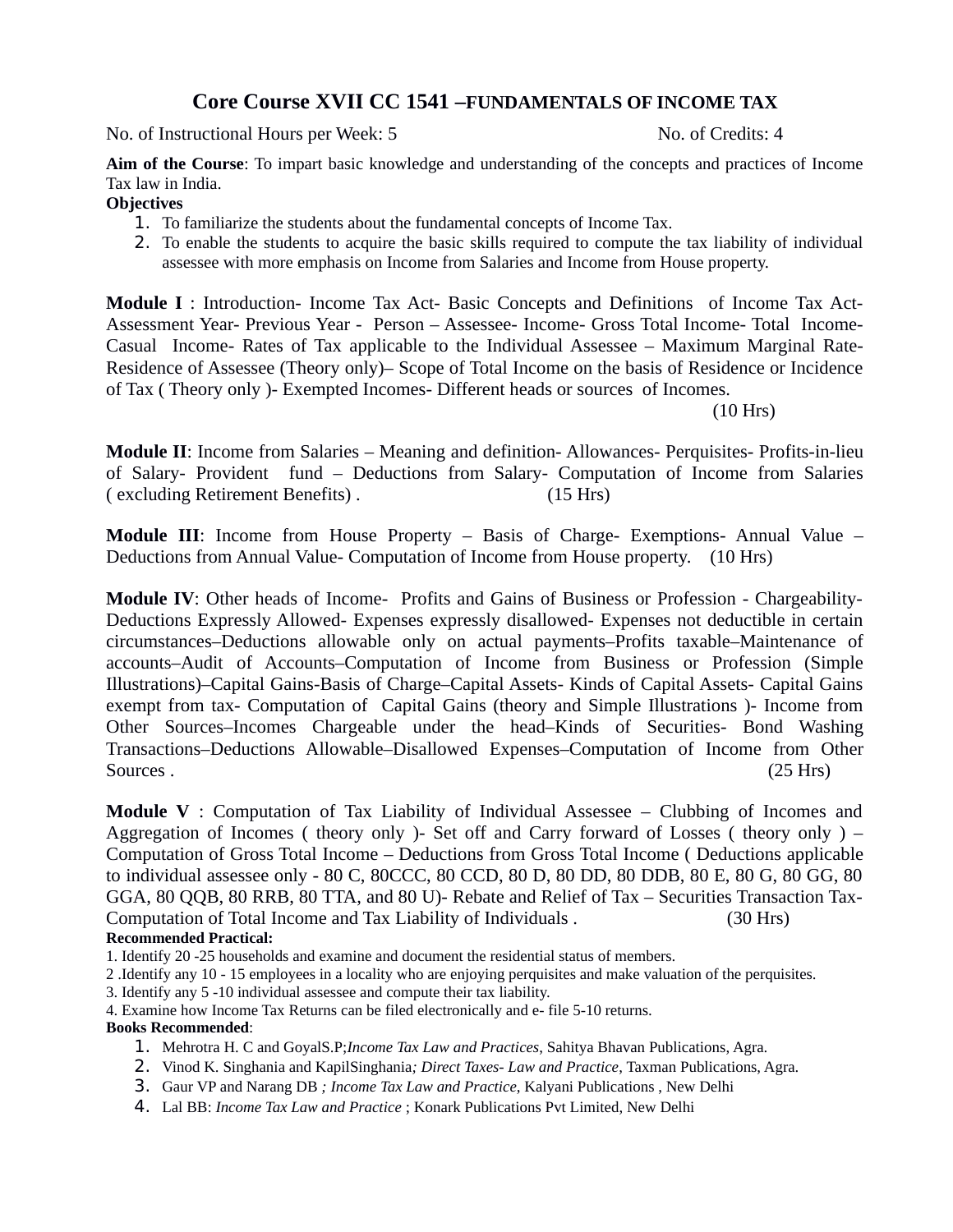# **Core Course XVIII: CC 1542 - COST ACCOUNTING**

No of instructional hours per week: 5 No of Credits: 4

**Aim of the Course**: To impart knowledge of cost accounting system and acquaint the students with the measures of cost control.

## **Objectives**:

- 1. To familiarize the students with cost and cost accounting concepts
- 2. To make the students learn cost accounting as a distinct stream of accounting

**MODULE I**: Introduction to Cost Accounting—Meaning and definition—cost concepts—cost centre, cost unit, profit centre, cost control, cost reduction—objectives—Distinction between financial accounting and cost accounting—Methods and Techniques of costing—Advantages of Cost Accounting—Limitations of Cost Accounting—Installation of Costing System—Cost Accounting Standards (CAS 1-19 an overview) (12 Hours)

**MODULE II**: Accounting and control of material cost—Documentary design—EOQ—Levels of inventory - Methods of pricing issue of materials—ABC VED and FSN analyses—JIT System— Perpetual Inventory Control System-Periodical inventory System—Continuous Stock taking— Materials Losses and accounting treatment—Primary and Secondary packing materials and their accounting treatment. (20 Hours)

**MODULE III**: Accounting and control of labour cost—Time keeping—Time booking—Systems of Wage Payment—Incentive plans—Idle time—Overtime and their accounting treatment—Labour turnover—Concept of learning curve. (20 Hours)

**MODULE IV**: Accounting for overheads—Classification—Departmentalization (Allocation and Apportionment)—Absorption—Determination of overhead rates—under/over absorption— Accounting treatment—Allocation of overheads under Activity Based Costing. (20 Hours)

**MODULE V**: Cost Accounting records—Integral and non-integral Systems—Preparation and presentation of cost sheets—Unit Costing—Tender-Quotations—Reconciliation of Cost and Financial Accounts. (18 Hours)

## **Recommended structure for preparing Question Paper: Theory-40% Problems—60% Recommended Practicals:**

- 1. Prepare a list of activities those come across daily, wherein cost accounting applications can be made.
- 2. Prepare cost sheets in respect of milk production, farming activities, hospitals nearby, margin free shops and small and tiny enterprises in any region.

3. Analyse and present consumption of various materials in the household and explore the possibility of applying inventory control techniques.

4. Prepare comparative cost sheets of products we regularly consume by using published annual accounts.

## **Books Recommended:**

1.SP Jain and KL Narang—*Advanced Cost Accounting*, Kalyani Publishers New Delhi

- 2. NK Prasad- *Advanced Cost Accounting*, Book Synidicate Pvt. Ltd. Kolkata
- 3. MY Khan and PK Jain- *Advanced Cost Accounting,* Tata McGraw Hill
- 4. Thulsian PC- *Practical Costing*, Vikas Publishing House, New Delhi
- 5. MN Arora, *Principles and Practice of Cost Accounting* Vikas Publishing House, New Delhi
- 6. BM Nigam and Jain K *Cost Accounting* PHI, New Delhi
- 7. SN Maheswari- *Cost and Management Accounting*, Sultan Chand & Sons, New Delhi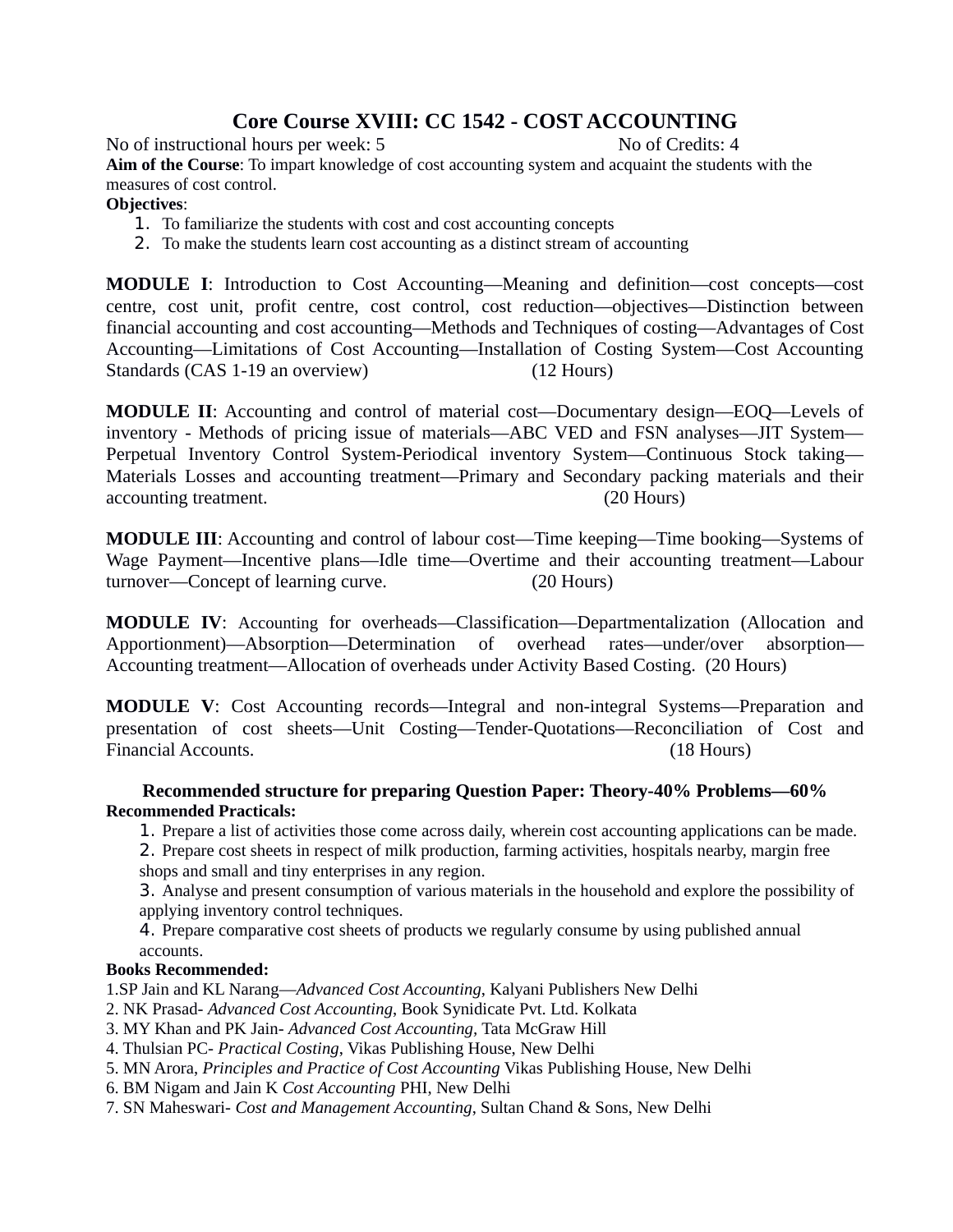# **Core Course XIX CC 1543: MARKETING MANAGEMENT**

No: of instructional hours per week: 4 No: of credits: 3

**Aim of the course**: To impart the knowledge of various conceptsof modern marketing management **Course objectives**:

1) To provide an understanding of the contemporary marketing process in the emerging business scenario.

2) To study various aspects of application of modern marketing techniques for obtaining a competitive advantage in business organizations.

**MODULE-I**: Meaning and Definition of Marketing -Evolution of Modern Marketing Concept-Marketing Orientation vs. Selling Orientation- Comparison- Role of Marketing in Modern Organizations- Marketing Mix- Concept and Components- New Horizons of Marketing- Global Marketing- Service Marketing- Social Marketing or Cause Marketing- Online Marketing-Sustainable Marketing- Micro marketing-Relationship Marketing- Customised Marketing.(12hrs)

**MODULE-II**: Consumer Behaviour- Concept- Process of Consumer Buying- Factors influencing Consumer Buying Decisions- Customer Relationship Management. Market Segmentation- Concept-Process- Bases for Market Segmentation- Requirements of Effective Market Segmentation – Market Targeting- Market Positioning - Concept-Importance (15 hrs)

**MODULE-III**: Product-Meaning and importance- Classification of products-Concept of product item, product line and product mix -Product Life Cycle-stages-Management strategies of different stages of Product Life cycle- New Product Development process Product innovation and product diversification-Branding ,Packaging and Labeling- Factors contributing Brand equity. (15 hrs)

**MODULE-IV**: Pricing Decisions-significance of price-pricing objectives-Factors affecting pricing decisions-internal and external factors in marketing decisions-Approaches to pricing-cost oriented, demand oriented and competition oriented pricing-Different Methods of pricing-Pricing strategies for new products.Distribution Management-Channels of distribution-Meaning-Types of distribution channels-Factors influencing Length of distribution channel-Logistics Management-Logistics decisions-Traditional Logistics management approach Vs Supply chain Management. (15hrs)

**MODULE-V**: Promotion-Nature and Importance-Concept of push and pull mix-Types of promotion: Advertising-Personal selling, sales promotion and public relations-Functions and advantages of Advertising-Advertisement copy-Requirements of good advertisement copy. - Advertising media-Factors influencing selection of advertisement media-personal selling-essentials of effective selling-Sales promotion-Meaning, functions and different methods of sales promotion.

#### (15hrs)

#### **Recommended Practicals:**

1. Prepare a questionnaire and conduct a mini survey of a few customers for identifying the factors influencing the buying behaviour for any product of your choice.

2. Collect advertisements of leading brands of any five products and identify the unique selling propositions.

3. Trace the brand history of any product.

4. Identify different sales promotion techniques in foreign markets and prepare a report.

#### **Recommended Books**

- 1. *Marketing management*-Philip Kotler, Kevin Lane Keller, Abraham Koshy and Jha, Pearson Publications.
- 2. *International marketing*-Philip RCaterop, Tata McGraw Hill Publications.
- 3. *Marketing Management*, 5/Edn –Rajan Saxena, McGraw Hill education, New Delhi.
- 4. *Marketing Management* :*Concepts and Cases*  Sherlekar S.A., Himalaya Publishing House, New Delhi.
- 5. *Marketing Management* Pillai, R.S.N., S. Chand & Co, New Delhi.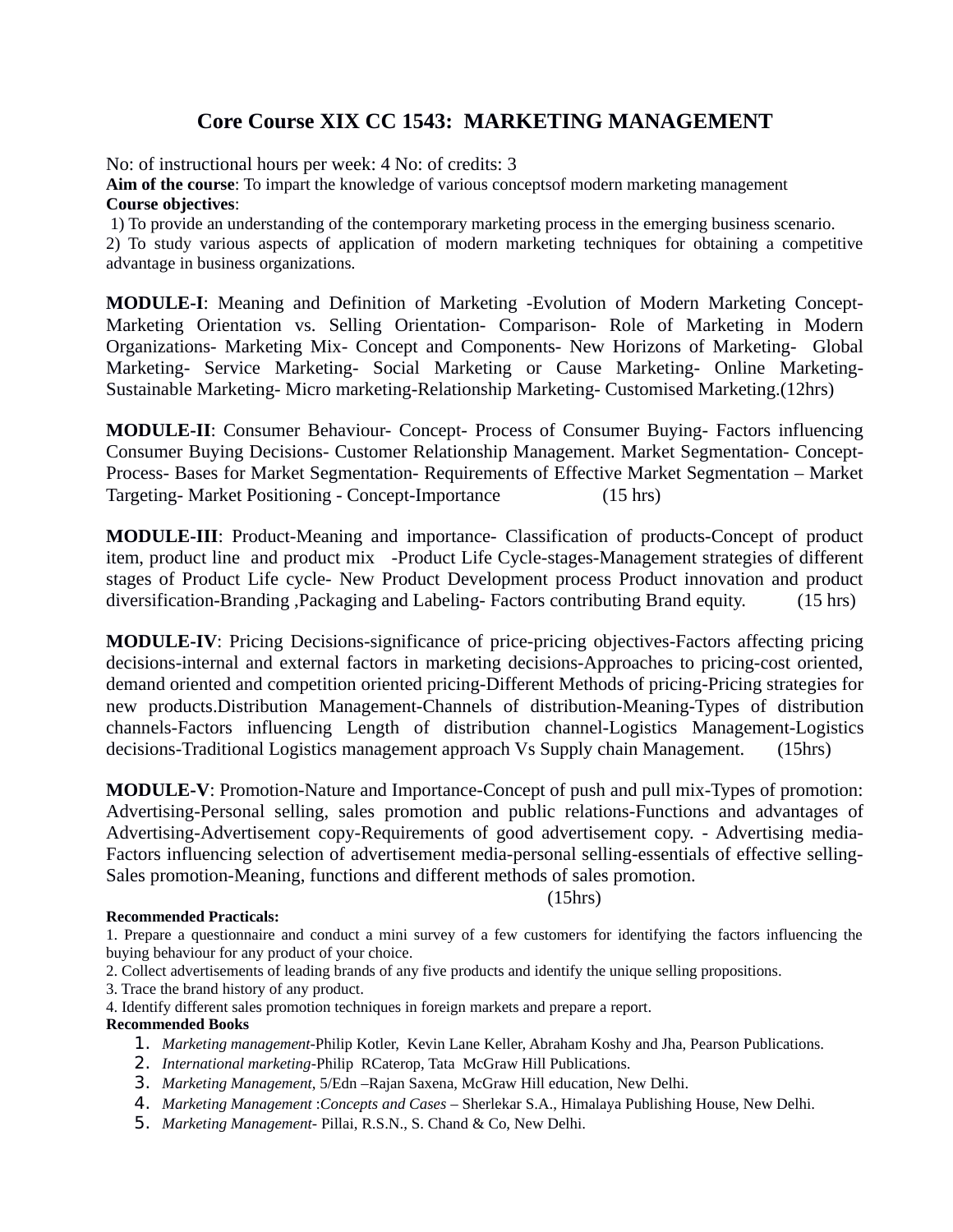- 6. *Modern Marketing: Principles & Practices,* Pearson Education , New Delhi
- 7. *Marketing,*Verma/ Duggel, Oxford University Press, New Delhi.

## **Open Courses** *(For students from Disciplines other than Commerce)* **Open Course I: CC 1551.1- FUNDAMENTALS OF FINANCIAL ACCOUNTING**

No. of instructional hours per week: 3 No. of credits: 2

Aim of the course: To provide basic accounting knowledge as applicable to business and to form a background for higher learning in financial accounting.

Course objectives:

- 1. To enable the students to acquire knowledge in the basic principles and practices of financial accounting.
- 2. To equip the students to maintain various types of ledgers and to prepare final accounts.

**Module I**: Introduction to financial accounting – Accounting – meaning, objectives – accounting concepts and conventions - systems of accounting. Accounting Standards – meaning and objectives.Double entry book keeping–basic concepts–rules of debit and credit.(8hrs)

**Module II:** Recording Business Transactions – Journal – Ledger – Subsidiary books. (8 Hrs)

**Module III**: Cash book – Simple cash book, cash book with cash and discount columns, cash bookwith cash, discount and bank columns – Petty Cash Book. (10hrs)

**Module IV:** Trial Balance – meaning and objectives – preparation of Trial Balance. (10 Hrs)

**Module V**: Financial Statements – Final accounts of Sole trader – Trading andProfit and Loss Account – Balance Sheet – Preparation of final accounts with adjustments(Simple Adjustments including Provision for bad debts, outstanding, prepaid expenses and incomes, bad debts, provision for bad debts and depreciation)(18hrs)

#### **Books Recommended**:

- 1. Jain S.P. and Narang K.L. *Basic Financial Accounting*, Kalyani Publishers, New Delhi.
- 2. Maheswari S.N and Maheswari S.K .*Advanced Accounting-Vol.I*, Vikas Publishing House,New Delhi.
- 3. Naseem Ahmed, Nawab Ali Khan and M.L. Gupta. *Fundamentals of Financial Accounting Theory and Practice*, Ane Books Pvt. Ltd., New Delhi.
- 4. Krishnankutty Menon M. and George Chakola. *Principles of Book-Keeping And Accountancy*, Sahitya Bhawan Publications, Agra.
- 5. Gupta R.L.and Gupta V.K. *Principles and Practice of Accountancy*, Sultan Chand & Sons, New Delhi.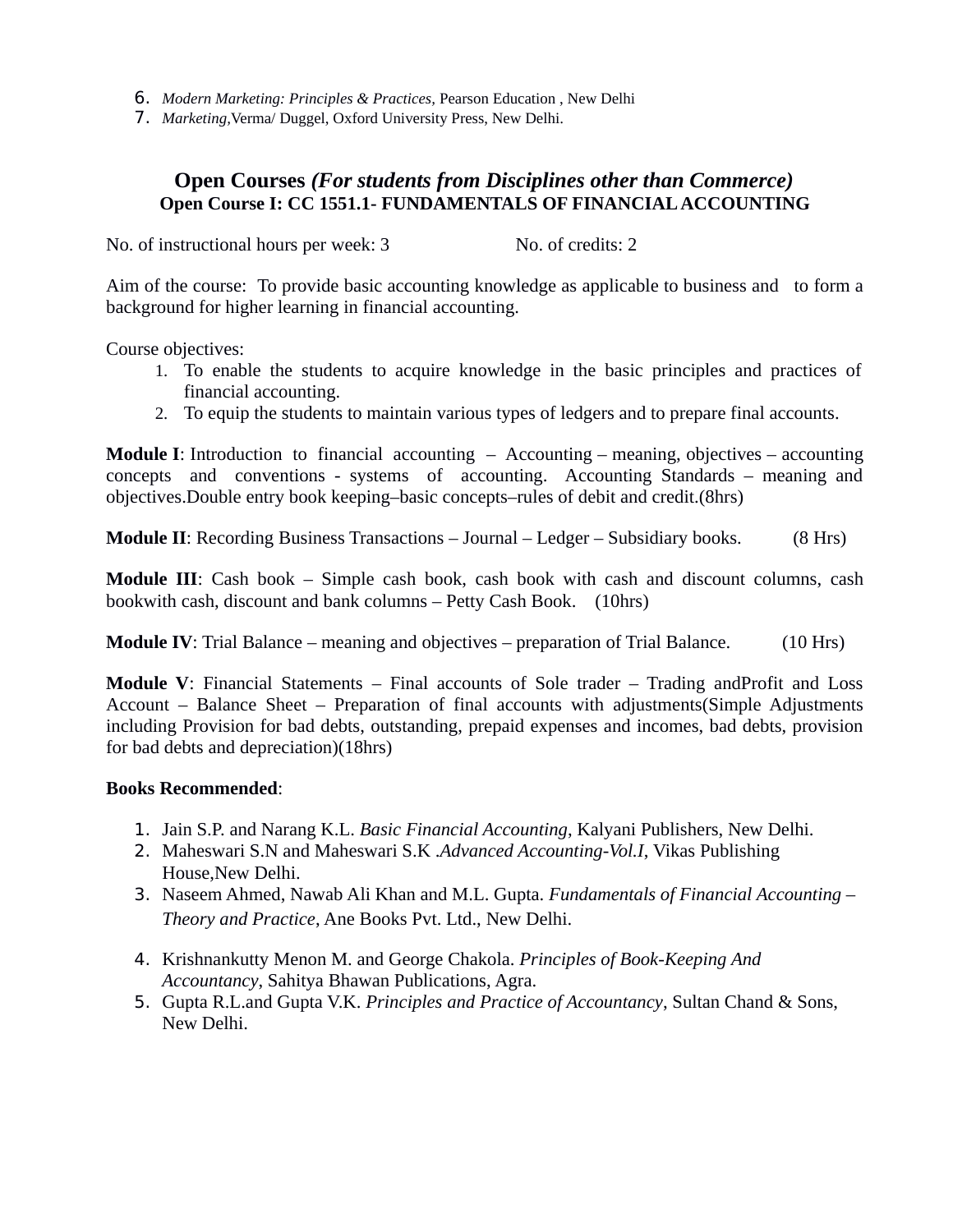## **Open Course: 1 - CC 1551.2 PRINCIPLES OF MANAGEMENT**

No. of instructional Hrs per week: 3 No. of Credits: 2

**Aim of the Course**: To familiarise the students from other faculties on the framework of management.

**Course objectives**: To provide knowledge on the fundamentals of management principles and functions.

**Module 1**: Introduction to Management : - Meaning and definition, scope, importance, management and administration, management levels- Management- science, art or profession- Henry Fayol's principles of management. (10 Hrs)

**Module 2**:- Planning: - Meaning, objectives, types of plans, steps in planning and limitations of planning. (9 Hrs)

**Module 3**: Organising: - Concept, significance, types- formal and informal, line and staff and functional, centralisation, decentralisation, delegation and departmentation. (15 Hrs)

**Module 4**: Staffing: - Importance, sources of recruitment and selection, training and development. (Conceptual framework only) (10 hrs)

**Module 5**: Directing and controlling : - Meaning and elements of direction -Controlling- Meaning steps-. Methods of establishing control.(10 Hrs)

## **Books recommended:**

1. Koontz.O. Donnel, *Principles of management*, Tata Mcgrawhill, publishing co, New Delhi.

2. L. M. Prasad, *Principles of Management*, Sultan Chand & sons, New Delhi.

3. R.C. Bhatia, *Business Organisation and Management*, Ane books, P. Ltd. New Delhi.

4. Tripathy Reddy, *Principles of Management,* Tata McGraw Hill Publishers, New 4.<br>Delhi.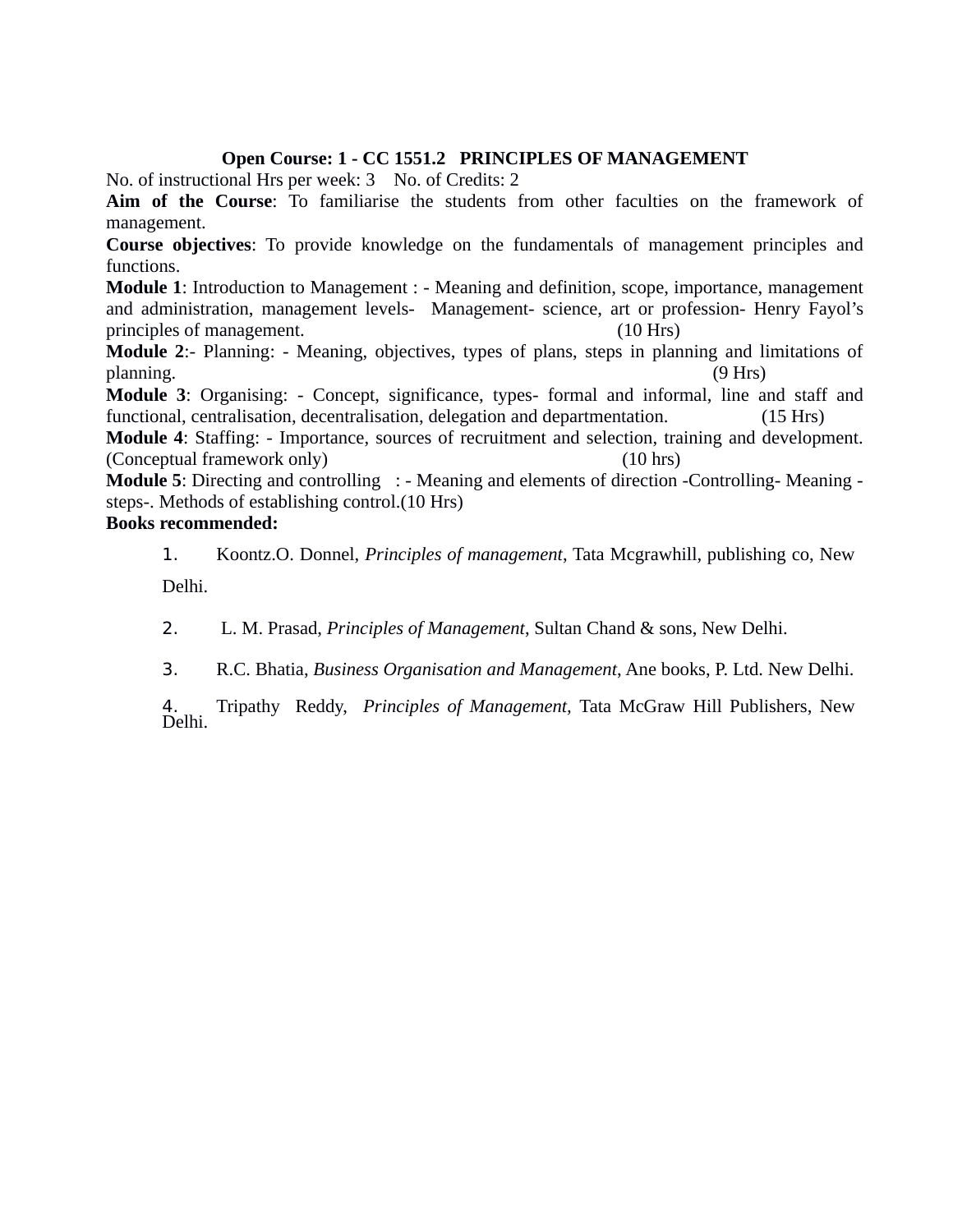# **Open Course 1. CC 1551.3 CAPITAL MARKET OPERATIONS**

No. of instructional Hours per week: 3No of Credits: 2 **Aim**: To create an interest among students towards stock market investment **Objective:** To familiarize the students with capital market operations **Module I**: Capital Market- meaning – structure- capital market instruments (Brief discussion only) – Primary market (Meaning) Methods of public issue, Book building – meaning – procedure (10 Hrs)

**Module II**: Secondary Market – Leading stock exchanges in India – Securities traded in the stock exchange – ownership and creditor ship securities (Concept only) – Procedure for buying and selling securities – Types of orders – Online trading – Stock market indices (Meaning) (12 Hrs)

**Module III**: Dematerialization of Securities – meaning –advantages of dematerialization – Depositories – functions of depositories – Procedure of dematerialization (12 Hrs)

**Module IV**: Types of investors – Speculation Vs Investment – Types of speculators (10 Hrs)

**Module V**: Derivatives – Meaning – Forwards, Futures, Options – Put option - Call option (10 Hrs)

## **Books Recommended**

1. Kevin S .*Security Analysis and Portfolio Management* ,PHI, New Delhi.

2. PreethiSingh .*Dynamics of Indian Financial System*, Ane Books Pvt. Ltd., New Delhi.

3. Sojikumar.K and Alex Mathew .*Indian Financial System and Markets*, Tata McGraw-Hill Publishing Co.Ltd., New Delhi.

4. Bharathi V. Pathak .*Indian Financial System*, Pearson Education,Noida.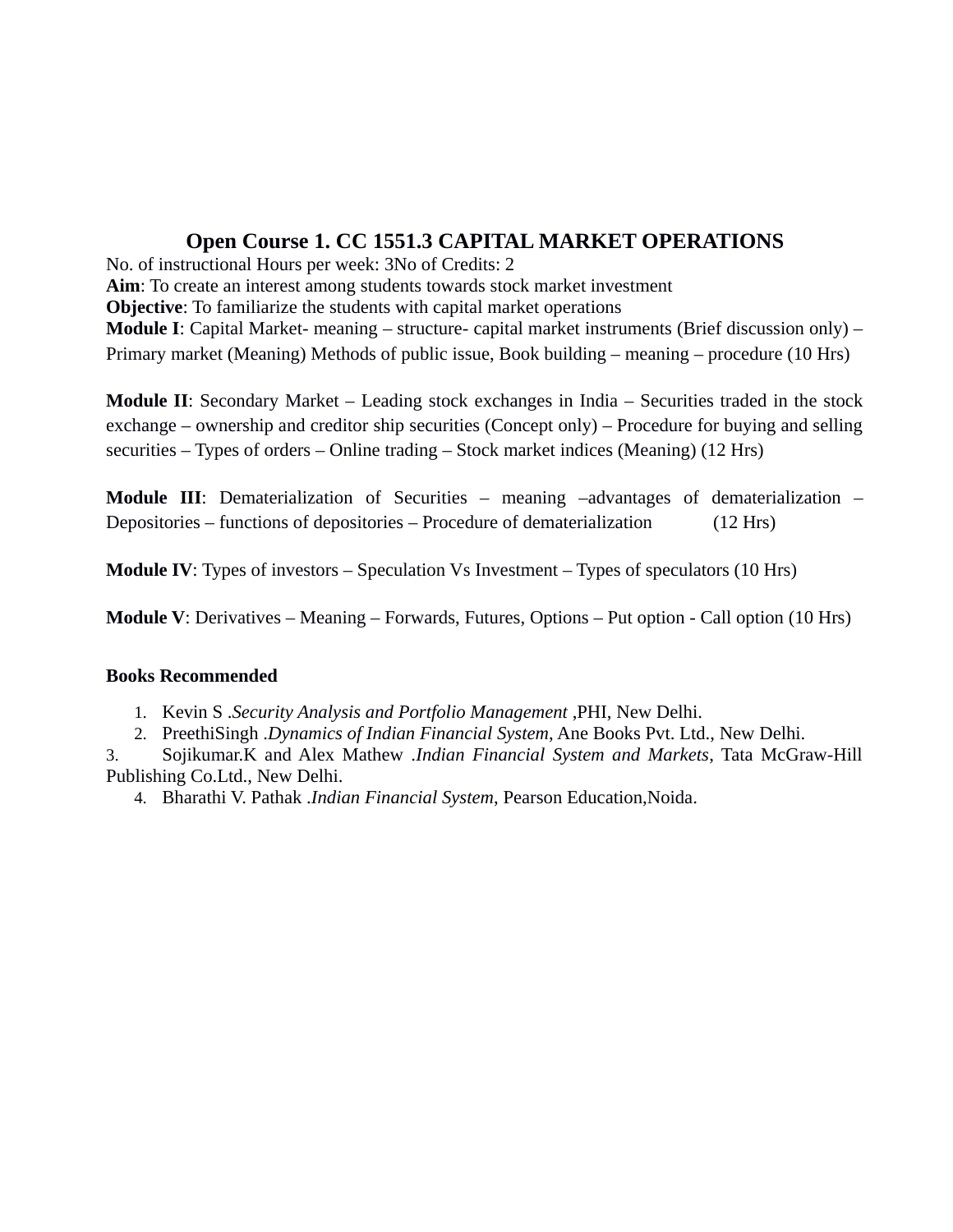## **Core Course XX: CO 1544- WEB DESIGNING AND PRODUCTION FOR BUSINESS**

No. of instructional hours per week: 5 (1 hour theory and 4 hour practical)No. of credits: 4

**Aim of the course**: To expose students to environment for web designing and developing **Course objectives**:

1. To impart functional knowledge in the field of Web design

2. To develop practical skills in Web deigning and production for business organisations.

**Module I:** Planning a site for business: - Web page overview –, Elements of a web page. Types of sites – Personal sites, Small business sites, large business sites, online business sites, Educational institution sites, Government sites, Blogs, twitters, - Matching format to audience, creating guidelines, creating a site structure, Writing for the web, download time, methods for creating pages, Publishing a site – Addressing a web site, Absolute & Relative addresses (8 hrs.)

**Module II:** HTML Basics - Head content, adding a title, Body content, Paragraph breaks, Line breaks, Horizontal lines, Fonts and text size, Text color, Headings, Aligning text, Lists, Background color. Editing - About HTML editors, - Net beans, Dream viewer the editing environment Effective Page design – Uniform style, finding design ideas, Heading, Lists, using white space, splitting the text, colors and background., Creating pages with Save As. (17hrs)

**Module III:** Frames, Forms, Images & Navigation – Frames and tables, animated effects – forms – creating forms - Images – Image formats for the web, obtaining images, image size, editing images, thumbnails, images and text, rollover images - Navigation – types of hyperlinks, navigation bars, linking to external sites, email links, creating image maps, image maps in action, site maps, threeclick navigation, site linkage (20hrs)

**Module IV**: CSS, Multimedia and Publishing - CSS – creating and editing cascading style sheets, adding CSS. - Sound - types of sound files, linking to sound files, embedding sound files - Video – Analog video, Digital video, webcams, Animation – Downloading animations, flash Publishing – Testing, Transferring to the web, registering a site, marketing a site, maintaining a site, Domain names, web hosting (20hrs) (20hrs)

**Module V:** XML an Overview – XML – XML DTD – Physical structures in XML – XML data – creating and validating a book description document in XML – placing XSL in perspective – XSL concepts – code walk through XSL - creating XSL style sheet – creating and using COM objects in XML - Creating blogs Introduction of PHP – Introduction to Scripting Language, WAMP /LAMP installation, configuration of MySQL and local host, Develop a simple page, compile PHP Script, Export a WEB Page, Security features in Software Development etc. (25 hrs.)

#### **Recommended practical**:

1. Create websites for an automobile Company/an FMCG Company/dynamic website for an educational institution

- 2. Create an online application form for admission process.
- 3. Create a website for online marketing.
- 4. Creating a Blog using XML
- 5. Create a simple page by compiling PHP script.

#### **Books Recommended:**

- 1. Mary Millhollon ,et .al. Easy Web Design, PHI, New Delhi.
- 2. Nick Vandome .Creating Web Pages, Dreamtech Publishers, New Delhi.
- 3. Mike McGrath .HTML in Easy Steps, Dreamtech Publishers, New Delhi.,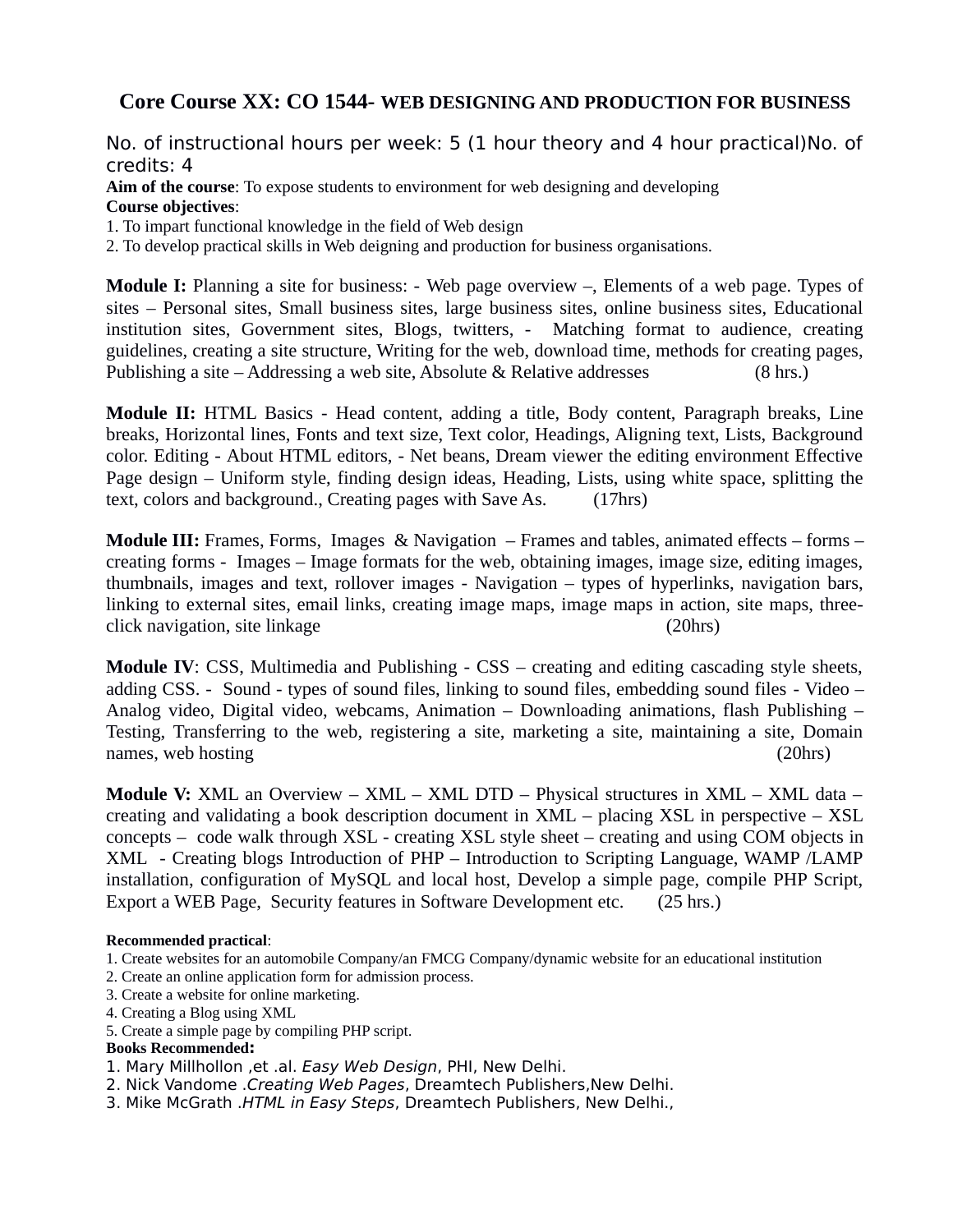4.Ramachandran et.al Web designing and Production for Business, Green Tech Books, Thiruvananthapuram.

4. NIIT. Basics of Website Design

5. Millhollon &Castrina .Faster Smarter Web Page Creation ,PHI, New Delhi.

## **SEMESTER – VI**

## **Core Course XXI: CC 1641 AUDITING**

No of instructional hours per week: 4No. of credits: 4

**Aim of the Course**: The acquaint the students with the principles and practice of auditing **Course Objectives**

1. To provide students the knowledge of auditing principles, procedures and techniques in accordance with current legal requirements and professional standards.

2. To familiarize students with the audit of Companies and the liabilities of the auditor.

**Module 1**: Introduction – Meaning- definition- objectives, accounting ethics and auditing – Auditing and Assurance Standards- concept of auditor's independence – concept of true and fair value–types of audit– statutory audit– internal audit– continuous audit– final audit – cost audit – management audit – tax audit – government audit – performance audit – social audit.  $(15 \text{ Hrs})$ 

**Module 2:** Audit Process, Documentation and Internal Check – Preparation before audit -Audit Programme – audit process -audit note book – audit working papers – audit files – internal control – internal check – duties of auditors as regards cash transactions, purchases, sales, wages and stores. (15Hrs)

**Module 3:** Vouching and Verification - Vouching – meaning – importance – vouchers – requirements of a voucher – verification meaning – difference between vouching and verification – principles – valuation of assets – Difference between verification and valuation -verification of assets and liabilities – precautions. (15 Hrs)

**Module 4:** Auditors of Joint Stock Companies. As per Provisions in the Companies Act 2013 - Auditor's qualifications – disqualifications – appointment – remuneration – removal –status -Removal of an auditor – powers, duties and liabilities of auditor with relevant legal judgments. Audit Report–types.(17Hrs)

**Module 5:** Investigation - Meaning – investigation vs. auditing – types of investigation – investigation on acquisition of running business – investigation when fraud is suspected.10 Hrs)

#### **Recommended Practical**

- 1) Prepare a Model Audit Programme.
- 2) Collect vouchers of different kinds of transactions. Examine whether they have all the essential requisites of a valid voucher. Prepare a record with the documents collected.
- 3) Prepare a report of legal judgements relating to liability of auditors with reference to recent cases in India as well as in the global context.

#### **Books Recommended**

- 1. Bhatia RC. *Auditing,* Vikas Publishing House , New Delhi
- 2. Jagadeesh Prakash. *Auditing:Priciples and Practices*, Chaithanya Publishing House, Allahabad
- 3. Kamal Gupta.*ContemperoryAuditing,*TataMcGraw Hill Publishing Co, New Delhi.
- 4. Saxena and Saravanavel. *Practical Auditing,* Himalaya Publishing Co, Mumbai.
- 5. Sharma R. *Auditing,* Lakshmi Narain Agarwal, Agra.
- 6. Tandon B.N. *Practical Auditing,* S Chand & Co Ltd, New Delhi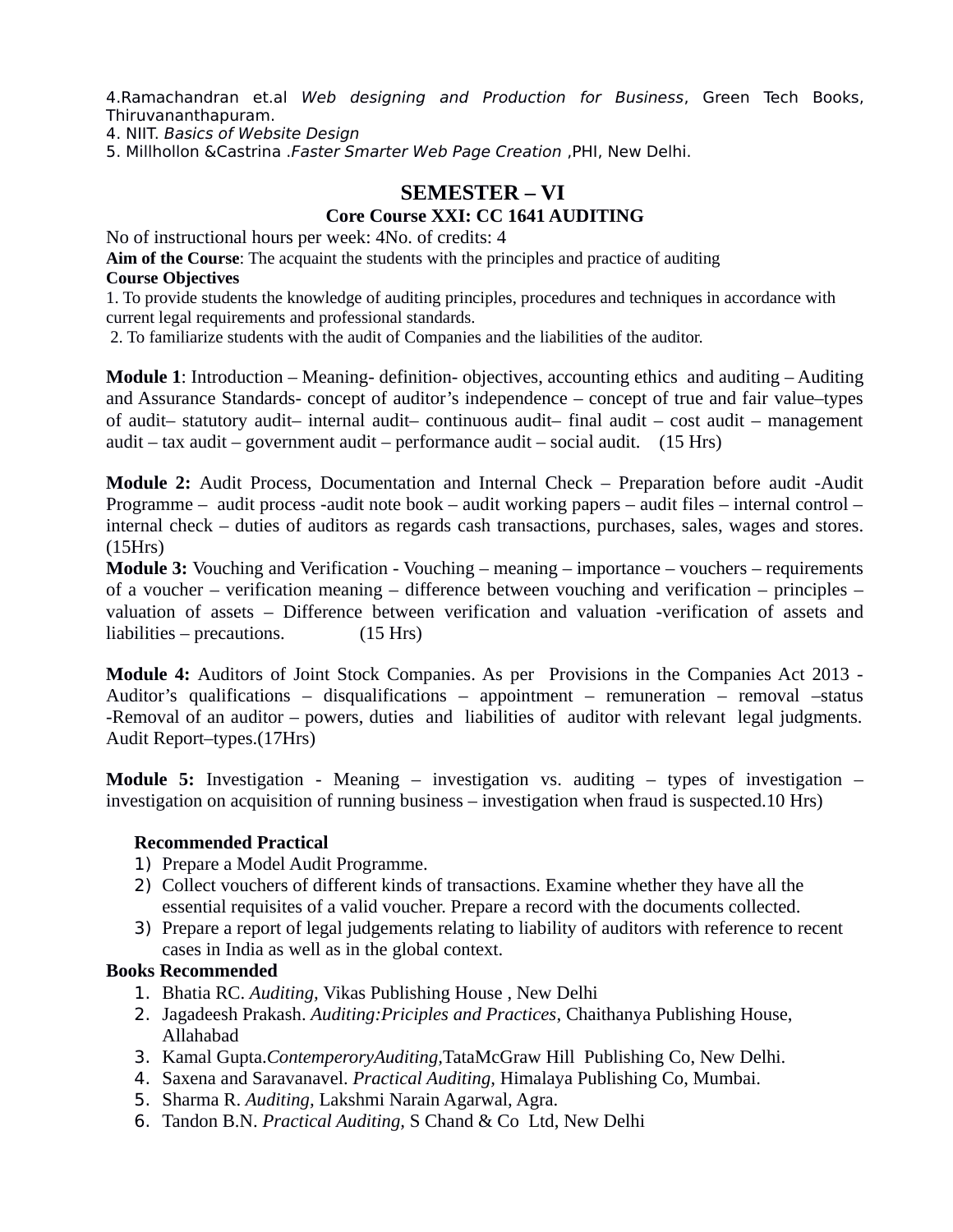## **Core Course XXII: CC 1642: APPLIED COSTING**

No of instructional hours per week: 5 No of credits:4

**Aim of the Course**: To develop the skill required for the application of the methods and techniques of costing in managerial decisions.

#### **Course objectives**:

- 1. To acquaint the students with different methods and techniques of costing.
- 2. To enable the students to apply the costing methods and techniques in different types of industries.

**MODULE I**: Specific Order Costing - Job Costing – Meaning - Accounting procedure - Batch Costing - Meaning and accounting procedure - Economic Batch Quantity - Contract Costing – Meaning - Determination of profit or loss on Contracts - Cost plus contracts - Escalation Clause - Sub-contracts. (18 Hrs)

**MODULE II**: Process Costing – Features - Treatment of Process losses and abnormal gain - Joint products and by – products - Methods of apportioning joint costs - Equivalent Production. (20 Hrs)

MODULE III: Service Costing—Meaning—Features—Composite Cost Unit—Service Costing applied on Transport—Hospital—Power House—Canteen. (15 Hrs)

MODULE IV: Marginal Costing-Meaning-Difference between marginal costing and absorption costing - Break Even Analysis - Cost Volume Profit Analysis - Decision making-Key factor- Make or buy—Product/Sales mix decisions—Pricing decisions—Capacity determination. (25 Hrs)

MODULE V: Standard Costing—Meaning—Difference between standard cost and estimated cost— Historical costing Vs standard costing—Constituents of standard cost—Analysis of Variance (Materials only – quantity, price, cost, mix and yield) (12 Hrs)

## **Recommended structure for preparing Question Paper: Theory - 30% Problems 70%**

## **Recommended Practicals:**

1. Visit a coconut oil mill or similar process industries to have real feel of process industries and prepare process cost accounts using actual data.

2. Visit passenger transport or goods transport utilities and analyse their cost structure.

3. Visit construction sites and study the pattern of contracting, subcontracting, etc and prepare contract accounts from actual figures.

#### **Books Recommended:**

1. Jain SP and Narang K.L—*Advanced Cost Accounting*, Kalyani Publishers New Delhi.

- 2. Prasad N. K, *Advanced Cost Accounting*, Book Synidicate Pvt. Ltd. Kolkata.
- 3. Khan M.Y and Jain PK,*Advanced Cost Accounting,* Tata McGraw Hill.
- 4. Thulsian P.C, *Practical Costing*, Vikas Publishing House, New Delhi.
- 5. Arora M.N, *Principles and Practice of Cost Accounting,* Vikas Publishing House, New Delhi.
- 6. Nigam B.M and Jain K, *Cost Accounting* PHI, New Delh.
- 7. Maheswari. S.N, *Cost and Management Accounting*, Sultan Chand & Sons, New Delhi.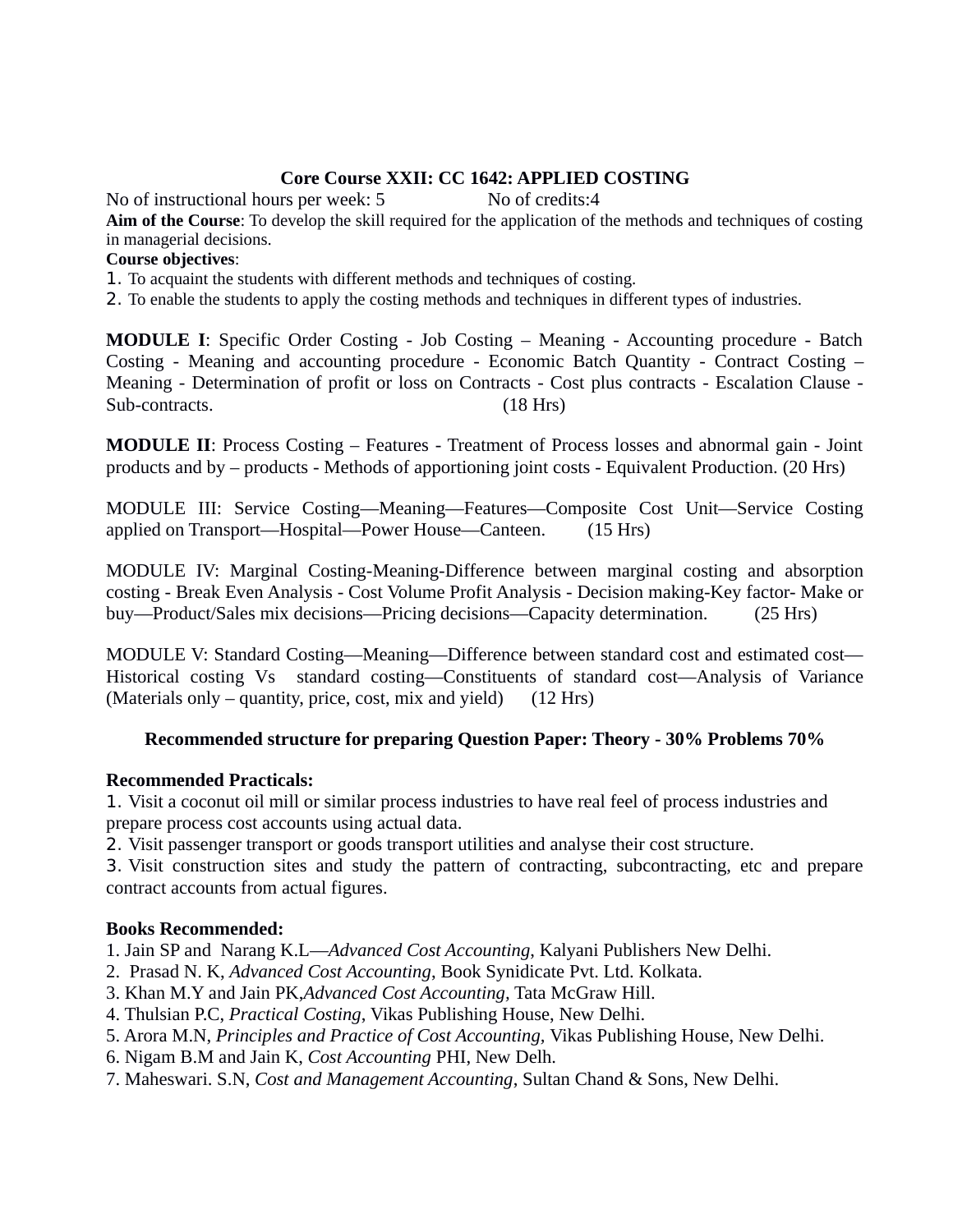#### **Core course XXIII: CC1643 - MANAGEMENT ACCOUNTING**

No. of instructional hours per week: 5 No. of credits: 4

**Aim of the course**: *To develop professional competence and skill in applying accounting information for decision making.*

#### **Course objectives**:

*1. To enable students to acquire sound knowledge of concepts, methods and techniques of management accounting* 

*2. To make the students develop competence with management accounting usage in managerial decision making and control.*

**Module I:** Management Accounting – Nature and Functions; Financial vs. Management Accounting; Cost vs. Management Accounting; Role of Management Accountant - role of management accounting in decision making. Tools and techniques of management accounting - Management Reporting - essentials of a good report – methods and types of reports (15hrs)

**Module II**: Decision making: Concept and nature of decision making process; Information for decision making - Risk and uncertainty and the Decision making - Decision Analysis - Handling uncertainty, decision tree - Cost-Benefit vs. Cost-Effectiveness Analysis - Costs for decision making – fixation of selling price - Relevant Information and Short-Run Managerial Decisions - (*Theoretical aspects only*). (10hrs)

**Module III:** Fund flow analysis and cash flow analysis - Fund flow statement- Meaning - objectivesuses of Fund Flow statement- differences between Fund Flow Statement and Balance sheetdifferences between Fund Flow Statement and Income statement- Preparation of Fund Flow Statement. Cash Flow statement– meaning- objectives and uses-differences between Cash Flow Statement and Fund Flow Statement- Preparation of Cash Flow Statement.(25hrs)

**Module IV**: Budgeting and Control -Meaning –Nature and functions; Preparation of Different Types of Budgets, Fixed Versus Flexible Budgeting - uses – functional budgets – cash budget – flexible budget – meaning and concept of master budget. (20hrs)

**Module V**: Capital Expenditure – Decision and Control – Need for sound capital investment policy – Average Rate of Return – Payback Method – Present Value Method – NPV – IRR - Profitability Index – Control of Capital Expenditure – Capital Rationing (20hrs)

#### **Recommended structure for preparing Question Paper: Theory - 30% Problems 70%**

**Recommended Practical***:* Students are expected to analyse live cases of cost and management accounting reports attached to Annual Reports and make a presentation in the class.

**Books Recommended:***Note: Latest edition of text book may be used.*

- 1. Lal, Jawahar. *Cost Accounting*. Tata McGraw Hill Publishing Co., New Delhi.
- 2. Garrison H., Ray and Eric W. Noreen. *Managerial Accounting*, Tata McGraw Hill Co. New Delhi
- 3. Khan, M.Y. and P.K. Jain. *Management Accounting*. Tata McGraw Hill, Publishing Co., New Delhi.
- 4. Man Mohan, Goyal S.N. *Principles of Management Accounting*, SahityaBhawan Publications, Agra.
- 5. Shashi K.Gupta and Sharma R.K .*Management Accounting*, Kalyani Publishers, New Delhi.
- 6. Gupta S.P and Sharma R.K. *Management Accounting*, SahityaBhawan Publications, Agra.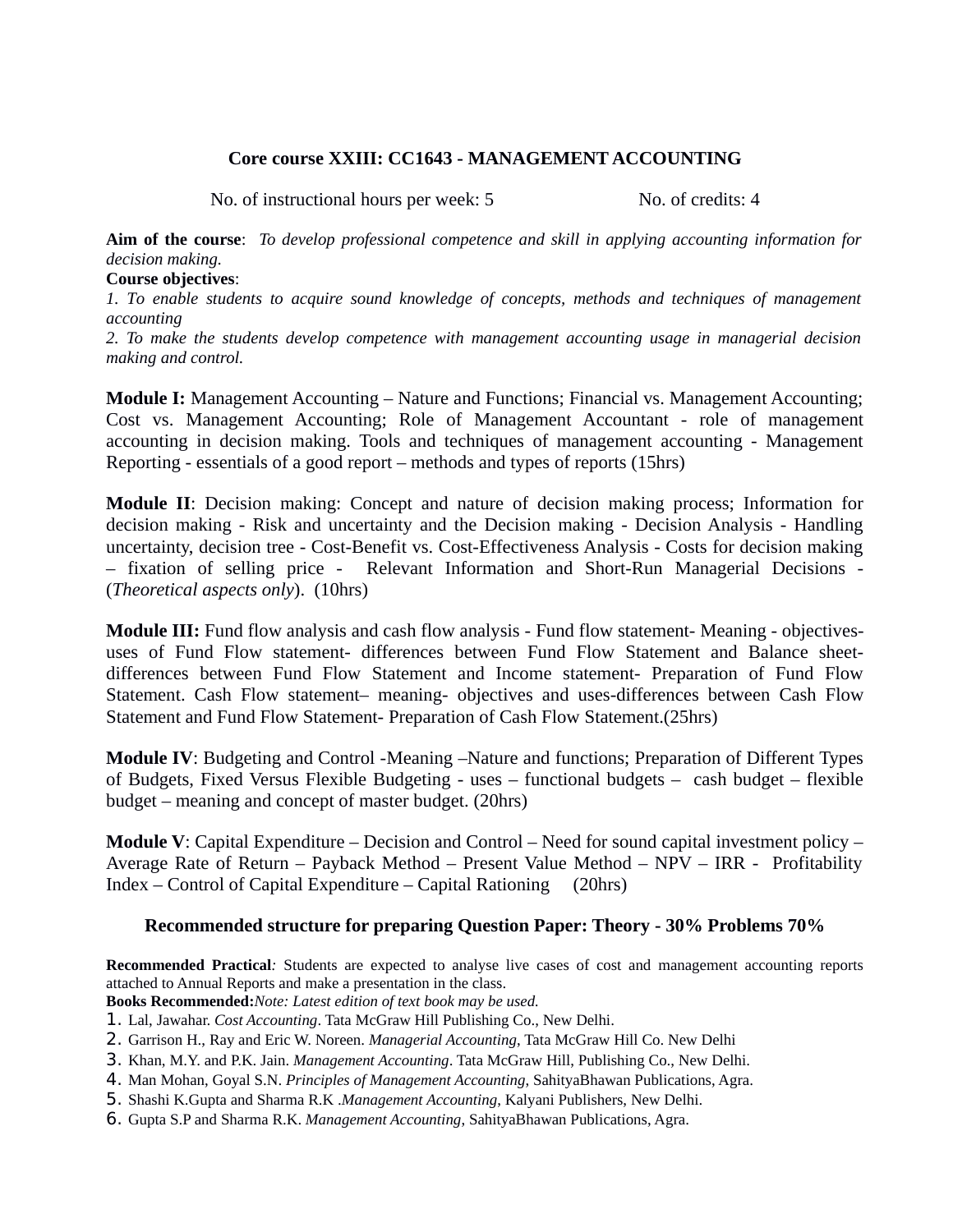- 7. Kulshustia and Ramanathan. *Management Accounting*, Sultan Chand & Sons, New Delhi.
- 8. Maheswari S.N. *Management Accounting and Financial Control*, Sultan Chand &Sons Delhi.
- 9. Shukla, M.C., T.S. Grewal and M.P. Gupta. Cost Accounting, Text and Problems. S. Chand & Co. Ltd., Delhi.
- 10. Pandey I.M *Principles of Management Accounting*, Vikas Publishing House, New Delhi.
- 11. Khan M.Y & Jain P.K. *Management Accounting*, Tata McGraw-Hill Publishing Co. Ltd.,New Delhi.
- 12. Revi M. Kishore. *Management Accounting*, Taxman Publications Pvt.Ltd., New Delhi.
- 13. Jain, S.P. and K.L. Narang. Cost Accounting, Principles and Methods. Kalyani Publishers, Jalandhar.

## **Open Course (For students from Department of Commerce) CC 1651.1 PRACTICAL ACCOUNTING**

No of Instructional Hours -3(1 theory and 2 hours Practical) No. of credits: 2 **(Note – The college shall provide pre-printed accounting documents and register to enable the**

## **students to learn accounting through practicing)**

Aim and Objectives:

1. To acquaint the students an overall idea of how accounts are maintained in a practical manner.

2. To enable the students to prepare final accounts and annual report in depth.

Module 1: Classification and Codification of Accounts - Classification of accounts – Expenses – Incomes – Assets – Liabilities – sub classification – element - wise – direct, indirect, current, fixed, short term and long- term classification – Codification of accounts and accounting nomenclature. (10 hrs)

Module 2: Account Manuals - Rules and procedures to be followed in accounting – Treatment of items in which the accountant is having discretion – disclosures to be made. (10 hrs)

Module 3: Preparation and maintenance of Vouchers, Journals, Cash Book and Ledgers. (Needs to provide the students with printed formsto do Practicals (10 hrs)

Module 4: Maintenance of Asset Registers - Preparation and maintenance of asset registers – computation of depreciation – capitalization/sale/disposal/scrappy of fixed assets – priced stores ledger – physical verification of assets, cash, stock and sub journal entries. (12 hrs)

Module 5: Preparation of Final Accounts - Trial Balance, Profit and loss account, balance sheet, notes to accounts, auditors' reports and replies thereof. (12 hrs)

## **Recommended structure of question paper: Theory – 30% Practical – 70%**

## **Recommended Books:**

Advanced Accounts – M C Shukla & T S Grewal. Advanced Accounts – P C Tulsian Advanced Accounts – Jain and Narang.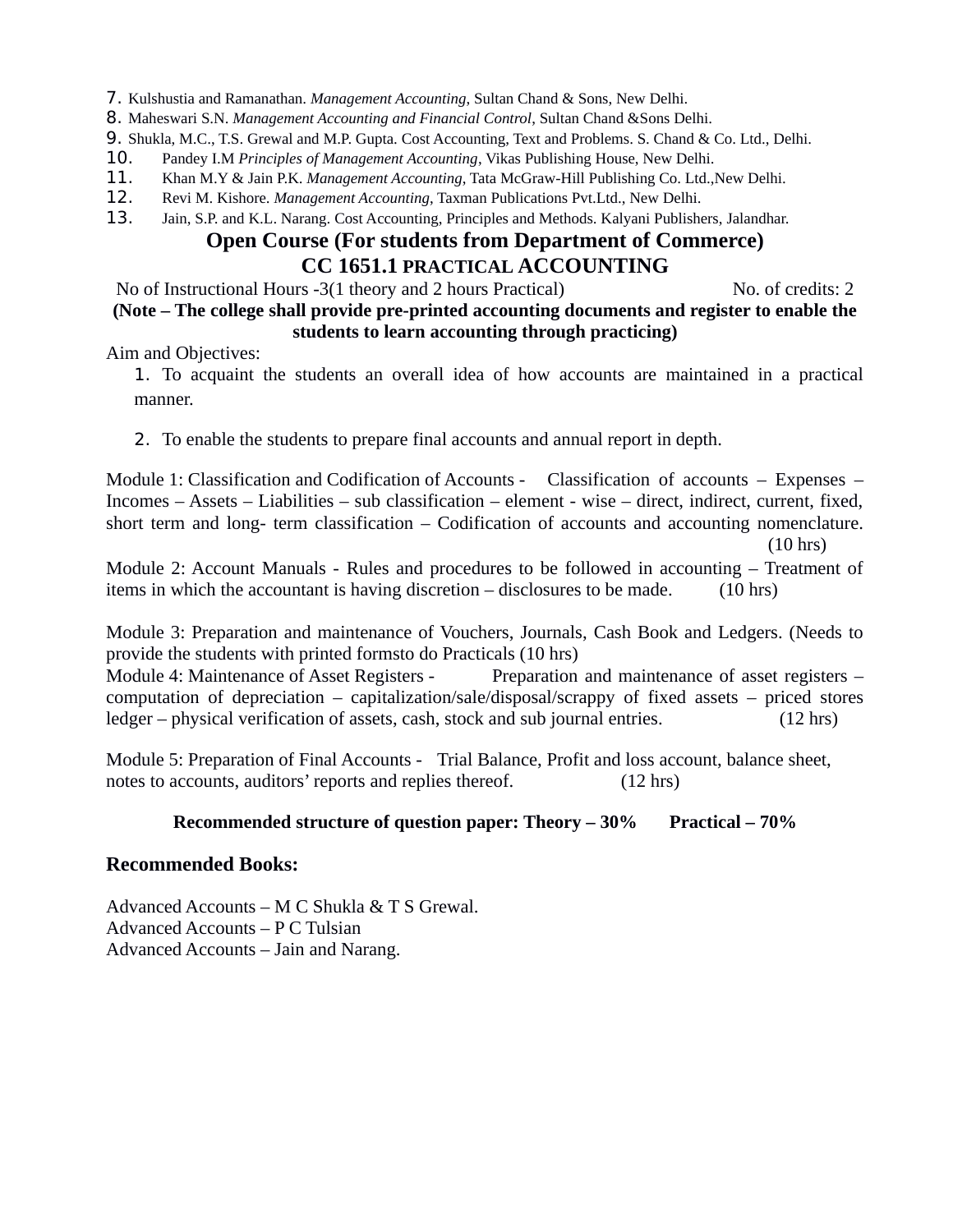# **CC1651.2 STRATEGIC MANAGEMENT**

No. of instructional hours per week: 3 No of credits: 2

**Aim of the course**: To enhance the decision making abilities of students in situations of uncertainty and dynamic business environment.

#### **Course Objectives**:

- 1. To give basic understanding about the concepts related to strategic management.
- 2. To acquaint the students with the managerial tasks associated with implementing corporate strategy.

**Module I**: Introduction to strategic management: Introduction, Concept of strategy-Meaning and definition of strategy, need for strategy, characteristics of strategy, Strategy and Tactics, levels of strategy, strategic management, nature of strategic management, importance of strategic management, characteristics of strategic management, process of strategic management, participants in strategic management, advantages of strategic management, limitations of strategic management. (12 hrs)

**Module II**: Strategic Intent and Strategic Formulation: Strategic intent, Hierarchy of strategic intent-Vision-Mission-Goals- Objectives-Plans, Strategy formulation, Approaches to Strategy formulation, Strategic business unit, Types of strategy– Stability strategy-Growth strategy- Retrenchment strategy and Combination strategy. (10hrs)

**Module III**: Strategic Analysis: Strategic analysis, Environmental Threats and Opportunity Profile (ETOP), Organisational Capability Profile (OCP), Strategic Advantage Profile (SAP), Corporate Portfolio Analysis (CPA), BCG Growth Share Matrix, Synergy and Dyssynergy, SWOT and TOWS analysis, GAP analysis. (12hrs)

**Module IV**: Strategy Implementation: Strategy implementation, Approaches to strategy implementation, Inter-relationship between strategy formulation and implementation, Issues in strategy implementation, Resource allocation. (10hrs)

**Module V**: Strategic Evaluation and Control: Strategic evaluation, Strategic control, Techniques of strategic evaluation and Strategic control. (10hrs)

## **Books Recommended**

- 1. SubhaRao P. *Business Policy and Strategic Management*. Himalaya Publishing House. Mumbai.
- 2. Prasad. L. M. *Strategic Management*. Sultan Chand & Sons. New Delhi.
- 3. Siva Ram Prasad R. *Strategic Management. Students Helpline* Publishing House. Hydrabad.
- 4. AzarKasmi. *Business Policy and Strategic Management*. Tata McGraw Hill Publishing Co. LTD. New Delhi.
- 5. Sharma R.A. *Strategic Manangement in Indian Companies*. Deep and Deep Publications Pvt. Ltd. New Delhi.
- 6. Ramaswamy and Namakumari.s. *Strategic Planning Formulation of Corporate Startegies.* Macmillan India Ltd. New Delhi.
- 7. Bhattachaya S.K and Venkataraman N. *Managing Business Enterprises: Strategic Structure and System,* Vikas Publishing House. New Delhi.
- 8. Vipin Gupta. Kamala Gollakota. R. Srinivasan. *Business Policy and Strategic Management. Concepts and Application*s. Prentice Hall of India, New Delhi.
- 9. Francis Cherunilam. *Strategic Management*. Himalaya Publishing House, Hyderabad.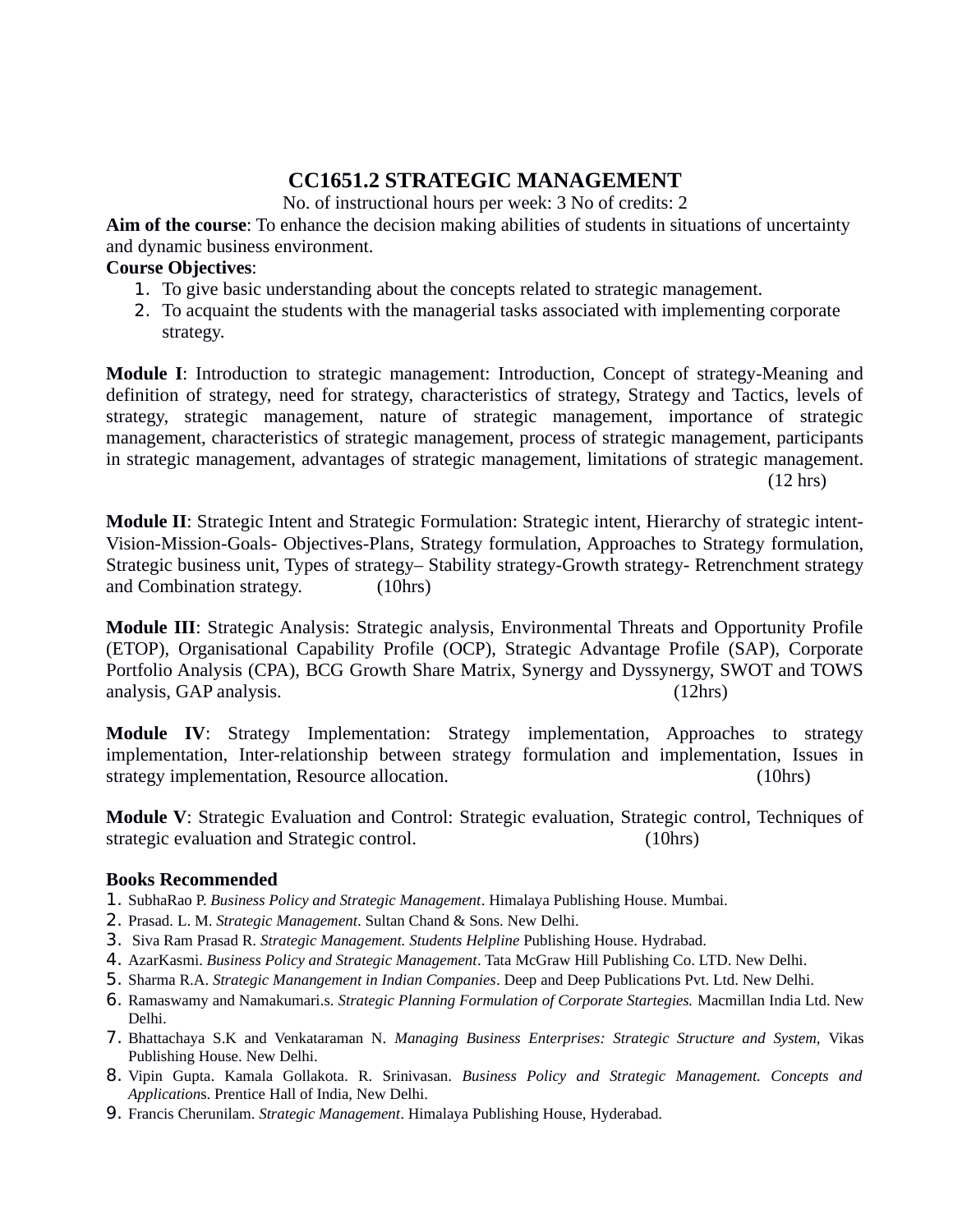# **Open Course II: CC 1651.3 - MANAGEMENT OF FOREIGN TRADE**

#### **No. of instructional hours per week: 3** No. of credits: 2

**Aim of the course:** To expose the students to the overall management of foreign trade affectingInternational business.

## **Course objectives:**

- 1. To acquaint the students with India's foreign trade.
- 2. To familiarise the students with international trade and services.

**Module I**: Introduction to Foreign Trade – basis of foreign trade – terms of trade – balance of payments – economic development and foreign trade – India's foreign trade in global context.

(8 Hrs)

**Module II**: International Socio-Economic Environment and system – Regional economic groupings – GATT, UNCATD and WTO – bilateralism vs Multilateralism – commodity agreements and commodity markets (10 Hrs)

**Module III:** India's Foreign Trade-role of state trading inIndia's foreign trade; export-oriented units; export of projects and consultancy services; Free Trade Zones in India; foreign collaboration and joint ventures abroad; export-import financing institutions. (12hrs)

**Module IV:** Export and Import Procedures-central excise clearance-customs clearance-role of clearing and forwarding agents-shipment of export cargo-export credit-export credit guarantee and policies-forward exchange cover-finance for export on deferred payment terms -duty drawbacks . (14 hrs)

**Module V:** Identification of Global Markets **–**sources of information-marketing strategy-agencies promoting and supporting foreign trade. (10hrs)

## **Book Recommended:**

- 1. Verma M.L. *Foreign Trade Management in India*, Vikas Publishing House, New Delhi.
- 2. Mahajan V.S. *India's Foreign Trade and Balance of Payments,* Deep & Deep Publications Pvt. Ltd., New Delhi.
- 3. Varshney R.L. *India's Foreign Trade,*Kitab Mahal, Allahabad.
- 4. Sindhwani. *The Global Business Game*, Macmillan India Ltd., New Delhi.
- 5. Mithani D.M. *International Economics: Theory and Practice*, Himalaya Publishing House, Mumbai.
- 6. Chadha G.K. *WTO and Indian Economy*, Deep & Deep Publications Pvt. Ltd., New Deli.
- 7. Batra G.S. and Dangwal R.C. *International Business*: New Trends, Deep & Deep Publications Pvt. Ltd., New Delhi.
- 8. Warren J. Keegan. *International Marketing*, PHI, New Delhi.
- 9. John Payerwaether. *International Marketing*,PHI, New Delhi.
- 10. *IIFT Dictionary of Shipping and Chartering terms*
- 11. *IIFT Freight Tariffs and Practices of Shipping Conferences*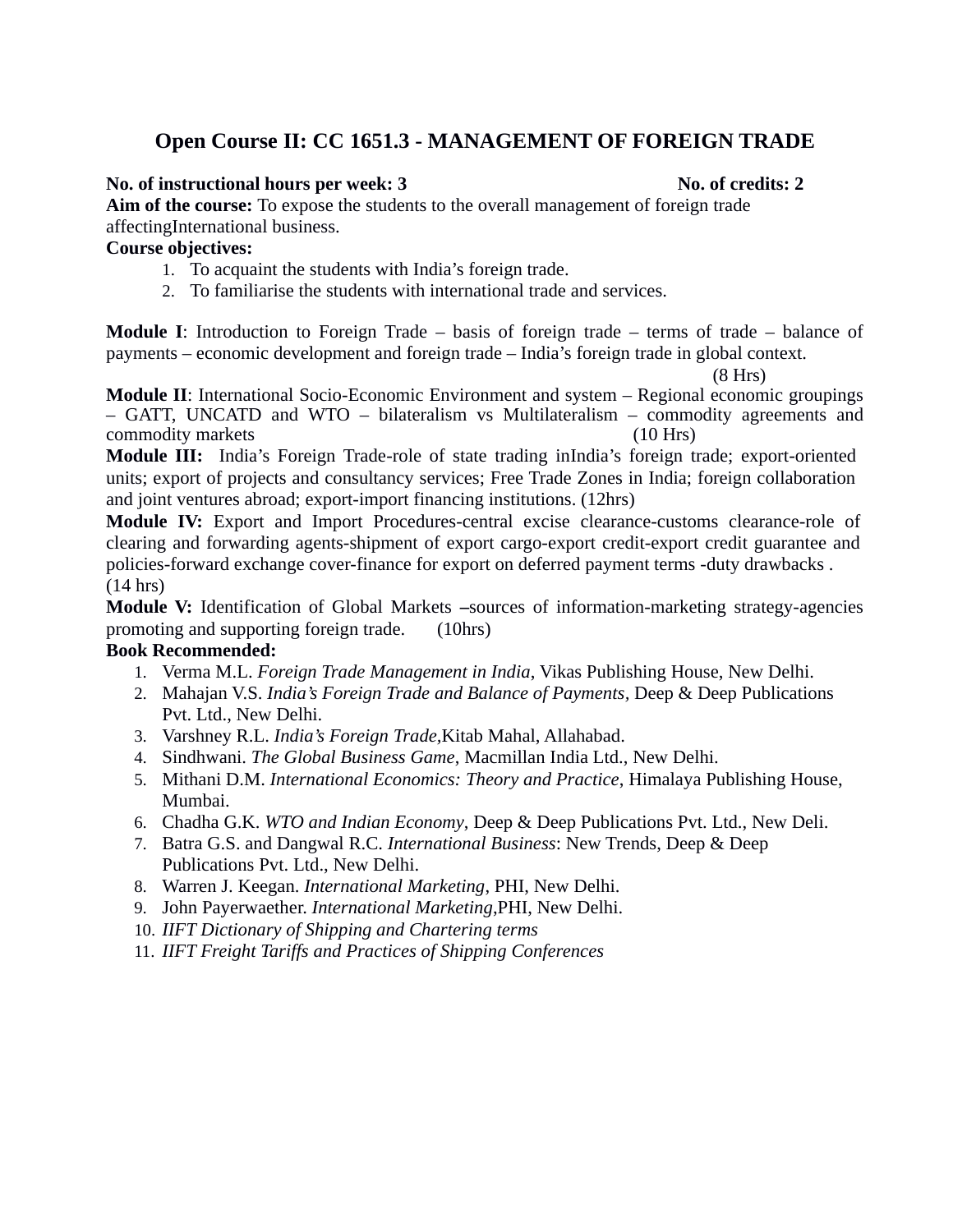## **Core Course XXIV- CC 1644 - COMPUTERISED ACCOUNTING**

No. of instructional hours per week: 5 (1 hour theory and 4 hours practical)No. of credits: 4 Aim of the course: To update and expand the skills in the application of accounting packages. Course objectives:

> 1. To expose the students to computer application in the field of Accounting.

2. To develop practical skills in the application of Tally Package.

**Module I**: Company creation and set-up of accounts in Tally (8.1 or higher version) Startup Tally, Quitting Tally, Creation of a Company, Alteration, deleting, and shut a Company - concepts of Grouping of Accounts – Predefined account groups, display or alter groups. Creating Ledger Accounts – Predefined ledger accounts, creation, display, alter and deleting ledger accounts - Inventory – items, groups, units, creating a single stock group, creatinga multiple stock group, stock items. (10 Hrs)

**Module II**: Accounting vouchers and its advanced usages - Vouchers, Types of Vouchers used in Tally, Creation of Voucher type, Types of accounting Vouchers , Accounting Features, Maintaining Bill-wise Details, Cost centre and cost category, interest calculation, Reversing journals and optional voucher, Memorandum Voucher - Inventory vouchers – delivery note, physical stock voucher, purchase order, sales order, receipt note, rejection in, rejection out, stock journal, Stock category, bill-wise details, multiple Godowns, different and actual bill quantity- Working with payroll info menu- payroll configuration and pay head creation- pay roll vouchers- payroll reports. (30 Hrs)

**Module III**: Books of accounts and its advanced usages - Cash book, Bank book, Journal Register,Ledger, Purchase, Register, Sales Register, Stock item, Stock group summary, movement analysis, sales order, purchase order, location wise stock reports, stock query, branch accounting, flexible invoicing, discount in invoicing, price list, bank reconciliation, manufacturing account (20 Hrs)

**Module IV**: Financial Management - TDS, Generation and Reconciliation of TDS Challans, Filing e-TDS return, Calculation of VAT in Tally - Fund flow, receivables turnover, budgeting and controls, variance analysis, ratio analysis, calculating key financial ratios (20 Hrs)

**Module V**: Report Generation and Printing - Display of Trial balance, profit and loss accounts, balance sheets, consolidated statements companies/branches. Printing options, quick format, printing reports, printing of primary books, printing of registers, printing of outstanding statements, printing of inventory books (10 Hrs)

**Recommended Practicals:** Application of Tally - creation of companies; creation of primary groups, secondary groups; creation of ledgers; creation of inventory – items, groups, units etc.; Creation of different types of vouchers; bills wise details; interest calculation, creation of godowns; Preparing, display and alter books of accounts, preparing stock reports, stock query, branch accounts, invoices, and price list and bank reconciliation statement.; Creating payroll vouchers in TALLY; Generating fund flow statements, ratio analysis statements, budgets; preparation of TDS return. ; Generating Trial balance, Profit and Loss Accounts, Balance Sheets, consolidated statement of companies.